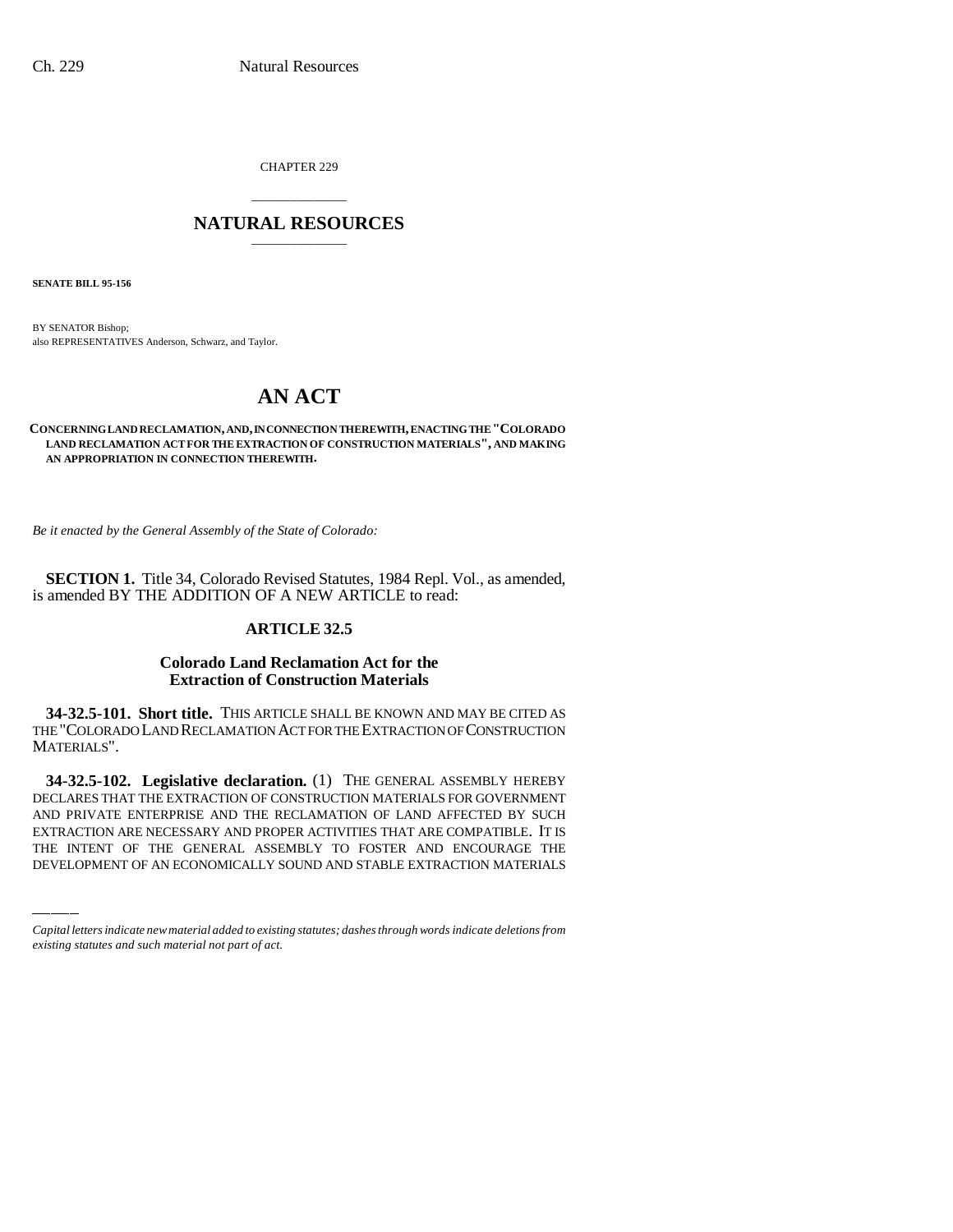Natural Resources Ch. 229

INDUSTRY AND TO ENCOURAGE THE ORDERLY DEVELOPMENT OF THE STATE'S NATURAL RESOURCES WHILE REQUIRING THOSE PERSONS INVOLVED IN EXTRACTION OPERATIONS TO RECLAIM LAND AFFECTED SO THAT IT MAY BE PUT TO A USE BENEFICIAL TO THE PEOPLE OF THIS STATE. IT IS THE FURTHER INTENT OF THE GENERAL ASSEMBLY TO CONSERVE NATURAL RESOURCES, AID IN THE PROTECTION OF WILDLIFE AND AQUATIC RESOURCES, ESTABLISH AGRICULTURAL, RECREATIONAL, RESIDENTIAL, AND INDUSTRIAL SITES, AND PROTECT AND PROMOTE THE HEALTH, SAFETY, AND GENERAL WELFARE OF THE PEOPLE OF THIS STATE.

(2) THE GENERAL ASSEMBLY FURTHER DECLARES THAT A RECLAMATION REGULATORY PROGRAM SHALL BE DEVELOPED UNDER WHICH THE ECONOMIC COSTS OF RECLAMATION MEASURES SHALL BEAR A REASONABLE RELATIONSHIP TO THE ENVIRONMENTAL BENEFITS DERIVED FROM SUCH MEASURES. WHEN CONSIDERING THE REQUIREMENTS OF RECLAMATION MEASURES, THE MINED LAND RECLAMATION BOARD OR THE OFFICE OF MINED LAND RECLAMATION SHALL DETERMINE THE ECONOMIC REASONABLENESS OF THE ACTION BY EVALUATING THE BENEFITS EXPECTED TO RESULT FROM THE USE OF SUCH MEASURES. WHEN CONSIDERING ECONOMIC REASONABLENESS, THE FINANCIAL CONDITION OF AN OPERATOR SHALL NOT BE A FACTOR.

(3) THE GENERAL ASSEMBLY FURTHER FINDS AND DECLARES THAT:

(a) IT IS THE POLICY OF THIS STATE TO RECOGNIZE THAT EXTRACTION OPERATIONS ARE CONDUCTED BY BOTH GOVERNMENT AND PRIVATE ENTITIES;

(b) ALL RESIDENTS OF THIS STATE BENEFIT FROM THE RECLAMATION OF LAND;

(c) THE FUNDING NEEDED TO ENSURE THAT RECLAMATION IS ACHIEVED SHOULD BE BORNE EQUITABLY BY THE PUBLIC AND PRIVATE SECTORS;

(d) THE FUNDING FOR ENFORCEMENT AND OTHER ACTIVITIES CONDUCTED FOR THE BENEFIT OF THE GENERAL PUBLIC SHOULD BE SUPPORTED BY THE GENERAL FUND; AND

(e) IT IS THE POLICY OF THIS STATE TO ALLOCATE RESOURCES ADEQUATE TO ACCOMPLISH THE PURPOSES OF THIS ARTICLE.

**34-32.5-103. Definitions.** AS USED IN THIS ARTICLE, UNLESS THE CONTEXT OTHERWISE REQUIRES:

(1) "AFFECTED LAND" MEANS THE SURFACE OF AN AREA WITHIN THE STATE WHERE A MINING OPERATION IS BEING OR WILL BE CONDUCTED, WHICH SURFACE IS DISTURBED AS A RESULT OF AN OPERATION. AFFECTED LANDS INCLUDE, BUT SHALL NOT BE LIMITED TO, PRIVATE WAYS, ROADS (EXCEPT THOSE ROADS EXCLUDED BY THIS SUBSECTION (1)); LAND EXCAVATIONS; EXPLORATION SITES; DRILL SITES OR WORKINGS; REFUSE BANKS OR SPOIL PILES; EVAPORATION OR SETTLING PONDS; WORK, PARKING, STORAGE, OR WASTE DISCHARGE AREAS; AND AREAS IN WHICH STRUCTURES, FACILITIES, EQUIPMENT, MACHINES, TOOLS, OR OTHER MATERIALS OR PROPERTY THAT RESULT FROM OR ARE USED IN SUCH OPERATIONS ARE SITUATED. "AFFECTED LAND" DOES NOT INCLUDE LAND THAT HAS BEEN RECLAIMED PURSUANT TO AN APPROVED PLAN OR OTHERWISE, AS MAY BE APPROVED BY THE BOARD, OR OFF-SITE ROADS THAT WERE CONSTRUCTED FOR PURPOSES UNRELATED TO THE PROPOSED OPERATION, WERE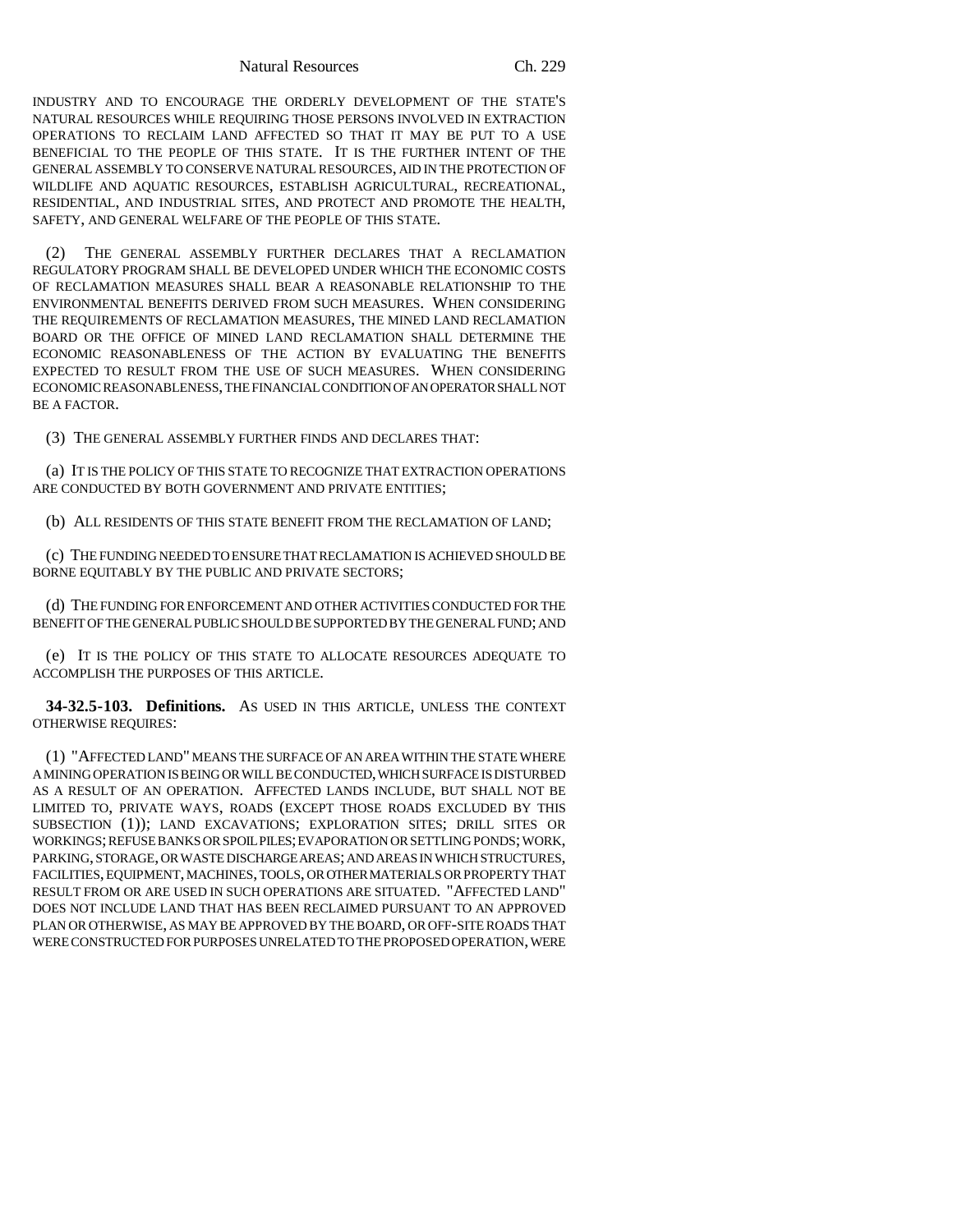IN EXISTENCE BEFORE A PERMIT APPLICATION WAS FILED WITH THE OFFICE, AND WILL NOT BE SUBSTANTIALLY UPGRADED TO SUPPORT THE OPERATION.

(1.5) "AGGRIEVED" MEANS SUFFERING ACTUAL LOSS OR INJURY, OR BEING EXPOSED TO POTENTIAL LOSS OR INJURY, TO LEGITIMATE INTERESTS. SUCH INTERESTS INCLUDE, BUT ARE NOT LIMITED TO, BUSINESS, ECONOMIC, AESTHETIC, GOVERNMENTAL, RECREATIONAL, OR CONSERVATIONAL INTERESTS.

(2) "BOARD" MEANS THE MINED LAND RECLAMATION BOARD ESTABLISHED BY SECTION 34-32-105.

(3) "CONSTRUCTION MATERIAL" MEANS ROCK, CLAY, SILT, SAND, GRAVEL, LIMESTONE, DIMENSION STONE, MARBLE, OR SHALE EXTRACTED FOR USE IN THE PRODUCTION OF NONMETALLIC CONSTRUCTION PRODUCTS.

(4) "DEPARTMENT" MEANS THE DEPARTMENT OF NATURAL RESOURCES.

(5) "DEVELOPMENT" MEANS WORK PERFORMED WITH RESPECT TO A CONSTRUCTION MATERIALS DEPOSIT FOLLOWING THE EXPLORATION REQUIRED TO PROVE CONSTRUCTION MATERIALS ARE IN EXISTENCE IN COMMERCIAL QUANTITIES BUT PRIOR TO PRODUCTION ACTIVITIES. DEVELOPMENT WORK INCLUDES, BUT IS NOT LIMITED TO, WORK THAT MUST BE PERFORMED FOR THE PURPOSE OF PREPARING THE SITE FOR MINING, DEFINING FURTHER THE DEPOSIT BY DRILLING OR OTHER MEANS, CONDUCTING PILOT PLANT OPERATIONS, CONSTRUCTING ROADS OR ANCILLARY FACILITIES, AND OTHER RELATED ACTIVITIES.

(6) "DIRECTOR" MEANS THE DIRECTOR OF THE DIVISION OF MINERALS AND GEOLOGY.

(7) "DIVISION" MEANS THE DIVISION OF MINERALS AND GEOLOGY CREATED IN SECTION 34-20-103.

(8) "EXECUTIVE DIRECTOR" MEANS THE EXECUTIVE DIRECTOR OF THE DEPARTMENT OF NATURAL RESOURCES.

(9) "EXPLORATION" MEANS THE ACT OF SEARCHING FOR OR INVESTIGATING A CONSTRUCTION MATERIALS DEPOSIT. "EXPLORATION" INCLUDES, BUT IS NOT LIMITED TO, SINKING SHAFTS, TUNNELING, DRILLING CORE AND BORE HOLES, AND DIGGING PITS, CUTS, OR OTHER WORKS FOR THE PURPOSE OF EXTRACTING SAMPLES PRIOR TO THE COMMENCEMENT OF DEVELOPMENT OR EXTRACTION, AND THE BUILDING OF ROADS, ACCESS WAYS, AND OTHER FACILITIES RELATED TO SUCH WORK. "EXPLORATION" DOES NOT INCLUDE AN ACTIVITY THAT CAUSES VERY LITTLE OR NO SURFACE DISTURBANCE, SUCH AS AIRBORNE SURVEYS AND PHOTOGRAPHS, THE USE OF INSTRUMENTS OR DEVICES THAT ARE HAND-CARRIED OR OTHERWISE TRANSPORTED OVER THE SURFACE TO MAKE MAGNETIC, RADIOACTIVE, OR OTHER TESTS AND MEASUREMENTS, BOUNDARY OR CLAIM SURVEYING, LOCATION WORK, OR OTHER WORK THAT CAUSES NO GREATER LAND DISTURBANCE THAN IS CAUSED BY ORDINARY LAWFUL USE OF THE LAND BY PERSONS NOT INVOLVED IN EXPLORATION ACTIVITIES.

(10) "FINANCIAL WARRANTY" MEANS A WARRANTY OF THE TYPE DESCRIBED IN SECTION 34-32.5-117 (3).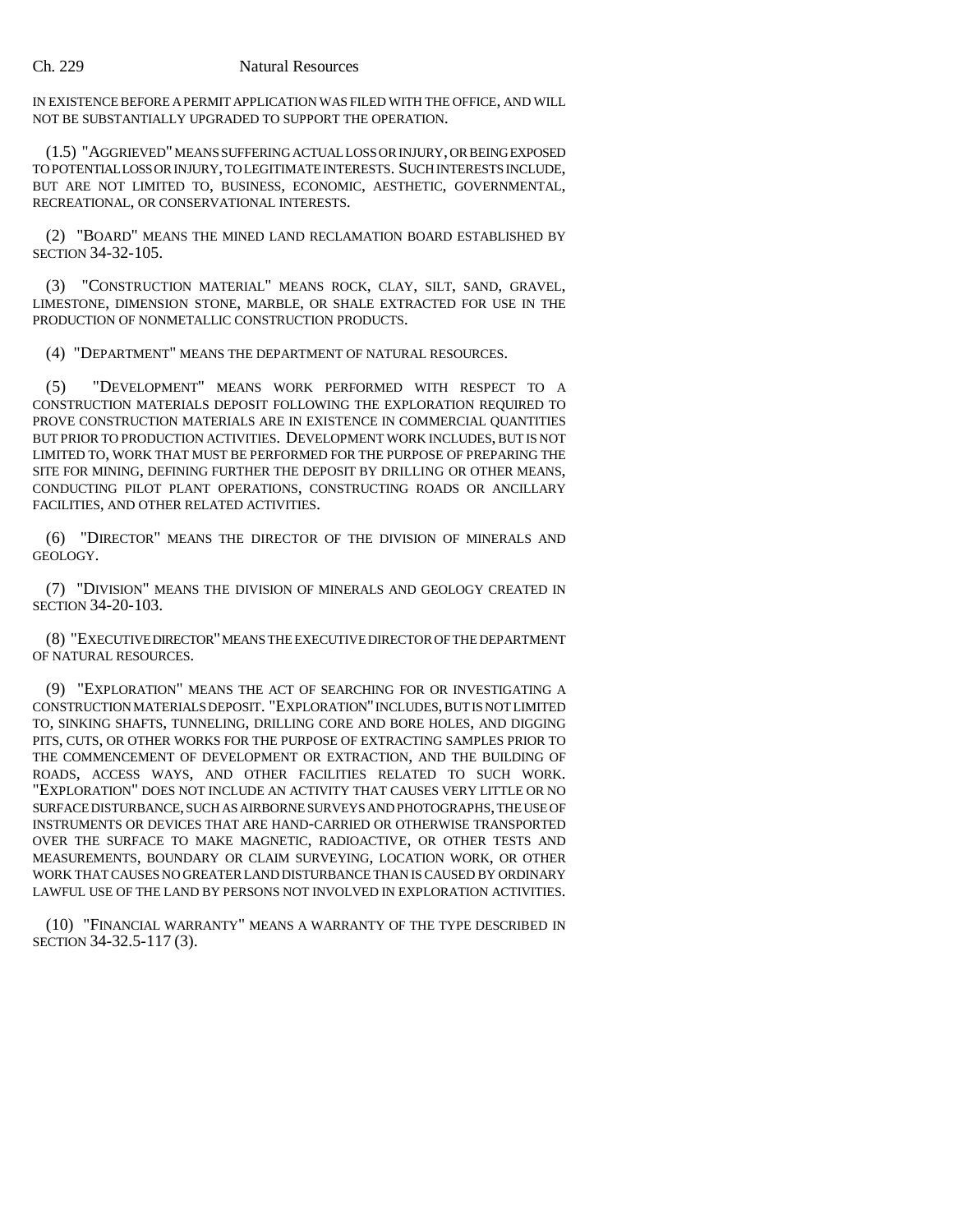(11) "LIFE OF THE MINE" MEANS, WITH RESPECT TO A PERMIT GRANTED PURSUANT TO SECTION 34-32.5-110, 34-32.5-111, OR 34-32.5-112, A PERIOD LASTING AS LONG AS:

(a) AN OPERATOR CONTINUES TO ENGAGE IN THE EXTRACTION OF CONSTRUCTION MATERIALS AND COMPLIES WITH THIS ARTICLE. THE LIFE OF THE MINE INCLUDES THAT PERIOD OF TIME AFTER THE CESSATION OF PRODUCTION THAT IS NECESSARY TO COMPLETE THE RECLAMATION OF DISTURBED LANDS AS REQUIRED BY THE BOARD AND THIS ARTICLE AND CONTINUES UNTIL THE BOARD RELEASES THE OPERATOR, IN WRITING, FROM FURTHER RECLAMATION OBLIGATIONS REGARDING THE AFFECTED LAND, DECLARES THE OPERATION TERMINATED, AND RELEASES ALL APPLICABLE PERFORMANCE AND FINANCIAL WARRANTIES.

(b) CONSTRUCTION MATERIAL RESERVES ARE SHOWN BY THE OPERATOR TO REMAIN IN THE OPERATION AND THE OPERATOR PLANS TO, OR DOES, TEMPORARILY CEASE PRODUCTION FOR ONE HUNDRED EIGHTY DAYS OR MORE IF SUCH OPERATOR FILES A NOTICE WITH THE BOARD STATING THE REASONS FOR NONPRODUCTION, A PLAN FOR THE RESUMPTION OF PRODUCTION, AND THE MEASURES TAKEN TO COMPLY WITH RECLAMATION AND OTHER NECESSARY ACTIVITIES AS ESTABLISHED BY THE BOARD TO MAINTAIN THE OPERATION IN A NONPRODUCING STATE. THE REQUIREMENT OF A NOTICE OF TEMPORARY CESSATION SHALL NOT APPLY TO OPERATORS WHO RESUME OPERATING WITHIN ONE YEAR AND HAVE INCLUDED IN THEIR PERMIT APPLICATIONS A STATEMENT THAT THE AFFECTED LANDS ARE TO BE USED FOR LESS THAN ONE HUNDRED EIGHTY DAYS PER YEAR.

(c) PRODUCTION IS RESUMED WITHIN FIVE YEARS AFTER THE DATE PRODUCTION ENDED, OR THE OPERATOR FILES A REPORT WITH THE BOARD REQUESTING AN EXTENSION OF THE PERIOD OF TEMPORARY CESSATION OF PRODUCTION STATING THE REASONS FOR THE CONTINUATION OF NONPRODUCTION AND THOSE FACTORS NECESSARY TO, AND THE PLANS FOR, RESUMPTION OF PRODUCTION. IN NO CASE SHALL A TEMPORARY CESSATION OF PRODUCTION BE CONTINUED FOR MORE THAN TEN YEARS WITHOUT TERMINATING THE OPERATION AND FULLY COMPLYING WITH THE RECLAMATION REQUIREMENTS OF THIS ARTICLE.

(d) THE BOARD DOES NOT TAKE ACTION TO DECLARE TERMINATION OF THE LIFE OF THE MINE, WHICH ACTION SHALL REQUIRE A SIXTY-DAY NOTICE TO THE OPERATOR ALLEGING A VIOLATION OF PARAGRAPH (a), (b), OR (c) OF THIS SUBSECTION (11), OR THAT INADEQUATE REASONS ARE PROVIDED IN AN OPERATOR'S REPORT UNDER SUCH PARAGRAPHS. IN SUCH CASES, THE BOARD SHALL PROVIDE A REASONABLE OPPORTUNITY FOR THE OPERATOR TO MEET WITH THE BOARD TO PRESENT HIS OR HER FULL CASE AND SHALL PROVIDE REASONABLE TIME FOR SUCH OPERATOR TO COMPLY WITH THIS ARTICLE.

(e) THE OPERATOR COMPLIES WITH SECTION 34-32.5-109 (2).

(12) "MINING" MEANS THE EXTRACTION OF CONSTRUCTION MATERIALS.

(13) "MINING OPERATION" MEANS THE DEVELOPMENT OR EXTRACTION OF A CONSTRUCTION MATERIAL FROM ITS NATURAL OCCURRENCES ON AFFECTED LAND. THE TERM INCLUDES, BUT IS NOT LIMITED TO, OPEN MINING AND SURFACE OPERATION. THE TERM ALSO INCLUDES TRANSPORTATION AND PROCESSING OPERATIONS ON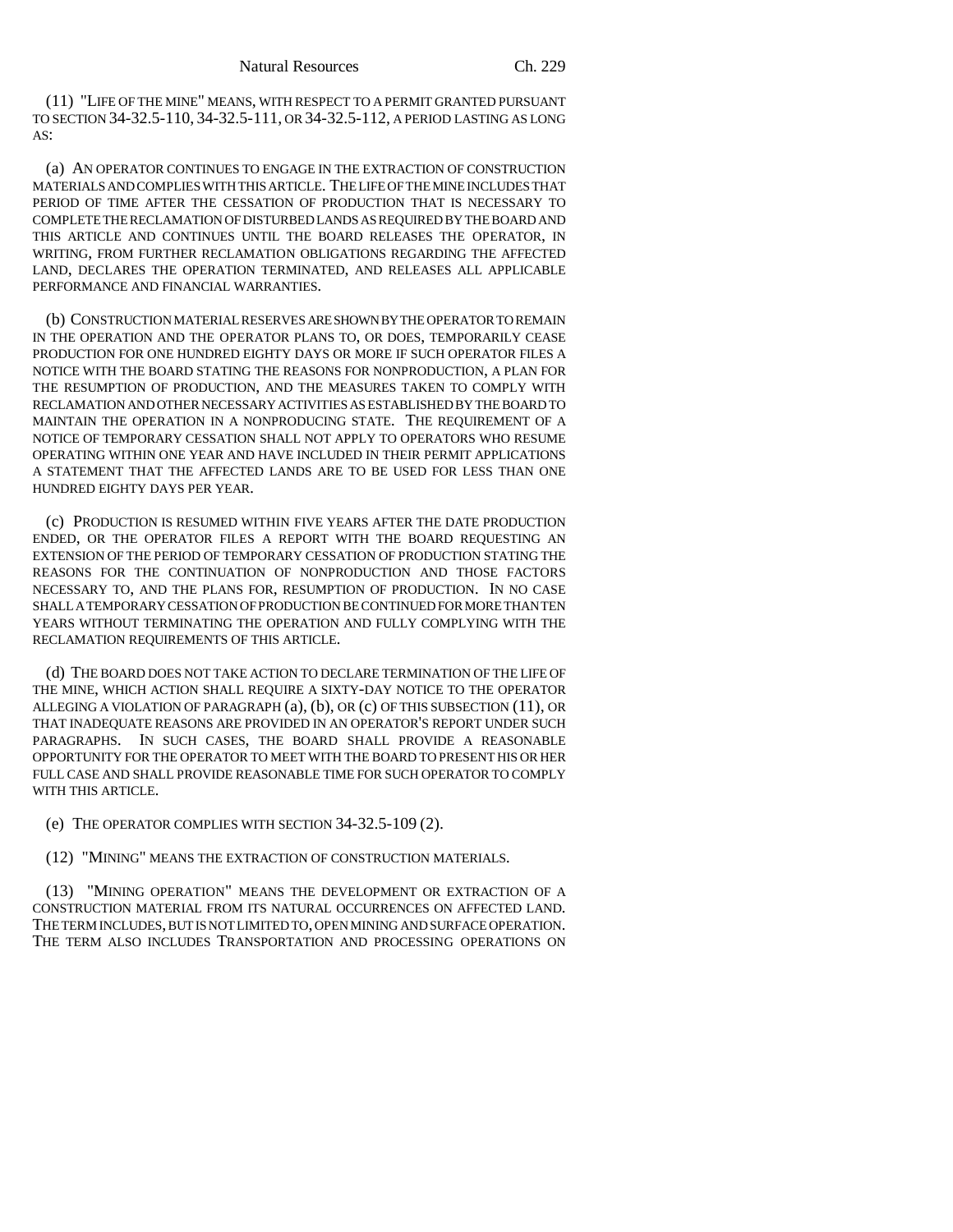AFFECTED LAND. THE TERM DOES NOT INCLUDE CONCENTRATING, MILLING, EVAPORATION, CLEANING, PREPARATION, TRANSPORTATION, AND OTHER OFF-SITE OPERATIONS NOT CONDUCTED ON AFFECTED LAND.

(14) "OFFICE" MEANS THE OFFICE OF MINED LAND RECLAMATION, CREATED IN SECTION 34-32-105.

(15) "OPEN MINING" MEANS THE MINING OF MATERIALS BY REMOVING THE OVERBURDEN LYING ABOVE SUCH DEPOSITS AND MINING DIRECTLY FROM THE DEPOSITS THEREBY EXPOSED. "OPEN MINING" ALSO MEANS MINING DIRECTLY FROM SUCH DEPOSITS WHERE THERE IS NO OVERBURDEN. THE TERM INCLUDES BUT IS NOT LIMITED TO SUCH PRACTICES AS OPEN CUT MINING, OPEN PIT MINING, STRIP MINING, QUARRYING, AND DREDGING.

(16) "OPERATOR" MEANS A PERSON, FIRM, GENERAL OR LIMITED PARTNERSHIP, ASSOCIATION, OR CORPORATION, OR ANY DEPARTMENT, DIVISION, OR AGENCY OF FEDERAL, STATE, COUNTY, OR MUNICIPAL GOVERNMENT ENGAGED IN OR CONTROLLING A MINING OPERATION.

(17) "OVERBURDEN" MEANS EARTH AND OTHER MATERIALS THAT LIE ABOVE NATURAL MINERALS AND INCLUDES EARTH AND OTHER MATERIALS THAT ARE DISTURBED FROM THEIR NATURAL STATE IN THE PROCESS OF EXTRACTING CONSTRUCTION MATERIALS.

(18) "PERFORMANCE WARRANTY" MEANS A WARRANTY OF THE TYPE DESCRIBED IN SECTION 34-32.5-117 (2).

(19) "RECLAMATION" MEANS THE EMPLOYMENT, DURING AND AFTER AN OPERATION, OF PROCEDURES REASONABLY DESIGNED TO MINIMIZE AS MUCH AS PRACTICABLE THE DISRUPTION FROM AN OPERATION AND PROVIDE FOR THE ESTABLISHMENT OF PLANT COVER, STABILIZATION OF SOIL, PROTECTION OF WATER RESOURCES, OR OTHER MEASURES APPROPRIATE TO THE SUBSEQUENT BENEFICIAL USE OF THE AFFECTED LANDS. RECLAMATION SHALL BE CONDUCTED IN ACCORDANCE WITH THE PERFORMANCE STANDARDS OF THIS ARTICLE.

(20) "REFUSE" MEANS ALL WASTE MATERIAL DIRECTLY ASSOCIATED WITH THE CLEANING AND PREPARATION OF SUBSTANCES EXCAVATED BY AN OPERATION.

**34-32.5-104. Administration.** IN ADDITION TO THE DUTIES AND POWERS PRESCRIBED BY THE PROVISIONS OF ARTICLE 4 OF TITLE 24, C.R.S., THE OFFICE AND THE BOARD HAVE THE FULL POWER AND AUTHORITY TO CARRY OUT AND ADMINISTER THE PROVISIONS OF THIS ARTICLE. THE OFFICE IS RESPONSIBLE FOR THE ENFORCEMENT OF RECLAMATION PERMITS ONLY AND HAS NO AUTHORITY OR DUTY TO ENFORCE OTHER LOCAL, STATE, OR FEDERAL AGENCY PERMITS UNLESS OTHERWISE AUTHORIZED BY LAW.

**34-32.5-105. Office of mined land reclamation - mined land reclamation board.** THE OFFICE AND THE BOARD CREATED IN SECTION 34-32-105, SHALL ADMINISTER THIS ARTICLE.

**34-32.5-106. Duties of the board.** IN ADDITION TO THE DUTIES OF THE BOARD SET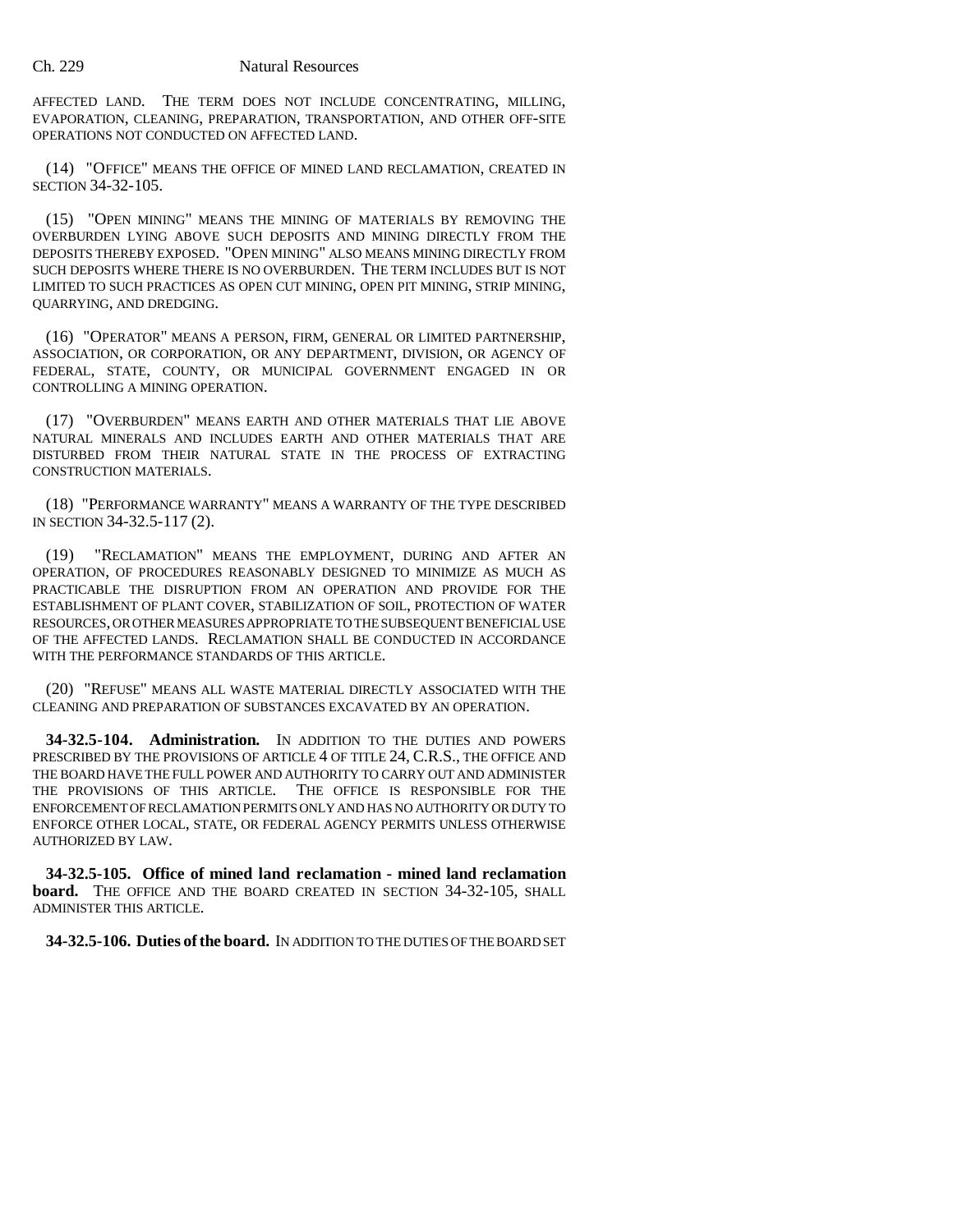FORTH IN SECTION 34-32-106 (1), THE BOARD SHALL CAUSE TO BE PUBLISHED THE MINUTES OF ITS MEETINGS AND APPROVE OR DENY RECLAMATION PERMITS. THE BOARD MAY DELEGATE ITS RESPONSIBILITY TO APPROVE RECLAMATION PERMITS TO THE DIRECTOR EXCEPT FOR REGULAR PERMITS UNDER SECTION 34-32.5-112, WHERE THERE IS A WRITTEN OBJECTION.

**34-32.5-107. Power of the board.** THE BOARD HAS THE POWERS SET FORTH IN SECTION 34-32-107.

**34-32.5-108. Rules.** THE BOARD MAY ADOPT AND PROMULGATE REASONABLE RULES RESPECTING THE ADMINISTRATION OF THIS ARTICLE.

**34-32.5-109. Reclamation permit required - existing permits.** (1) BEFORE ENGAGING IN A NEW OPERATION, AN OPERATOR SHALL FIRST OBTAIN FROM THE BOARD OR OFFICE A RECLAMATION PERMIT PURSUANT TO SECTION 34-32.5-110,34-32.5-111, OR 34-32.5-112. NOTWITHSTANDING THIS SUBSECTION (1), AN OPERATOR WHO OBTAINED A PERMIT UNDER SECTION 34-32-110, 34-32-111, OR 34-32-112 BEFORE JULY 1, 1995, WHICH PERMIT WAS VALID AS OF SUCH DATE, MAY CONTINUE TO OPERATE UNDER SUCH PERMIT.

(2) (a) A RECLAMATION PERMIT SHALL BE EFFECTIVE FOR THE LIFE OF THE STATED OPERATION IF THE OPERATOR COMPLIES WITH THE CONDITIONS OF SUCH RECLAMATION PERMIT, THIS ARTICLE, AND RULES PROMULGATED PURSUANT TO THIS ARTICLE THAT ARE IN EFFECT AT THE TIME THE PERMIT IS ISSUED OR AMENDED, EXCEPT AS OTHERWISE PROVIDED IN PARAGRAPH (b) OF THIS SUBSECTION (2). NOTHING IN THIS ARTICLE SHALL BE CONSTRUED TO ABROGATE THE DUTY OF THE OPERATOR TO COMPLY WITH OTHER APPLICABLE STATUTES AND RULES.

(b) (I) THIS PARAGRAPH (b) SHALL APPLY TO NEW STATUTORY OR REGULATORY REQUIREMENTS ONLY AND SHALL NOT SERVE TO REOPEN THE ENTIRE PERMIT FOR TECHNICAL REVIEW OR FOR MODIFICATION OF THE POSTMINING LAND USE.

(II) THE BOARD MAY, WHERE GOOD CAUSE IS SHOWN, DETERMINE THAT CERTAIN REGULATIONS NOT IN EFFECT AT THE TIME A PERMIT IS GIVEN SHOULD BE APPLICABLE TO SUCH EXISTING PERMITS OR TO ANY SPECIFIED CLASS OR CATEGORY OF EXISTING PERMITS, IF:

(A) THE BOARD OR OFFICE PROVIDES INDIVIDUAL NOTICE OF THE SUBJECT MATTER OF THE PROPOSED RULE IN SUCH MANNER AS THE BOARD MAY REQUIRE AND THE TIME, DATE, AND PLACE OF THE RULE-MAKING HEARING TO OPERATORS WITH EXISTING PERMITS WHO MAY BE AFFECTED BY SUCH RULE;

(B) THE BOARD FINDS DURING THE RULE-MAKING HEARING THAT A FAILURE TO APPLY SUCH PROPOSED RULE TO EXISTING PERMITS OR TO AN AFFECTED CLASS OR CATEGORY OF EXISTING PERMITS WOULD POSE A REASONABLE POTENTIAL FOR DANGER TO PERSONS OR PROPERTY OR THE ENVIRONMENT; AND

(C) THE BOARD SETS A SCHEDULE FOR EXISTING PERMIT-HOLDING OPERATORS TO COMPLY WITH THAT IS REASONABLE IN LIGHT OF THE GRAVITY OF THE RISK TO BE AVOIDED, ANY TECHNICAL CONSIDERATIONS, THE COST OF COMPLIANCE, AND ANY OTHER RELEVANT FACTORS.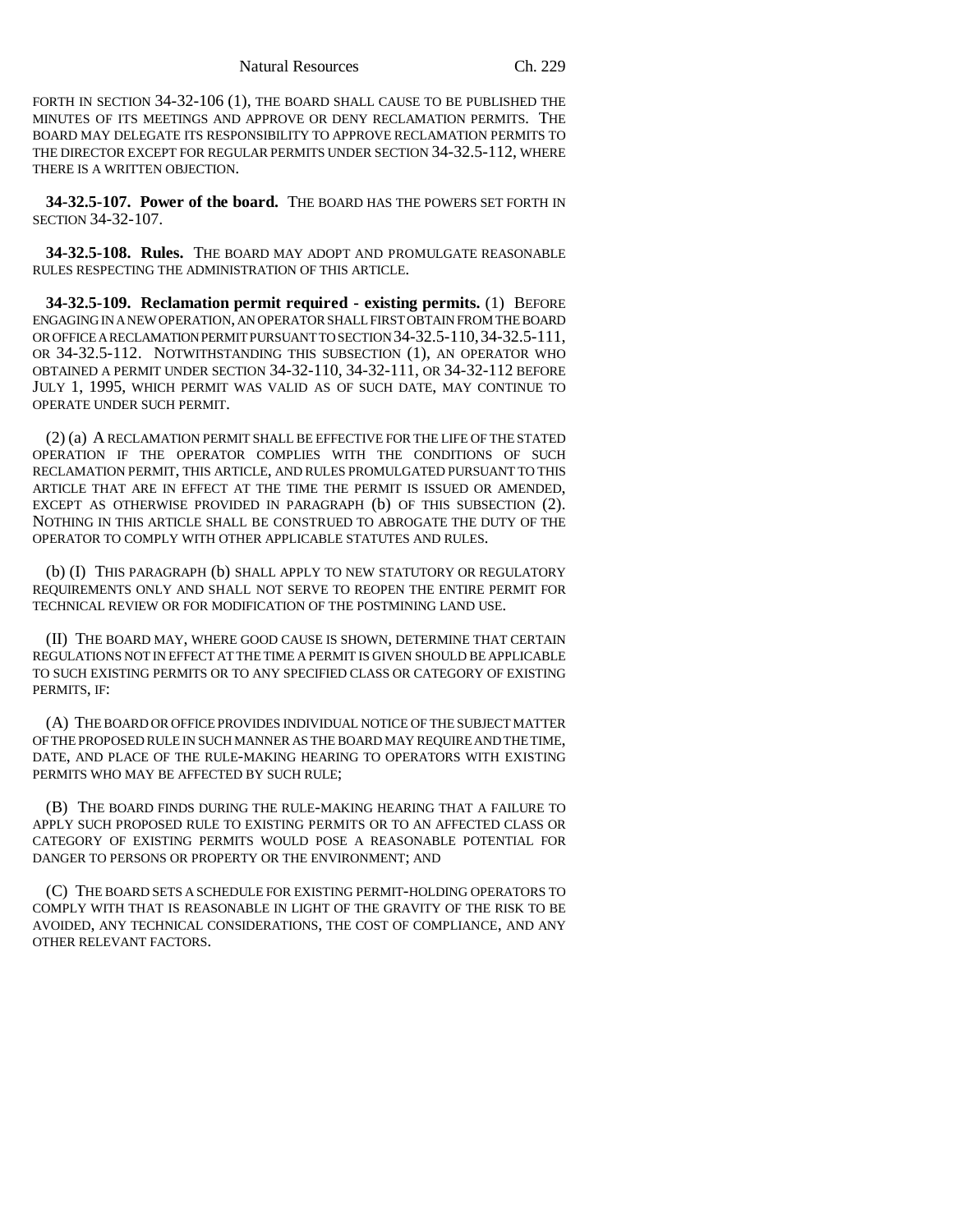(III) IF THE BOARD MAKES A GOOD FAITH EFFORT TO COMPLY WITH THE REQUIREMENTS OF SUB-SUBPARAGRAPH (B) OF SUBPARAGRAPH (II) OF THIS PARAGRAPH (b) AND COMPLIES WITH THE APPLICABLE PROVISIONS OF ARTICLE 4 OF TITLE 24, C.R.S., THE ADOPTED RULE SHALL NOT BE DEEMED INVALID ON THE GROUND THAT NOTICE TO THE AFFECTED PARTIES WAS INADEQUATE.

(3) NO GOVERNMENTAL OFFICE OF THE STATE, OTHER THAN THE BOARD, NOR ANY POLITICAL SUBDIVISION OF THE STATE SHALL HAVE THE AUTHORITY TO ISSUE A RECLAMATION PERMIT PURSUANT TO THIS ARTICLE, TO REQUIRE RECLAMATION STANDARDS DIFFERENT THAN THOSE ESTABLISHED IN THIS ARTICLE, OR TO REQUIRE ANY PERFORMANCE OR FINANCIAL WARRANTY OF ANY KIND FOR MINING OPERATIONS. THE OPERATOR SHALL BE RESPONSIBLE FOR ASSURING THAT THE MINING OPERATION AND THE POSTMINING LAND USE COMPLY WITH CITY, TOWN, COUNTY, OR CITY AND COUNTY LAND USE REGULATIONS AND ANY MASTER PLAN FOR EXTRACTION ADOPTED PURSUANT TO SECTION 34-1-304 UNLESS A PRIOR DECLARATION OF INTENT TO CHANGE OR WAIVE THE PROHIBITION IS OBTAINED BY THE APPLICANT FROM THE AFFECTED POLITICAL SUBDIVISIONS. ANY MINING OPERATOR SUBJECT TO THIS ARTICLE SHALL ALSO BE SUBJECT TO ZONING AND LAND USE AUTHORITY AND REGULATION BY POLITICAL SUBDIVISIONS AS PROVIDED BY LAW.

(4) UPON RECEIPT OF AN APPLICATION FOR A RECLAMATION PERMIT, THE BOARD SHALL PROVIDE NOTICE OF SUCH APPLICATION TO ALL COUNTIES IN WHICH PROPOSED MINING OPERATIONS ARE LOCATED AND TO EACH MUNICIPALITY LOCATED WITHIN TWO MILES OF THE AREA OF PROPOSED MINING OPERATIONS.

**34-32.5-110. Existing limited impact operations - expedited process.** (1) (a) ANY PERSON DESIRING TO CONDUCT MINING OPERATIONS ON LESS THAN TEN ACRES, PRIOR TO COMMENCEMENT OF MINING, SHALL FILE WITH THE OFFICE, ON A FORM APPROVED BY THE BOARD, AN APPLICATION FOR A PERMIT TO CONDUCT MINING OPERATIONS. THIS APPLICATION SHALL CONTAIN THE FOLLOWING:

(I) THE ADDRESS AND TELEPHONE NUMBER OF THE GENERAL OFFICE AND THE LOCAL ADDRESS OR ADDRESSES AND TELEPHONE NUMBER OF THE OPERATOR;

(II) THE NAME, ADDRESS, AND TELEPHONE NUMBER OF THE OWNER OF THE SURFACE OF THE AFFECTED LAND;

(III) THE NAME OF THE OWNER OF THE SUBSURFACE RIGHTS OF THE AFFECTED LAND;

(IV) A STATEMENT THAT THE OPERATIONS WILL BE CONDUCTED PURSUANT TO THE TERMS AND CONDITIONS LISTED ON THE APPLICATION AND IN ACCORDANCE WITH THE PROVISIONS OF THIS ARTICLE AND THE RULES AND REGULATIONS PROMULGATED PURSUANT TO THIS ARTICLE AT THE TIME THE PERMIT WAS APPROVED OR AMENDED;

(V) A MAP SHOWING INFORMATION SUFFICIENT TO DETERMINE THE LOCATION OF THE AFFECTED LAND AND EXISTING AND PROPOSED ROADS OR ACCESS ROUTES TO BE USED IN CONNECTION WITH THE MINING OPERATION;

(VI) THE APPROXIMATE SIZE OF THE AFFECTED LAND;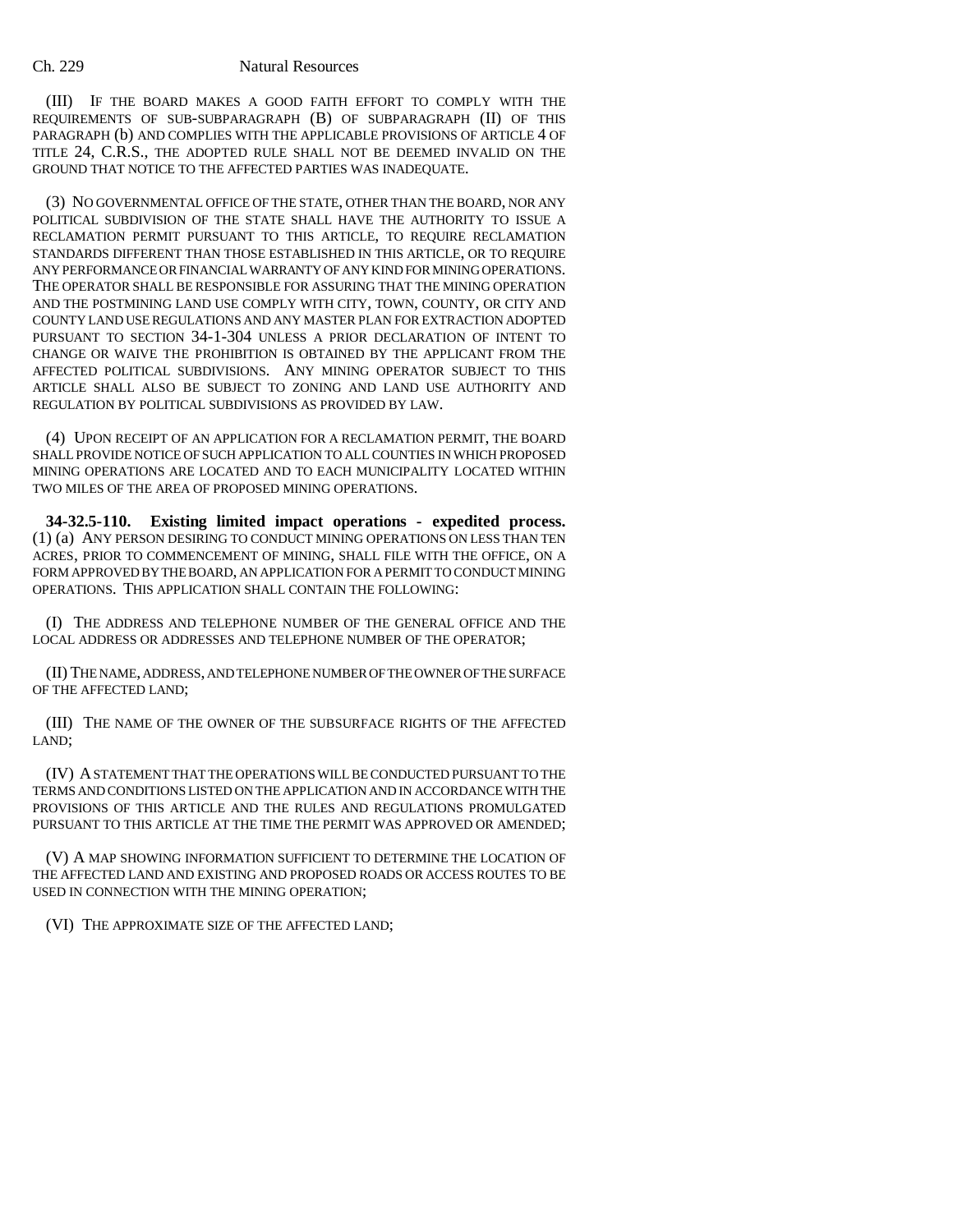(VII) INFORMATION SUFFICIENT TO DESCRIBE OR IDENTIFY THE TYPE OF MINING OPERATION PROPOSED AND HOW THE OPERATOR INTENDS TO CONDUCT IT;

(VIII) A STATEMENT THAT THE OPERATOR HAS APPLIED FOR NECESSARY LOCAL GOVERNMENT APPROVAL;

(IX) MEASURES TO BE TAKEN TO RECLAIM ANY AFFECTED LAND CONSISTENT WITH THE REQUIREMENTS OF SECTION 34-32.5-116.

(b) THE APPLICATION REQUIRED BY THIS SUBSECTION (1) SHALL BE SENT TO THE OFFICE. IF THE OFFICE DENIES THE APPLICATION, THE APPLICANT MAY APPEAL TO THE BOARD FOR FINAL DETERMINATION.

(2) A FEE AS SPECIFIED IN SECTION 34-32.5-125, AND A FINANCIAL WARRANTY IN AN AMOUNT THE BOARD SHALL DETERMINE PURSUANT TO SECTION 34-32.5-117 (4), SHALL ACCOMPANY THE APPLICATION AND SHALL BE PAID BY THE APPLICANT.

(3) THE OPERATOR, AT ANY TIME AFTER THE COMPLETION OF RECLAMATION, MAY NOTIFY THE BOARD THAT THE LAND HAS BEEN RECLAIMED. UPON RECEIPT OF THE NOTICE THAT THE AFFECTED LAND OR A PORTION OF IT HAS BEEN RECLAIMED, THE BOARD SHALL CAUSE THE LAND TO BE INSPECTED AND SHALL RELEASE THE PERFORMANCE AND FINANCIAL WARRANTIES OR APPROPRIATE PORTIONS THEREOF WITHIN THIRTY DAYS AFTER THE BOARD FINDS THE RECLAMATION TO BE SATISFACTORY AND IN ACCORDANCE WITH A PLAN AGREED UPON BY THE BOARD AND THE OPERATOR.

(4) APPLICATIONS FOR PERMITS MADE PURSUANT TO SUBSECTION (1) OF THIS SECTION SHALL BE PROCESSED AND FINAL ACTION TAKEN THEREON WITHIN THIRTY DAYS OF THE FILING OF SUCH APPLICATION. IF ACTION UPON THE APPLICATION IS NOT COMPLETED WITHIN THIRTY DAYS, THE PERMIT SHALL BE DEEMED APPROVED AND SHALL BE PROMPTLY ISSUED UPON PRESENTATION BY THE APPLICANT OF A FINANCIAL WARRANTY IN THE AMOUNT PROVIDED IN SUBSECTION (2) OF THIS SECTION. THE PROVISIONS OF SECTIONS 34-32.5-112, 34-32.5-114, AND 34-32.5-115 CONCERNING PUBLICATION, NOTICE, WRITTEN OBJECTIONS, PETITIONS, AND SUPPORTING DOCUMENTS SHALL, SO FAR AS PRACTICABLE, APPLY TO THIS SECTION, BUT THE BOARD SHALL, BY REGULATION, PROVIDE SIMPLIFIED AND REDUCED PROCEDURES AND REQUIREMENTS THAT ARE APPLICABLE TO THE THIRTY-DAY PERIOD. WITHIN THE THIRTY-DAY PERIOD, THE BOARD MAY MAKE A DETERMINATION ON AN APPLICATION AS PROVIDED IN SECTIONS 34-32.5-114 AND 34-32.5-115.

(5) (a) ANY OPERATOR CONDUCTING AN OPERATION UNDER A PERMIT ISSUED UNDER THIS SECTION WHO HAS HELD THE PERMIT FOR TWO CONSECUTIVE YEARS OR MORE AND WHO SUBSEQUENTLY DESIRES TO EXPAND IT TO A SIZE IN EXCESS OF THE LIMITATION SET FORTH IN SUBSECTION (1) OF THIS SECTION MAY REQUEST THE CONVERSION OF THE PERMIT BY FILING AN APPLICATION FOR A PERMIT PURSUANT TO SUBSECTION (1) OF THIS SECTION OR SECTION 34-32.5-112; EXCEPT THAT THE APPLICANT NEED NOT SUPPLY INFORMATION, MATERIALS, AND OTHER DATA AND UNDERTAKINGS PREVIOUSLY SUPPLIED, INCLUDING ANY ADDITIONAL MATERIALS PROVIDED TO THE BOARD DURING THE COURSE OF HIS CURRENT OPERATION, OR RESULTING FROM THE BOARD'S INSPECTIONS THEREOF.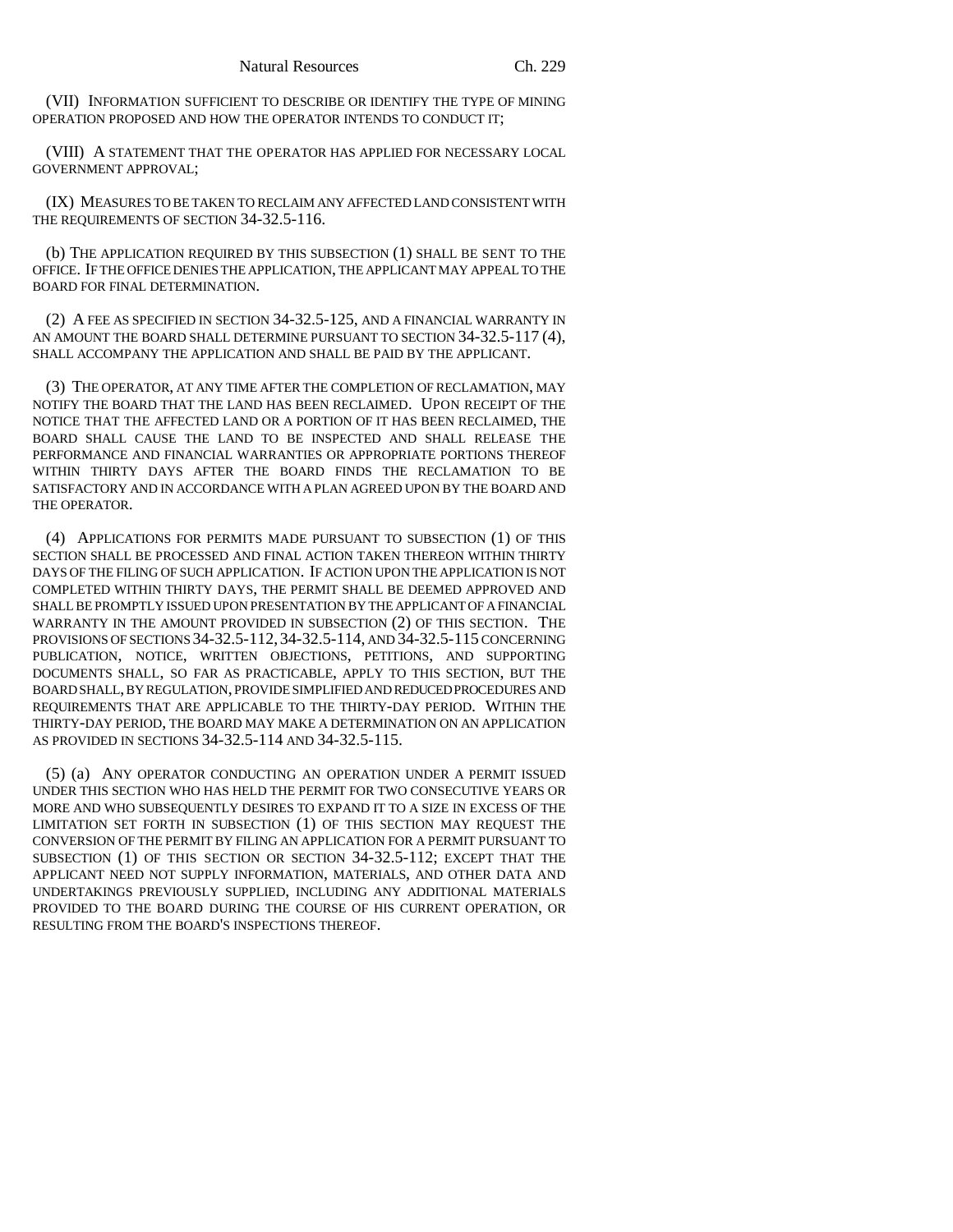(b) APPLICATIONS FOR CONVERSION OF A PERMIT UNDER THIS SUBSECTION (5) SHALL BE PROCESSED AND FINAL ACTION TAKEN THEREON IN ACCORDANCE WITH SUBSECTION (1) OF THIS SECTION OR SECTION 34-32.5-115, AS APPROPRIATE. IF ACTION UPON THE CONVERSION OF THE PERMIT IS TAKEN IN ACCORDANCE WITH THE TIME LIMITS OF THIS SUBSECTION (5) OR SECTION 34-32.5-115, THE CONVERSION SHALL BE DEEMED APPROVED, AND A PERMIT FOR THE LIFE OF THE MINE SHALL BE PROMPTLY ISSUED UPON PRESENTATION BY THE APPLICANT OF A FINANCIAL WARRANTY SUBJECT TO THE LIMITATIONS PROVIDED IN SUBSECTION (2) OF THIS SECTION OR IN SECTION 34-32.5-115 (3) OR 34-32.5-117 (4).

(c) THE PROVISIONS OF SECTIONS 34-32.5-112, 34-32.5-114, AND 34-32.5-115 CONCERNING PUBLICATION, NOTICE, WRITTEN OBJECTIONS, PETITIONS, AND SUPPORTING DOCUMENTS SHALL SO FAR AS PRACTICABLE APPLY TO THIS SECTION.

(d) THE BOARD OR OFFICE SHALL NOT DENY THE CONVERSION OF A PERMIT FOR ANY REASON OTHER THAN THOSE SET FORTH IN SECTION 34-32.5-115 (4).

(6) IF THE OPERATOR IS A DEPARTMENT, DIVISION, OR AGENCY OF FEDERAL, STATE, COUNTY, OR MUNICIPAL GOVERNMENT, THE OPERATOR MAY, AT ITS DISCRETION, SUBMIT ONE COMPOSITE APPLICATION AND ANNUAL REPORT FOR ALL SIMILARLY SITUATED SAND, GRAVEL, OR QUARRY OPERATIONS. SUCH COMPOSITE APPLICATION AND ANNUAL REPORT SHALL COMPLY WITH SUBSECTIONS (1) TO (5) OF THIS SECTION. FINANCIAL WARRANTY UNDER SUBSECTION (2) OF THIS SECTION SHALL NOT BE REQUIRED OF THE OPERATOR IF IT IS A UNIT OF COUNTY OR MUNICIPAL GOVERNMENT OR THE DEPARTMENT OF TRANSPORTATION AND THE OPERATOR SUBMITS A WRITTEN GUARANTEE, IN LIEU OF FINANCIAL WARRANTY, STATING THAT THE AFFECTED LANDS WILL BE RECLAIMED IN ACCORDANCE WITH THE TERMS OF THE PERMIT AND SECTION 34-32.5-116.

(7) AN OPERATOR MAY, WITHIN THE TERM OF A RECLAMATION PERMIT, APPLY TO THE BOARD OR TO THE OFFICE FOR A RECLAMATION PERMIT AMENDMENT INCREASING THE ACREAGE TO BE AFFECTED OR OTHERWISE REVISING THE RECLAMATION PLAN. WHERE APPLICABLE, THERE SHALL BE FILED WITH ANY APPLICATION FOR AMENDMENT A MAP AND AN APPLICATION WITH THE SAME CONTENT AS REQUIRED FOR AN ORIGINAL APPLICATION. THE AMENDED APPLICATION SHALL BE ACCOMPANIED BY A FEE AS SPECIFIED IN SECTION 34-32.5-125.

**34-32.5-111. Special permits - fifteen-calendar-day processing.** (1) AN OPERATOR OF A CONSTRUCTION MATERIALS EXTRACTION OPERATION SHALL BE SUBJECT TO THIS SECTION IF SUCH OPERATION IS CONDUCTED SOLELY TO OBTAIN MATERIALS FOR HIGHWAY, ROAD, UTILITY, OR SIMILAR CONSTRUCTION PURPOSES UNDER A FEDERAL, STATE, COUNTY, CITY, TOWN, OR SPECIAL DISTRICT CONTRACT THAT REQUIRES WORK TO COMMENCE WITHIN A SPECIFIED SHORT PERIOD OF TIME AND WILL AFFECT NO MORE THAN THIRTY ACRES OF LAND.

(2) (a) AN OPERATOR SHALL APPLY FOR A SPECIAL PERMIT BY FILING A WRITTEN APPLICATION WITH THE BOARD ON FORMS PROVIDED BY THE BOARD FOR SUCH PURPOSE. AN APPROVED SPECIAL PERMIT SHALL AUTHORIZE THE OPERATOR TO ENGAGE IN THE OPERATIONS DESCRIBED ON SUCH PERMIT UNTIL THE CONTRACTUAL REASON FOR SUCH OPERATIONS HAS BEEN COMPLETED.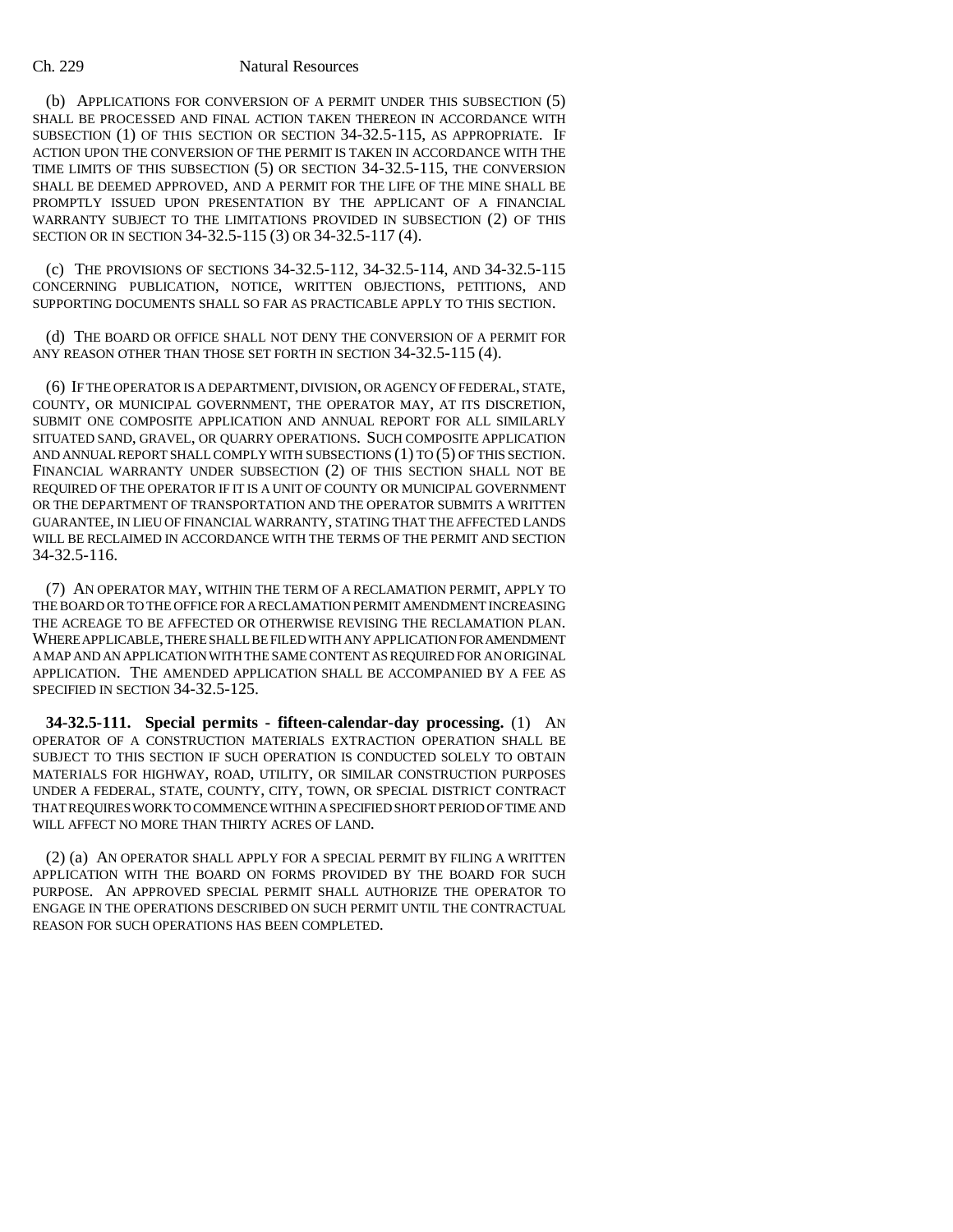(b) AN APPLICATION SHALL CONSIST OF:

(I) THREE APPLICATION FORMS;

(II) THE APPLICATION FEE SPECIFIED IN SECTION 34-32.5-125;

(III) THE FINANCIAL WARRANTY SPECIFIED IN SUBSECTION (5) OF THIS SECTION, UNLESS THE OFFICE SHOWS GOOD CAUSE THAT THE BOARD SHOULD SET SUCH FINANCIAL WARRANTY AT A DIFFERENT AMOUNT PURSUANT TO SECTION 34-32.5-117; AND

(IV) THREE COPIES OF AN ACCURATE MAP OF THE AFFECTED LAND, PREPARED BY A PROFESSIONAL LAND SURVEYOR, PROFESSIONAL ENGINEER, OR OTHER QUALIFIED PERSON. SUCH MAP SHALL SHOW INFORMATION SUFFICIENT TO DETERMINE THE LOCATION OF THE AFFECTED LAND AND EXISTING AND PROPOSED ROADS OR ACCESS ROUTES TO BE USED IN CONNECTION WITH THE OPERATION.

(c) EACH APPLICATION FORM SHALL INCLUDE:

(I) THE NAME AND ADDRESS OF THE GENERAL OFFICE AND THE LOCAL ADDRESS OR ADDRESSES OF THE OPERATOR;

(II) THE NAME AND ADDRESS OF THE OWNER OF THE SURFACE OF THE AFFECTED LAND;

(III) THE NAME AND ADDRESS OF THE OWNER OF THE SUBSURFACE RIGHTS OF THE AFFECTED LAND;

(IV) THE APPROXIMATE SIZE OF THE AFFECTED LAND;

(V) INFORMATION SUFFICIENT TO DESCRIBE OR IDENTIFY THE TYPE OF OPERATION PROPOSED AND HOW IT WILL BE CONDUCTED;

(VI) THE MEASURES TO BE TAKEN TO COMPLY WITH APPLICABLE PROVISIONS OF SECTION 34-32.5-116;

(VII) THE TERMS OF THE GOVERNMENTAL CONTRACT WHICH MAKE A SPECIAL PERMIT NECESSARY;

(VIII) EVIDENCE OF ANY FINANCIAL WARRANTY REQUIRED UNDER THE GOVERNMENTAL CONTRACT; AND

(IX) A STATEMENT THAT THE OPERATOR HAS APPLIED FOR NECESSARY LOCAL GOVERNMENT APPROVAL.

(3) IF THE BOARD DETERMINES THAT ANY OF THE AFFECTED LAND LIES WITHIN THE BOUNDARIES OF LANDS DESCRIBED IN SECTION 34-32.5-115(4) (f), SUCH LAND SHALL BE WITHDRAWN FROM THE OPERATION.

(4) AT ANY TIME AFTER THE COMPLETION OF RECLAMATION THE OPERATOR MAY NOTIFY THE BOARD THAT THE LAND OR A PORTION OF THE LAND HAS BEEN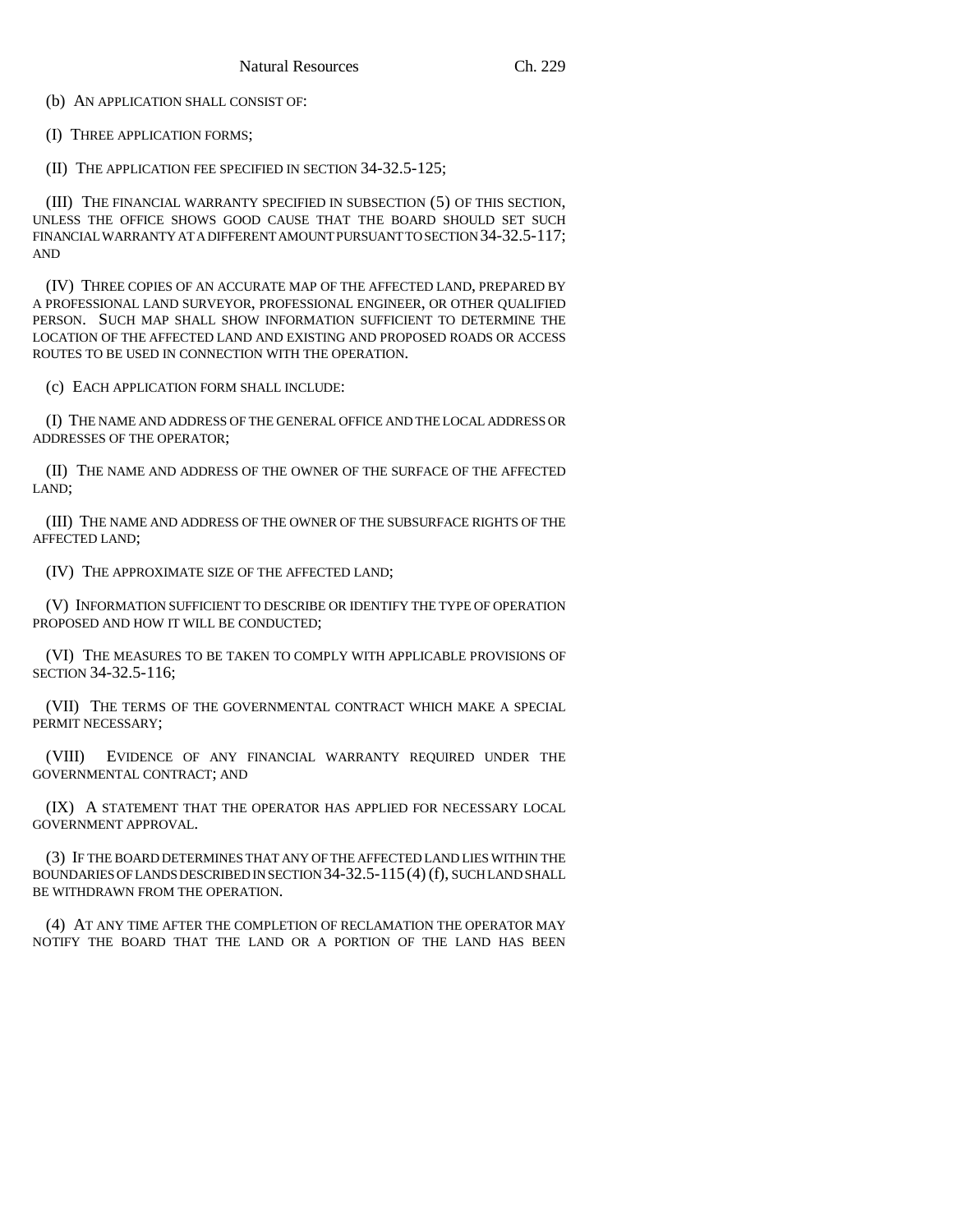RECLAIMED. UPON RECEIPT OF SUCH NOTICE THE BOARD SHALL CAUSE THE LAND TO BE INSPECTED AND WITHIN SIXTY DAYS AFTER THE BOARD FINDS THE RECLAMATION TO BE SATISFACTORY AND IN ACCORDANCE WITH THE PLAN AGREED UPON, THE BOARD SHALL RELEASE THE PERFORMANCE AND FINANCIAL WARRANTIES OR THE APPROPRIATE PORTIONS OF SUCH WARRANTIES.

(5) SPECIAL PERMITS SHALL BE DENIED OR ISSUED BY THE BOARD WITHIN FIFTEEN CALENDAR DAYS AFTER THE DATE AN APPLICATION IS SUBMITTED. APPROVAL SHALL DEPEND ON THE APPLICATION, MAP, FEE, PERFORMANCE WARRANTY, AND FINANCIAL WARRANTY BEING IN COMPLIANCE WITH THIS SECTION. IF ACTION ON AN APPLICATION IS NOT COMPLETED WITHIN SUCH FIFTEEN-DAY PERIOD THE PERMIT SHALL BE APPROVED AND PROMPTLY ISSUED UPON PRESENTATION BY THE APPLICANT OF A FINANCIAL WARRANTY IN THE AMOUNT OF TWO THOUSAND FIVE HUNDRED DOLLARS PER AFFECTED ACRE, OR SUCH OTHER AMOUNT AS MAY BE SPECIFIED BY RULE OF THE BOARD.

(6) A GOVERNMENTAL SUBDIVISION SHALL BE EXEMPT FROM SUBPARAGRAPHS (II) AND (III) OF PARAGRAPH (b) OF SUBSECTION (2) OF THIS SECTION WHEN SUCH SUBDIVISION, ACTING AS AN OPERATOR, REQUIRES A PERMIT SOLELY TO MINE CONSTRUCTION MATERIALS FOR THE CONSTRUCTION OF PUBLIC ROADS UNDER A CONTRACT WITH THE DEPARTMENT OF TRANSPORTATION OR OTHERWISE.

**34-32.5-112. Application for reclamation permit - changes in permits - fees - notice.** (1) (a) TO OBTAIN A RECLAMATION PERMIT AN OPERATOR SHALL APPLY IN WRITING TO THE BOARD OR THE OFFICE ON FORMS PROVIDED BY THE BOARD. IF APPROVED, THE RECLAMATION PERMIT SHALL AUTHORIZE THE OPERATOR TO ENGAGE IN THE MINING OPERATION DESCRIBED IN THE APPLICATION UPON THE AFFECTED LAND FOR THE LIFE OF THE MINE.

- (b) EACH APPLICATION SHALL CONSIST OF:
- (I) FIVE COPIES OF THE APPLICATION;
- (II) A RECLAMATION PLAN SUBMITTED WITH EACH COPY OF THE APPLICATION;

(III) AN ACCURATE MAP OF THE AFFECTED LAND SUBMITTED WITH EACH COPY OF THE APPLICATION; AND

- (IV) THE APPLICATION FEE SPECIFIED IN SECTION 34-32.5-125.
- (c) EACH APPLICATION FORM SHALL INCLUDE:
- (I) THE LEGAL DESCRIPTION AND AREA OF AFFECTED LAND;
- (II) THE NAME OF THE OWNER OF THE SURFACE OF THE AREA OF AFFECTED LAND;
- (III) THE NAME OF THE OWNER OF THE SUBSTANCE TO BE MINED;

(IV) THE SOURCE OF THE APPLICANT'S LEGAL RIGHT TO ENTER AND INITIATE A MINING OPERATION ON THE AFFECTED LAND;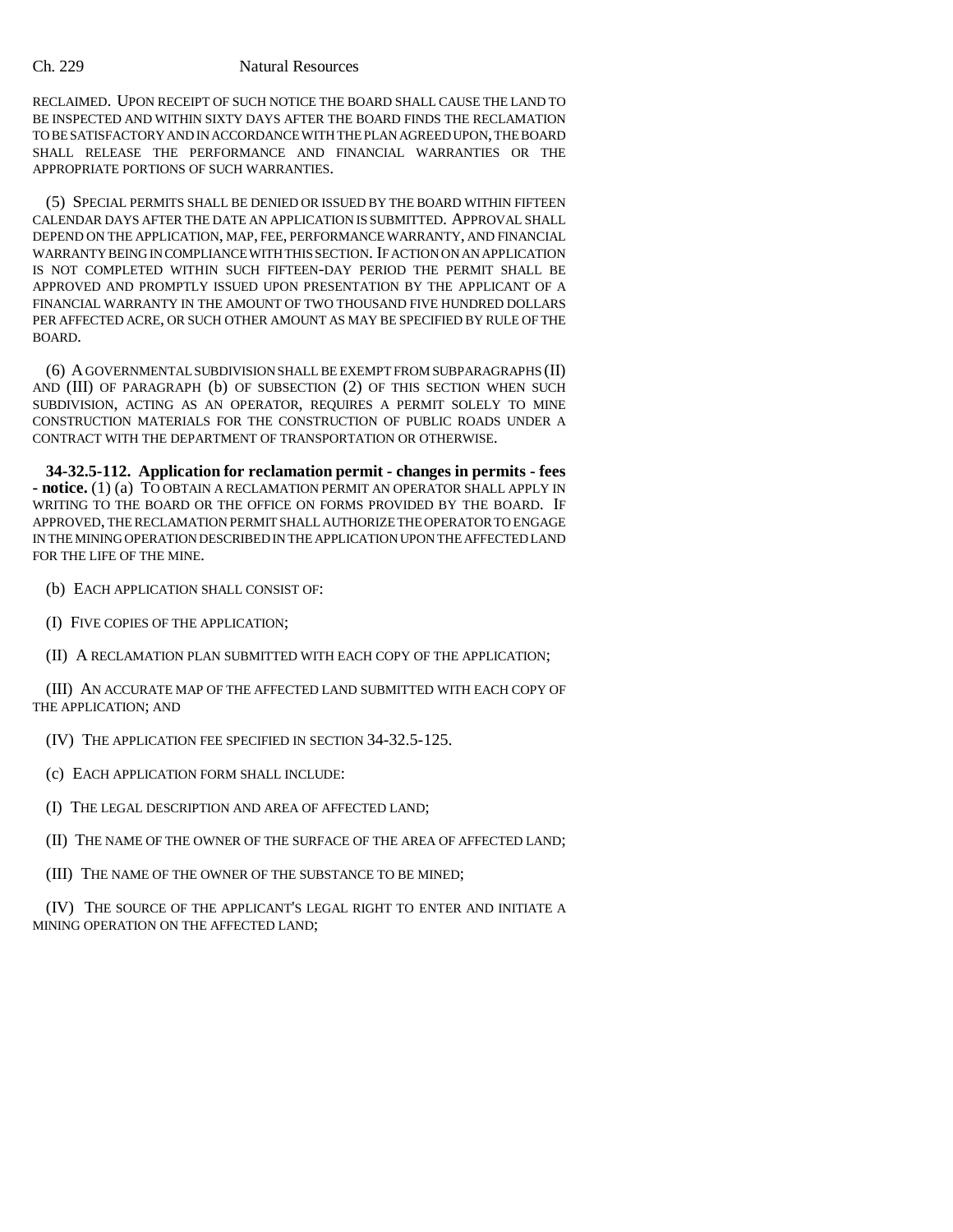(V) THE ADDRESS AND TELEPHONE NUMBER OF THE GENERAL OFFICE AND THE LOCAL ADDRESS AND TELEPHONE NUMBER OF THE APPLICANT;

(VI) INFORMATION SUFFICIENT TO DESCRIBE OR IDENTIFY THE TYPE OF MINING OPERATION PROPOSED AND HOW THE OPERATOR INTENDS TO CONDUCT SUCH OPERATION;

(VII) THE SIZE OF THE AREA TO BE WORKED AT ANY ONE TIME;

(VIII) A TIMETABLE ESTIMATING THE PERIODS REQUIRED FOR VARIOUS STAGES OF THE MINING OPERATION. THE OPERATOR SHALL NOT BE REQUIRED TO MEET THE TIMETABLE, NOR SHALL THE TIMETABLE BE SUBJECT TO INDEPENDENT REVIEW BY THE BOARD OR THE OFFICE.

(2) THE RECLAMATION PLAN SHALL INCLUDE PROVISIONS FOR, OR A SATISFACTORY EXPLANATION OF, ALL GENERAL REQUIREMENTS FOR THE TYPE OF RECLAMATION PROPOSED TO BE IMPLEMENTED BY THE OPERATOR. RECLAMATION SHALL BE REQUIRED ON ALL THE AFFECTED LAND. THE RECLAMATION PLAN SHALL INCLUDE:

(a) A DESCRIPTION OF THE TYPES OF RECLAMATION THE OPERATOR PROPOSES TO ACHIEVE IN THE RECLAMATION OF THE AFFECTED LAND, WHY EACH WAS CHOSEN, AND THE AMOUNT OF ACREAGE ACCORDED TO EACH;

(b) A DESCRIPTION OF HOW THE RECLAMATION PLAN WILL BE IMPLEMENTED TO MEET SECTION 34-32.5-116;

(c) A PROPOSED PLAN OR SCHEDULE INDICATING WHEN AND HOW RECLAMATION WILL BE IMPLEMENTED; AND SUCH PLAN OR SCHEDULE SHALL NOT BE TIED TO A SPECIFIC DATE BUT SHALL BE TIED TO THE IMPLEMENTATION OR COMPLETION OF DIFFERENT STAGES OF THE MINING OPERATION;

(d) A MAP SHOWING THE PROPOSED AFFECTED LANDS BY ALL PHASES OF THE TOTAL SCOPE OF THE MINING OPERATION. SUCH MAP SHALL:

(I) INDICATE THE EXPECTED PHYSICAL APPEARANCE OF THE AREA OF THE AFFECTED LAND, CORRELATED TO THE PROPOSED TIMETABLES REQUIRED BY SUBPARAGRAPH (VIII) OF PARAGRAPH (c) OF SUBSECTION (1) OF THIS SECTION AND THE PLAN OR SCHEDULE REQUIRED BY PARAGRAPH (c) OF THIS SUBSECTION (2); AND

(II) PORTRAY THE PROPOSED FINAL LAND USE FOR EACH PORTION OF THE AFFECTED LANDS.

(3) THE MAP OF THE AFFECTED LANDS SHALL:

(a) BE MADE BY A PROFESSIONAL LAND SURVEYOR, PROFESSIONAL ENGINEER, OR OTHER QUALIFIED PERSON;

(b) IDENTIFY THE AREA THAT CORRESPONDS WITH THE APPLICATION;

(c) SHOW ADJOINING SURFACE OWNERS OF RECORD;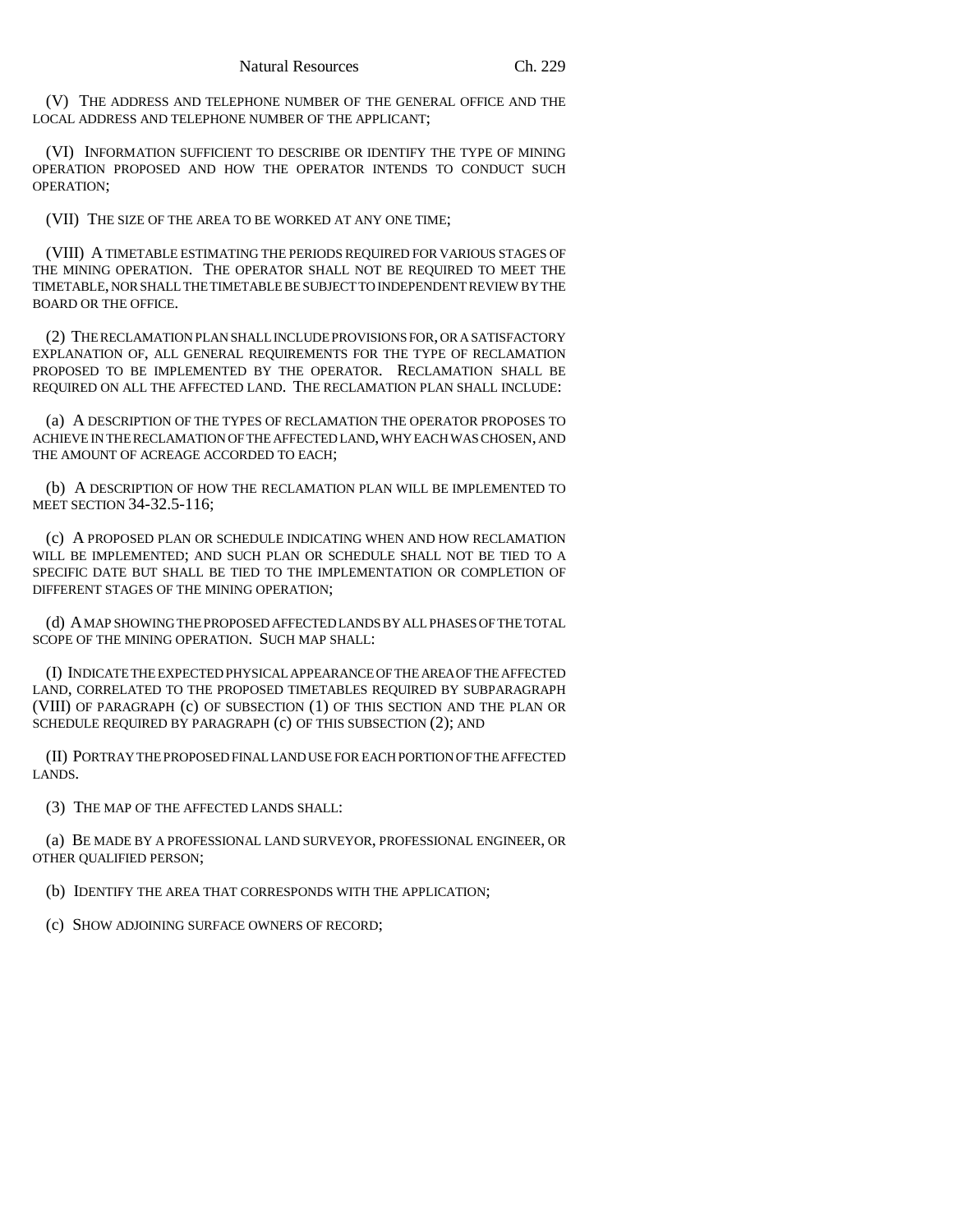(d) BE MADE TO A SCALE OF NOT LESS THAN ONE HUNDRED FEET TO THE INCH AND NOT MORE THAN SIX HUNDRED SIXTY FEET TO THE INCH;

(e) SHOW THE NAME AND LOCATION OF ALL CREEKS, ROADS, BUILDINGS, OIL AND GAS WELLS AND LINES, AND POWER AND COMMUNICATION LINES WITHIN THE AREA OF THE AFFECTED LAND AND WITHIN TWO HUNDRED FEET OF ALL BOUNDARIES OF SUCH AREA;

(f) SHOW THE TOTAL AREA TO BE INVOLVED IN THE OPERATION, INCLUDING THE AREA TO BE MINED AND THE AREA OF AFFECTED LAND;

(g) SHOW THE TOPOGRAPHY OF THE AREA USING CONTOUR LINES OF SUFFICIENT DETAIL TO PORTRAY THE DIRECTION AND RATE OF SLOPE OF THE AFFECTED LAND;

(h) INDICATE ON A MAP OR BY A STATEMENT THE GENERAL TYPE, THICKNESS, AND DISTRIBUTION OF SOIL OVER THE AREA IN QUESTION, INCLUDING THE AFFECTED LAND;

(i) SHOW THE TYPE OF VEGETATION COVERING THE AFFECTED LAND.

(4) THE RECLAMATION PLAN SHALL ALSO SHOW BY STATEMENT OR MAP, THE DEPTH AND THICKNESS OF THE DEPOSIT TO BE MINED AND THE THICKNESS AND TYPE OF THE OVERBURDEN TO BE REMOVED, AND WHERE OVERBURDEN IS STOCKPILED, THE APPROXIMATE VOLUMES STOCKPILED.

(5) THE APPLICATION FEE SPECIFIED IN SECTION 34-32.5-125 SHALL BE PAID.

(6) RECLAMATION SHALL BE COMPLETED WITHIN FIVE YEARS AFTER THE DATE THE OPERATOR ADVISES THE BOARD THAT EACH PHASE OF CONSTRUCTION MATERIAL EXTRACTION HAS BEEN COMPLETED, AS PROVIDED IN SECTION 34-32.5-116 (4) (q). SUCH FIVE-YEAR PERIOD MAY BE EXTENDED BY THE BOARD UPON A FINDING THAT ADDITIONAL TIME IS NECESSARY FOR THE COMPLETION OF THE TERMS OF THE RECLAMATION PLAN.

(7) (a) AN OPERATOR MAY, WITHIN THE TERM OF A RECLAMATION PERMIT, APPLY TO THE BOARD OR THE OFFICE FOR A RECLAMATION PERMIT AMENDMENT TO INCREASE THE ACREAGE TO BE AFFECTED OR OTHERWISE REVISE THE RECLAMATION PLAN. AN APPLICATION FOR THE AMENDMENT OF A RECLAMATION PERMIT SHALL BE REVIEWED BY THE BOARD OR OFFICE IN THE SAME MANNER AS AN APPLICATION FOR A NEW RECLAMATION PERMIT. THE OPERATOR SHALL ALSO SUBMIT SUCH SUPPLEMENTAL PERFORMANCE AND FINANCIAL WARRANTIES AS MAY BE REQUIRED BY THE BOARD OR OFFICE FOR THE ADDITIONAL ACREAGE. IF THE AREA DESCRIBED IN THE ORIGINAL APPLICATION IS REDUCED, THEN THE AMOUNT OF THE FINANCIAL WARRANTY SHALL BE REDUCED PROPORTIONATELY. WHEN APPLICABLE, THE OPERATOR SHALL FILE WITH THE APPLICATION FOR AMENDMENT A MAP AND AN APPLICATION WITH THE SAME CONTENT AS REQUIRED FOR AN ORIGINAL APPLICATION.

(b) AN AMENDED APPLICATION SHALL BE ACCOMPANIED BY THE FEE SPECIFIED IN SECTION 34-32.5-125.

(c) WHEN AN OPERATOR FILES A NOTICE OF TEMPORARY CESSATION PURSUANT TO SECTION 34-32.5-103 (11) (b), SUCH NOTICE SHALL BE ACCOMPANIED BY THE FEE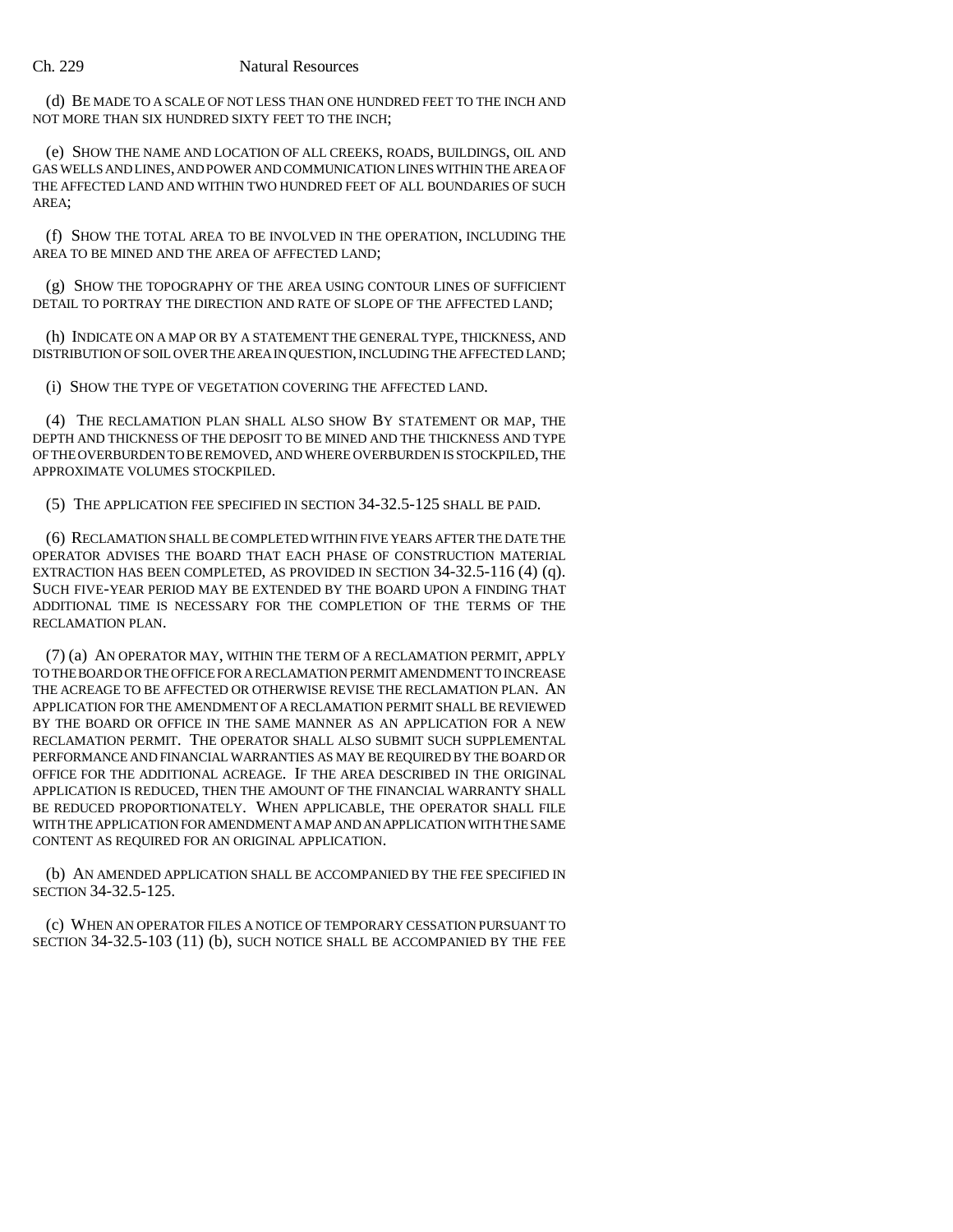# SPECIFIED IN SECTION 34-32.5-125.

(8) THE INFORMATION PROVIDED IN AN APPLICATION FOR A RECLAMATION PERMIT THAT RELATES TO THE LOCATION, SIZE, OR NATURE OF THE DEPOSIT OR INFORMATION REQUIRED BY SUBSECTION (4) OF THIS SECTION AND THAT IS MARKED CONFIDENTIAL BY THE OPERATOR SHALL BE PROTECTED BY THE BOARD AND THE OFFICE AS CONFIDENTIAL INFORMATION. SUCH INFORMATION SHALL NOT BE A MATTER OF PUBLIC RECORD IN THE ABSENCE OF A WRITTEN RELEASE FROM THE OPERATOR OR UNTIL THE MINING OPERATION HAS BEEN TERMINATED. A PERSON WHO WILLFULLY AND KNOWINGLY VIOLATES THIS SUBSECTION (8) OR SECTION 34-32.5-113 (3) COMMITS A CLASS 2 MISDEMEANOR AND SHALL BE PUNISHED AS PROVIDED IN SECTION 18-1-106, C.R.S.

(9) (a) UPON THE FILING OF AN APPLICATION FOR A RECLAMATION PERMIT THE APPLICANT SHALL PLACE A COPY OF SUCH APPLICATION FOR PUBLIC INSPECTION AT THE OFFICE OF THE BOARD AND THE OFFICE OF THE COUNTY CLERK AND RECORDER OF THE COUNTY IN WHICH THE AFFECTED LAND IS LOCATED. SUCH COPY SHALL NOT INCLUDE THE INFORMATION EXEMPTED BY SUBSECTION (8) OF THIS SECTION. THE COPY PLACED AT THE OFFICE OF THE COUNTY CLERK AND RECORDER SHALL NOT BE RECORDED BUT SHALL BE RETAINED UNTIL SUCH APPLICATION HAS BEEN HEARD BY THE BOARD OR THE OFFICE AND SHALL BE AVAILABLE FOR INSPECTION DURING SUCH PERIOD. AT THE END OF SUCH PERIOD THE COPY MAY BE RECLAIMED OR DESTROYED BY THE APPLICANT.

(b) THE APPLICANT SHALL CAUSE NOTICE OF THE FILING OF THE APPLICATION TO BE PUBLISHED IN A NEWSPAPER OF GENERAL CIRCULATION IN THE AREA OF THE PROPOSED MINING OPERATION ONCE A WEEK FOR FOUR CONSECUTIVE WEEKS, COMMENCING NOT MORE THAN TEN DAYS AFTER THE FILING OF SUCH APPLICATION WITH THE BOARD OR OFFICE. SUCH NOTICE SHALL CONTAIN INFORMATION ABOUT THE:

(I) IDENTITY OF THE APPLICANT;

(II) LOCATION OF THE PROPOSED MINING OPERATION, IF SUCH INFORMATION DOES NOT VIOLATE SUBSECTION (8) OF THIS SECTION;

(III) PROPOSED DATES OF COMMENCEMENT AND COMPLETION OF THE OPERATION;

(IV) PROPOSED FUTURE USE OF THE AFFECTED LAND;

(V) LOCATION WHERE ADDITIONAL INFORMATION ABOUT THE OPERATION MAY BE OBTAINED;

(VI) LOCATION AND FINAL DATE FOR FILING OBJECTIONS WITH THE BOARD OR THE OFFICE.

(c) THE APPLICANT SHALL MAIL A COPY OF SUCH NOTICE IMMEDIATELY AFTER FIRST PUBLICATION TO ALL OWNERS OF THE SURFACE AND MINERAL RIGHTS OF THE AFFECTED LAND, THE OWNERS OF RECORD OF ALL LAND SURFACE WITHIN TWO HUNDRED FEET OF THE AFFECTED LANDS, AND ANY OTHER OWNERS OF RECORD DESIGNATED BY THE BOARD WHO MAY BE AFFECTED BY THE PROPOSED MINING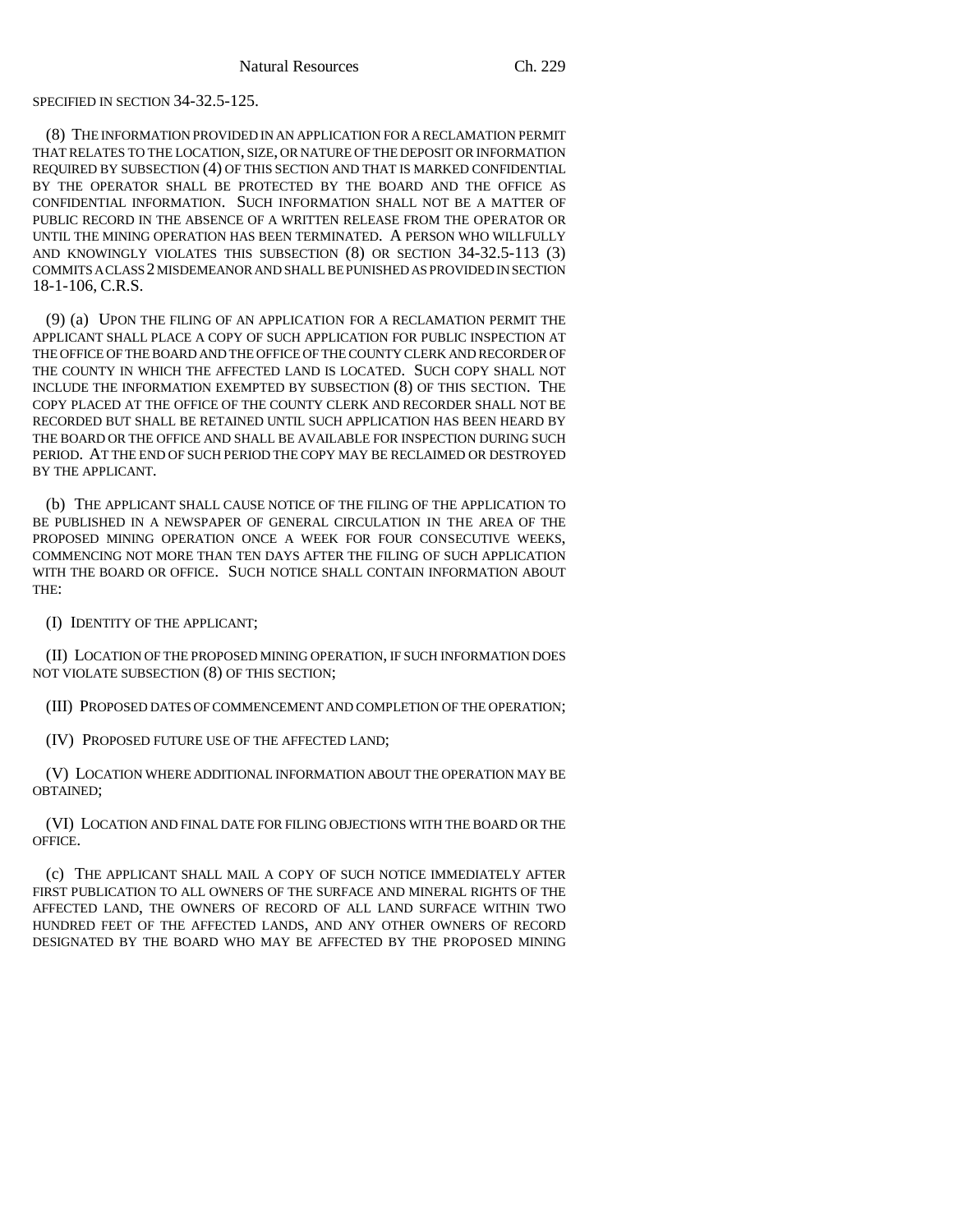OPERATION. PROOF OF SUCH NOTICE AND MAILING, SUCH AS CERTIFIED MAIL WITH RETURN RECEIPT REQUESTED, WHERE POSSIBLE, SHALL BE PROVIDED TO THE BOARD OR THE OFFICE AND SHALL BECOME PART OF THE APPLICATION.

**34-32.5-113. Exploration notice - reclamation requirements.** (1) A PERSON DESIRING TO CONDUCT EXPLORATION SHALL, PRIOR TO ENTRY UPON THE LANDS, FILE WITH THE BOARD A NOTICE OF INTENT TO CONDUCT EXPLORATION OPERATIONS ON A FORM APPROVED BY THE BOARD. SUCH NOTICE SHALL BE ACCOMPANIED BY THE FEE SPECIFIED IN SECTION 34-32.5-125.

(2) THE NOTICE SHALL CONTAIN:

(a) THE NAME OF THE PERSON OR ORGANIZATION DOING THE EXPLORATION;

(b) A STATEMENT THAT EXPLORATION WILL BE CONDUCTED PURSUANT TO THE TERMS AND CONDITIONS LISTED ON THE APPROVED FORM;

(c) A BRIEF DESCRIPTION OF THE TYPE OF OPERATIONS THAT WILL BE UNDERTAKEN;

(d) A DESCRIPTION OF THE LANDS TO BE EXPLORED, BY TOWNSHIP AND RANGE;

(e) AN APPROXIMATE DATE OF COMMENCEMENT OF OPERATIONS; AND

(f) A DESCRIPTION OF THE MEASURES TO BE TAKEN TO RECLAIM AFFECTED LANDS, CONSISTENT WITH SECTION 34-32.5-116.

(3) ALL INFORMATION PROVIDED TO THE BOARD IN A NOTICE OF INTENT TO CONDUCT EXPLORATION SHALL BE PROTECTED AS CONFIDENTIAL INFORMATION BY THE BOARD AND SHALL NOT BE A MATTER OF PUBLIC RECORD IN THE ABSENCE OF A WRITTEN RELEASE FROM THE OPERATOR.

(4) (a) UPON FILING A NOTICE OF INTENT TO CONDUCT EXPLORATION THE APPLICANT SHALL PROVIDE A FINANCIAL WARRANTY IN AN AMOUNT DETERMINED BY THE OFFICE.

(b) AN APPLICANT MAY SUBMIT STATEWIDE WARRANTIES FOR EXPLORATION IF SUCH WARRANTIES ARE IN AN AMOUNT FIXED BY THE BOARD BY RULE AND SUCH PERSON OTHERWISE COMPLIES WITH THIS SECTION FOR EVERY AREA TO BE EXPLORED.

(5) UPON COMPLETION OF THE EXPLORATION THERE SHALL BE FILED WITH THE BOARD A NOTICE OF COMPLETION OF EXPLORATION OPERATIONS. RECLAMATION SHALL BE COMPLETED ACCORDING TO SECTION 34-32.5-116 AND THE APPROVED NOTICE OF INTENT.

(6) ALL DRILL HOLES SUNK FOR THE PURPOSE OF EXPLORING FOR LOCATABLE OR LEASABLE MINERALS ON ANY LAND WITHIN THE STATE OF COLORADO SHALL BE PLUGGED, SEALED, OR CAPPED PURSUANT TO THIS SUBSECTION (6) BY THE PERSON CONDUCTING THE EXPLORATION. THIS SUBSECTION (6) SHALL NOT APPLY TO HOLES DRILLED IN CONJUNCTION WITH A MINING OPERATION FOR WHICH THE BOARD HAS ISSUED A PERMIT NOR TO WELLS OR HOLES REGULATED PURSUANT TO SECTION 34-33-117 AND TO ARTICLE 60 OF THIS TITLE OR ARTICLE 80, 90, 91, OR 92 OF TITLE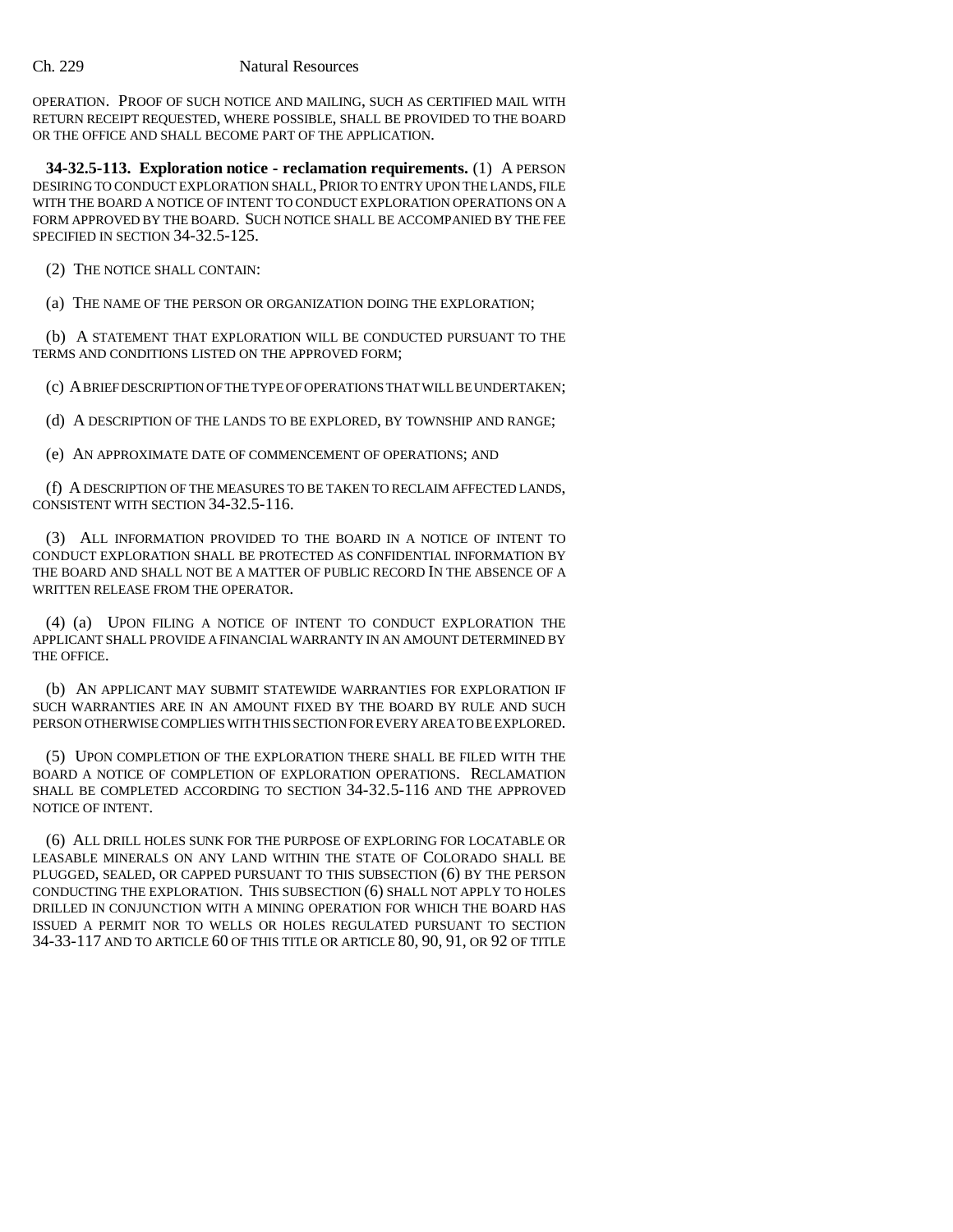37, C.R.S.

(7) (a) DRILL HOLES SUNK FOR EXPLORATION PURPOSES SHALL BE ABANDONED IN THE FOLLOWING MANNER:

(I) ANY ARTESIAN FLOW OF GROUNDWATER TO THE SURFACE SHALL BE ELIMINATED BY A PLUG MADE OF CEMENT OR SIMILAR MATERIAL OR BY A PROCEDURE SUFFICIENT TO PREVENT SUCH FLOW.

(II) (A) DRILL HOLES THAT ENCOUNTER AN AQUIFER IN VOLCANIC OR SEDIMENTARY ROCK SHALL BE SEALED USING A SEALING PROCEDURE THAT IS ADEQUATE TO PREVENT FLUID COMMUNICATION BETWEEN AQUIFERS.

(B) FOR PURPOSES OF THIS SUBPARAGRAPH (II), "AQUIFER" SHALL HAVE THE SAME MEANING AS SET FORTH IN SECTION 37-90-103 (2), C.R.S.

(III) EACH DRILL HOLE SHALL BE SECURELY CAPPED AT A MINIMUM DEPTH THAT IS COMPATIBLE WITH LOCAL CULTIVATION PRACTICES OR AT A MINIMUM OF TWO FEET BELOW EITHER THE ORIGINAL LAND SURFACE OR THE COLLAR OF THE HOLE, WHICHEVER IS LOWER. THE CAP SHALL BE MADE OF CONCRETE OR OTHER MATERIAL WHICH IS SATISFACTORY FOR SUCH CAPPING AND THE SITE SHALL BE BACKFILLED ABOVE THE CAP TO THE ORIGINAL LAND SURFACE.

(IV) IF A DRILL HOLE IS TO BE ULTIMATELY USED AS OR CONVERTED TO A WATER WELL, THE USER SHALL COMPLY WITH THE APPLICABLE PROVISIONS OF TITLE 37, C.R.S.

(V) EACH DRILL SITE SHALL BE RECLAIMED PURSUANT TO SECTION 34-32.5-116, INCLUDING, IF NECESSARY, RESEEDING IF GRASS OR A CROP WAS DESTROYED.

(b) ABANDONMENT IN THE MANNER PROVIDED IN PARAGRAPH (a) OF THIS SUBSECTION (7) SHALL OCCUR IMMEDIATELY FOLLOWING THE DRILLING OF THE HOLE AND THE PROBING FOR CONSTRUCTION MATERIALS IN THE EXPLORATION PROCESS; EXCEPT THAT A DRILL HOLE MAY BE MAINTAINED AS TEMPORARILY ABANDONED WITHOUT BEING PLUGGED, SEALED, OR CAPPED. HOWEVER, NO DRILL HOLE THAT IS TO BE TEMPORARILY ABANDONED WITHOUT BEING PLUGGED, SEALED, OR CAPPED SHALL BE LEFT IN SUCH A CONDITION AS TO ALLOW FLUID COMMUNICATION BETWEEN AQUIFERS. SUCH TEMPORARILY ABANDONED DRILL HOLES SHALL BE SECURELY COVERED IN A MANNER THAT WILL PREVENT INJURY TO PERSONS AND ANIMALS.

(c) NO LATER THAN SIXTY DAYS AFTER THE COMPLETION OF THE ABANDONMENT OF A DRILL HOLE THAT HAS ARTESIAN FLOW AT THE SURFACE, THE PERSON CONDUCTING THE EXPLORATION SHALL SUBMIT TO THE HEAD OF THE OFFICE A REPORT CONTAINING THE LOCATION OF SUCH HOLE TO WITHIN TWO HUNDRED FEET OF ITS ACTUAL LOCATION, THE ESTIMATED RATE OF FLOW OF SUCH ARTESIAN FLOW, IF KNOWN, AND A DESCRIPTION OF THE TECHNIQUE USED TO PLUG SUCH DRILL HOLE. SUCH REPORT SHALL BE CONFIDENTIAL AND SHALL NOT BE A MATTER OF PUBLIC RECORD.

(d) NO LATER THAN TWELVE MONTHS AFTER THE COMPLETION OF THE ABANDONMENT OF A DRILL HOLE THE PERSON CONDUCTING THE EXPLORATION SHALL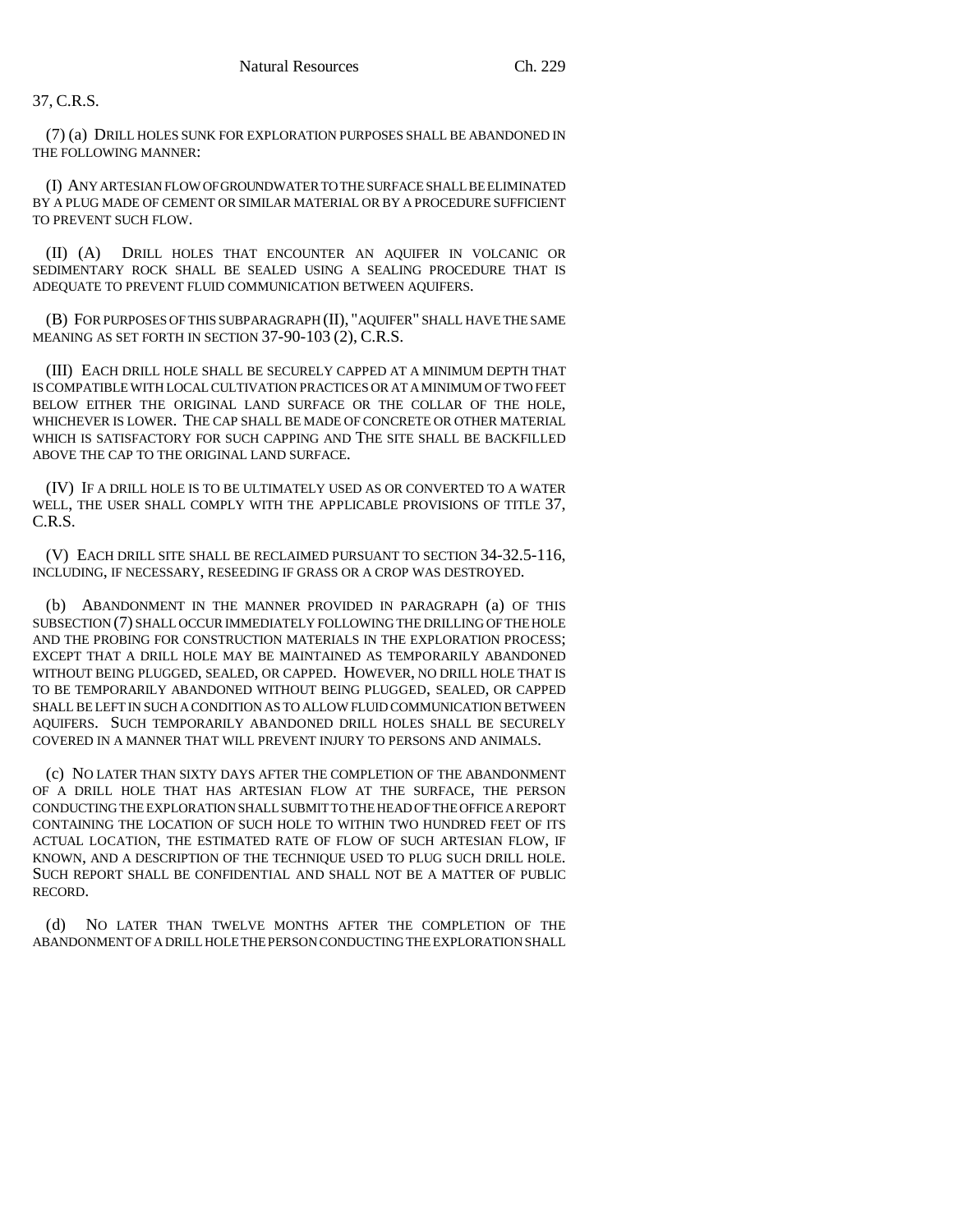FILE WITH THE HEAD OF THE OFFICE A REPORT CONTAINING THE LOCATION OF THE HOLE TO THE NEAREST FORTY-ACRE LEGAL SUBDIVISION AND THE FACTS OF THE TECHNIQUE USED TO PLUG, SEAL, OR CAP THE HOLE. SUCH REPORT AND THE INFORMATION IN SUCH REPORT SHALL BE CONFIDENTIAL AND SHALL NOT BE A MATTER OF PUBLIC RECORD.

(e) THE HEAD OF THE OFFICE MAY WAIVE, UPON WRITTEN APPLICATION FILED WITH THE DIRECTOR, ANY OF THE ADMINISTRATIVE PROVISIONS OF THIS SUBSECTION (7) THAT PERTAIN TO AQUIFERS.

(8) THE BOARD SHALL INSPECT EXPLORED LANDS WITHIN NINETY DAYS AFTER RECEIVING NOTIFICATION FROM THE PERSON EXPLORING THE LANDS THAT RECLAMATION HAS BEEN COMPLETED. IF THE BOARD FINDS THE RECLAMATION SATISFACTORY, IT SHALL RELEASE ALL APPLICABLE PERFORMANCE AND FINANCIAL WARRANTIES. THE FINANCIAL WARRANTY SHALL NOT BE HELD FOR MORE THAN SIXTY DAYS AFTER SATISFACTORY COMPLETION.

(9) THE BOARD AND THE OFFICE ARE AUTHORIZED TO INSPECT ANY ONGOING EXPLORATION OPERATION OR ANY EXPLORATION OPERATION PRIOR TO THE REQUEST FOR RELEASE OF PERFORMANCE AND FINANCIAL WARRANTIES IN ORDER TO DETERMINE COMPLIANCE WITH THIS ARTICLE.

**34-32.5-114. Protests and petitions for a hearing.** AN AGGRIEVED PERSON HAS THE RIGHT TO FILE WRITTEN OBJECTIONS TO AND ANY PERSON HAS THE RIGHT TO FILE WRITTEN STATEMENTS IN SUPPORT OF AN APPLICATION FOR A PERMIT AND TO PETITION FOR A HEARING. SUCH PROTESTS OR PETITIONS FOR A HEARING SHALL BE FILED WITH THE BOARD OR OFFICE NOT MORE THAN TWENTY DAYS AFTER THE DATE OF LAST PUBLICATION OF NOTICE MADE PURSUANT TO SECTION 34-32.5-112 (9). FOR GOOD CAUSE SHOWN IN SUCH PROTEST OR PETITION DOCUMENTS, THE BOARD MAY, IN ITS DISCRETION, HOLD A HEARING PURSUANT TO SECTION 34-32.5-115 TO DETERMINE WHETHER THE PERMIT SHOULD BE GRANTED. THE APPLICANT SHALL BE NOTIFIED WITHIN TEN DAYS AFTER ANY OBJECTIONS ARE FILED WITH RESPECT TO THE APPLICATION AND SHALL BE SUPPLIED WITH A COPY OF THE WRITTEN OBJECTIONS.

**34-32.5-115. Action by board - appeals.** (1) UPON RECEIPT OF AN APPLICATION FOR A PERMIT AND ALL FEES DUE FROM THE OPERATOR, THE BOARD OR THE OFFICE SHALL SET A DATE FOR THE CONSIDERATION OF SUCH APPLICATION NOT MORE THAN NINETY DAYS AFTER THE DATE OF FILING. AT THAT TIME, THE BOARD OR THE OFFICE SHALL APPROVE OR DENY THE APPLICATION OR, FOR GOOD CAUSE SHOWN, REFER THE APPLICATION FOR A HEARING TO DETERMINE WHETHER A PERMIT SHOULD BE GRANTED.

(2) PRIOR TO HOLDING A HEARING, THE BOARD OR THE OFFICE SHALL PROVIDE NOTICE TO ANY PERSON WHO FILED A PROTEST OR PETITION FOR A HEARING OR STATEMENT IN SUPPORT OF AN APPLICATION PURSUANT TO SECTION 34-32.5-114. NOTICE OF THE TIME, DATE, AND LOCATION OF THE HEARING SHALL BE PUBLISHED IN A NEWSPAPER OF GENERAL CIRCULATION IN THE LOCALITY OF THE PROPOSED MINING OPERATION ONCE A WEEK FOR THE TWO CONSECUTIVE WEEKS IMMEDIATELY PRECEDING THE HEARING. THE HEARING SHALL BE CONDUCTED PURSUANT TO ARTICLE 4 OF TITLE 24, C.R.S. A FINAL DECISION ON THE APPLICATION SHALL BE MADE WITHIN ONE HUNDRED TWENTY DAYS AFTER THE RECEIPT OF THE APPLICATION.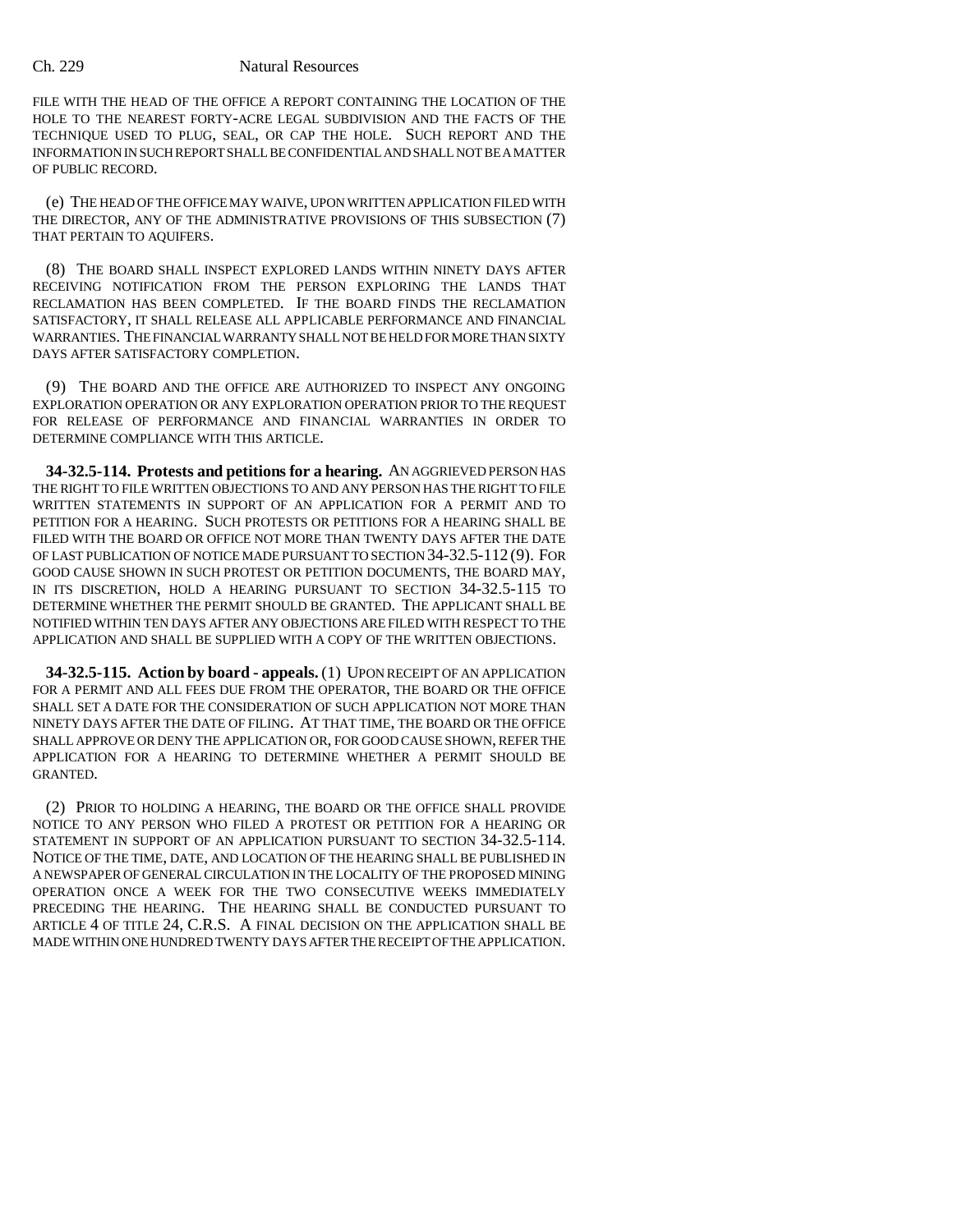IN THE EVENT OF COMPLEX APPLICATIONS, SERIOUS UNFORESEEN CIRCUMSTANCES, OR SIGNIFICANT SNOW COVER ON THE AFFECTED LAND THAT PREVENTS A NECESSARY ON-SITE INSPECTION, THE BOARD MAY REASONABLY EXTEND THE TIME IN WHICH A FINAL DECISION MUST BE MADE BY SIXTY DAYS.

(3) IF ACTION UPON AN APPLICATION IS NOT COMPLETED WITHIN THE PERIOD SPECIFIED IN SUBSECTION (2) OF THIS SECTION, THE PERMIT SHALL BE CONSIDERED TO BE APPROVED AND SHALL BE PROMPTLY ISSUED UPON PRESENTATION BY THE APPLICANT OF A FINANCIAL WARRANTY IN THE AMOUNT OF TWO THOUSAND DOLLARS PER ACRE AFFECTED, OR SUCH OTHER AMOUNT AS DETERMINED BY THE BOARD.

(4) IN THE DETERMINATION OF WHETHER THE BOARD OR THE OFFICE SHALL GRANT A PERMIT TO AN OPERATOR, THE APPLICANT MUST COMPLY WITH THE REQUIREMENTS OF THIS ARTICLE AND SECTION 24-4-105 (7), C.R.S. THE BOARD OR OFFICE SHALL NOT DENY A PERMIT EXCEPT ON ONE OR MORE OF THE FOLLOWING GROUNDS:

(a) THE APPLICATION IS INCOMPLETE AND THE PERFORMANCE AND FINANCIAL WARRANTIES HAVE NOT BEEN PROVIDED;

(b) THE APPLICANT HAS NOT PAID THE REQUIRED FEE;

(c) ANY PART OF THE PROPOSED MINING OPERATION, THE RECLAMATION PROGRAM, OR THE PROPOSED FUTURE USE IS CONTRARY TO THE LAWS OR REGULATIONS OF THIS ARTICLE;

(d) THE PROPOSED MINING OPERATION, THE RECLAMATION PROGRAM, OR THE PROPOSED FUTURE USE IS CONTRARY TO THE LAWS OR REGULATIONS OF THIS STATE OR THE UNITED STATES, INCLUDING BUT NOT LIMITED TO ALL FEDERAL, STATE, AND LOCAL PERMITS, LICENSES, AND APPROVALS, AS APPLICABLE TO THE SPECIFIC OPERATION.

(e) THE MINING OPERATION WILL ADVERSELY AFFECT THE STABILITY OF ANY SIGNIFICANT, VALUABLE, AND PERMANENT MANMADE STRUCTURES LOCATED WITHIN TWO HUNDRED FEET OF THE AFFECTED LAND; EXCEPT THAT THE PERMIT SHALL NOT BE DENIED ON THIS BASIS WHERE THERE IS AN AGREEMENT BETWEEN THE OPERATOR AND THE PERSONS HAVING AN INTEREST IN THE STRUCTURE THAT DAMAGE TO THE STRUCTURE IS TO BE COMPENSATED FOR BY THE OPERATOR, OR WHERE SUCH AN AGREEMENT CANNOT BE REACHED, THE APPLICANT PROVIDES AN APPROPRIATE ENGINEERING EVALUATION THAT DEMONSTRATES THAT SUCH STRUCTURES SHALL NOT BE DAMAGED BY PROPOSED CONSTRUCTION MATERIALS EXCAVATION OPERATIONS;

(f) THE MINING OPERATION IS LOCATED UPON LANDS:

(I) WHERE MINING OPERATIONS ARE PROHIBITED BY LAW OR REGULATION WITHIN THE BOUNDARIES OF UNITS OF THE NATIONAL PARK SYSTEM, THE NATIONAL WILDLIFE REFUGE SYSTEM, THE NATIONAL SYSTEM OF TRAILS, THE NATIONAL WILDERNESS PRESERVATION SYSTEM, THE WILD AND SCENIC RIVERS SYSTEM, OR NATIONAL RECREATION AREAS;

(II) WHICH ARE WITHIN OR WITHOUT THE BOUNDARIES OF, AND ARE OWNED, LEASED, OR HAVE BEEN DEVELOPED BY, ANY RECREATIONAL FACILITY ESTABLISHED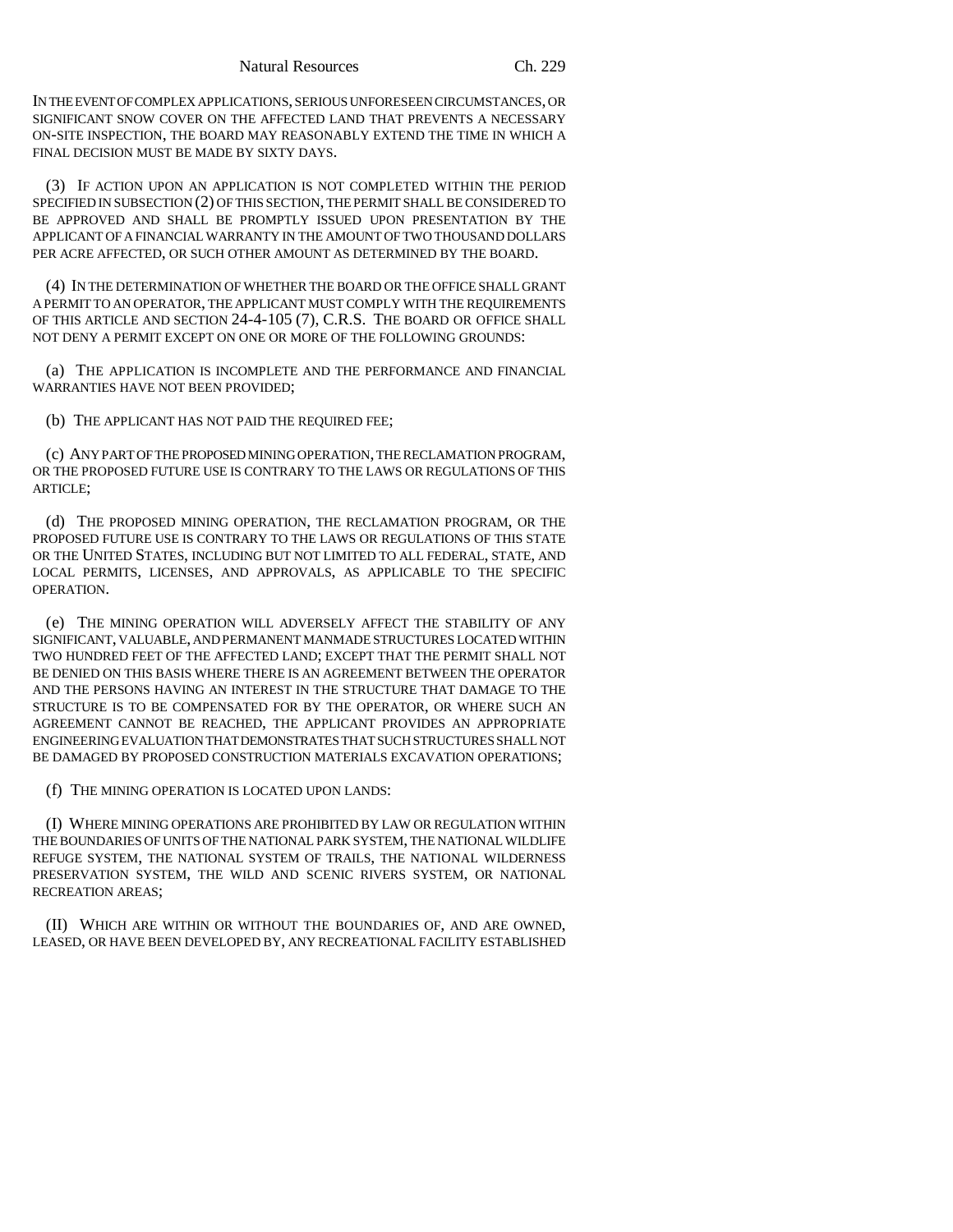PURSUANT TO ARTICLE 7 OF TITLE 29,C.R.S., UNLESS OTHERWISE AUTHORIZED BY THE APPROPRIATE GOVERNING BODY OR UNLESS THE OPERATION WILL NOT CREATE ANY SURFACE DISTURBANCE THEREIN;

(III) WHICH ARE WITHIN THE BOUNDARIES OF, AND ARE OWNED, LEASED, OR HAVE BEEN DEVELOPED BY, ANY PARK AND RECREATION DISTRICT ESTABLISHED PURSUANT TO ARTICLE 1 OF TITLE 32, C.R.S., UNLESS OTHERWISE AUTHORIZED BY THE BOARD OF DIRECTORS OF THE DISTRICT OR UNLESS THE OPERATION WILL NOT CREATE ANY SURFACE DISTURBANCE THEREIN; AND

(IV) WHICH ARE WITHIN THE BOUNDARIES OF ANY UNIT OF THE STATE PARK SYSTEM OR ANY STATE RECREATIONAL AREA IN WHICH THE ENTIRE FEE ESTATE IS OWNED BY THE STATE OF COLORADO, UNLESS THE MINING OPERATION IS APPROVED JOINTLY BY THE BOARD, BY THE GOVERNOR, AND BY THE BOARD OF PARKS AND OUTDOOR RECREATION, OR UNLESS THE OPERATION WILL NOT CREATE ANY SURFACE DISTURBANCE THEREIN.

(g) THE PROPOSED RECLAMATION PLAN DOES NOT CONFORM TO THE REQUIREMENTS OF SECTION 34-32.5-116.

**34-32.5-116. Duties of operators - reclamation plans.** (1) EVERY OPERATOR TO WHOM A PERMIT IS ISSUED PURSUANT TO THIS ARTICLE SHALL PERFORM THE RECLAMATION PRESCRIBED BY THE RECLAMATION PLAN ADOPTED PURSUANT TO THIS SECTION.

(2) RECLAMATION PLANS SHALL BE BASED UPON PROVISIONS FOR, OR SATISFACTORY EXPLANATION OF, ALL GENERAL REQUIREMENTS FOR THE TYPE OF RECLAMATION CHOSEN. THE DETAILS OF THE PLAN SHALL BE APPROPRIATE TO THE TYPE OF RECLAMATION NECESSARY TO ACHIEVE THE PROPOSED POSTMINING LAND USE.

(3) (a) EACH YEAR, ON THE ANNIVERSARY DATE OF THE PERMIT, AN OPERATOR SHALL SUBMIT THE ANNUAL FEE SPECIFIED IN SECTION 34-32-127 (2), A REPORT AND MAP SHOWING THE EXTENT OF CURRENT DISTURBANCES TO AFFECTED LAND, RECLAMATION ACCOMPLISHED TO DATE AND DURING THE PRECEDING YEAR, NEW DISTURBANCES THAT ARE ANTICIPATED TO OCCUR DURING THE UPCOMING YEAR, RECLAMATION THAT WILL BE PERFORMED DURING THE COMING YEAR, THE DATES FOR THE BEGINNING OF ACTIVE OPERATIONS, AND THE DATE ACTIVE OPERATIONS CEASED FOR THE YEAR, IF ANY.

(b) NOTWITHSTANDING ANY PROVISION OF PARAGRAPH (a) OF THIS SUBSECTION (3), AN OPERATOR WHO HAS FILED AN APPLICATION PURSUANT TO THIS ARTICLE SHALL SUBMIT THE ANNUAL FEE SPECIFIED IN SECTION 34-32.5-125 IN ADDITION TO THE MAP AND PLAN. WHERE AN OPERATOR IS LATE IN PAYMENT OF THE ANNUAL FEE BY GREATER THAN SIXTY DAYS, THE OFFICE SHALL SET THE MATTER FOR A HEARING BEFORE THE BOARD FOR PERMIT REVOCATION AND FORFEITURE OF THE FINANCIAL WARRANTY.

(4) RECLAMATION PLANS AND THEIR IMPLEMENTATION ARE REQUIRED ON ALL AFFECTED LANDS AND SHALL CONFORM TO THE FOLLOWING REQUIREMENTS: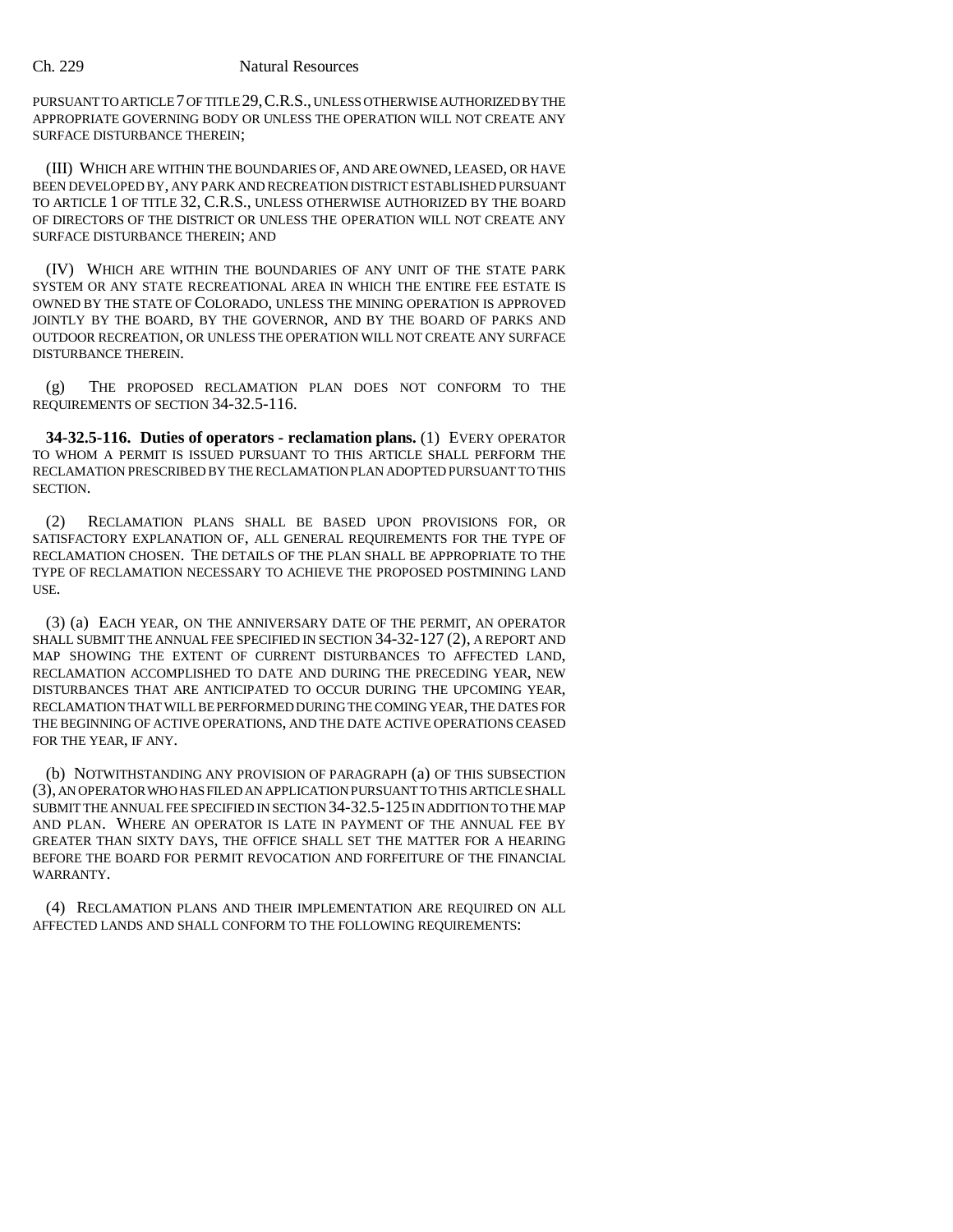(a) GRADING SHALL BE CARRIED ON SO AS TO CREATE A FINAL TOPOGRAPHY APPROPRIATE TO THE FINAL POST-EXTRACTION LAND USE SELECTED IN ACCORDANCE WITH PARAGRAPH (m) OF THIS SUBSECTION (4).

(b) IF EARTH DAMS ARE CONSTRUCTED TO IMPOUND WATER, THE FORMATION OF SUCH IMPOUNDMENTS WILL NOT DAMAGE ADJOINING PROPERTY OR CONFLICT WITH WATER POLLUTION LAWS, RULES, OR REGULATIONS OF THE FEDERAL GOVERNMENT OR THE STATE OF COLORADO OR WITH ANY LOCAL GOVERNMENT POLLUTION ORDINANCES.

(c) AN OPERATOR SHALL DEMONSTRATE THAT ALL MINED MATERIAL DISPOSED OF WITHIN THE AFFECTED AREA AND ALL AFFECTED AREAS TO BE RECLAIMED AS PART OF THE APPROVED APPLICATION WILL NOT RESULT IN ANY UNAUTHORIZED RELEASE OF POLLUTANTS TO THE SURFACE DRAINAGE SYSTEM.

(d) NO UNAUTHORIZED RELEASE OF POLLUTANTS TO GROUND WATER SHALL OCCUR FROM ANY MATERIALS MINED, HANDLED, OR DISPOSED OF WITHIN THE PERMIT AREA.

(e) ALL REFUSE SHALL BE DISPOSED OF IN A MANNER THAT CONTROLS UNSIGHTLINESS OR THE DELETERIOUS EFFECTS OF SUCH REFUSE.

(f) IN THOSE AREAS WHERE REVEGETATION IS PART OF THE RECLAMATION PLAN, LAND SHALL BE REVEGETATED SO THAT A DIVERSE, EFFECTIVE, AND LONG-LASTING VEGETATIVE COVER IS ESTABLISHED THAT IS CAPABLE OF SELF-REGENERATION AND IS AT LEAST EQUAL, WITH RESPECT TO THE EXTENT OF COVER, TO THE NATURAL VEGETATION OF THE SURROUNDING AREA. SPECIES CHOSEN FOR REVEGETATION SHALL BE COMPATIBLE FOR THE PROPOSED POST-EXTRACTION LAND USE AND SHALL BE OF ADEQUATE DIVERSITY TO ESTABLISH SUCCESSFUL RECLAMATION.

(g) WHERE IT IS NECESSARY TO REMOVE OVERBURDEN TO MINE THE CONSTRUCTION MATERIAL, TOPSOIL SHALL BE REMOVED AND SEGREGATED FROM OTHER SPOIL. IF SUCH TOPSOIL IS NOT REPLACED ON A BACKFILL AREA WITHIN A PERIOD OF TIME SHORT ENOUGH TO AVOID DETERIORATION OF THE TOPSOIL, VEGETATIVE COVER OR OTHER MEANS SHALL BE EMPLOYED SO THAT SUCH TOPSOIL IS PRESERVED FROM WIND AND WATER EROSION, REMAINS FREE OF CONTAMINATION, AND IS IN A USEABLE CONDITION FOR SUSTAINING VEGETATION WHEN RESTORED DURING RECLAMATION. IF, IN THE DISCRETION OF THE BOARD, SUCH TOPSOIL IS OF INSUFFICIENT QUANTITY OR OF POOR QUALITY FOR SUSTAINING VEGETATION OR IF OTHER STRATA CAN BE SHOWN TO BE MORE SUITABLE FOR VEGETATION REQUIREMENTS, THE OPERATOR SHALL REMOVE, SEGREGATE, AND PRESERVE IN A LIKE MANNER SUCH OTHER STRATA WHICH ARE BEST ABLE TO SUPPORT VEGETATION.

(h) DISTURBANCES TO THE PREVAILING HYDROLOGIC BALANCE OF THE AFFECTED LAND AND OF THE SURROUNDING AREA AND TO THE QUALITY AND QUANTITY OF WATER IN SURFACE AND GROUNDWATER SYSTEMS, BOTH DURING AND AFTER THE MINING OPERATION AND DURING RECLAMATION, SHALL BE MINIMIZED. NOTHING IN THIS PARAGRAPH (h) SHALL BE CONSTRUED TO ALLOW THE OPERATOR TO AVOID COMPLIANCE WITH OTHER STATUTORY PROVISIONS GOVERNING WELL PERMITS AND AUGMENTATION REQUIREMENTS AND REPLACEMENT PLANS WHEN APPLICABLE.

(i) AREAS OUTSIDE OF THE AFFECTED LAND SHALL BE PROTECTED FROM SLIDES OR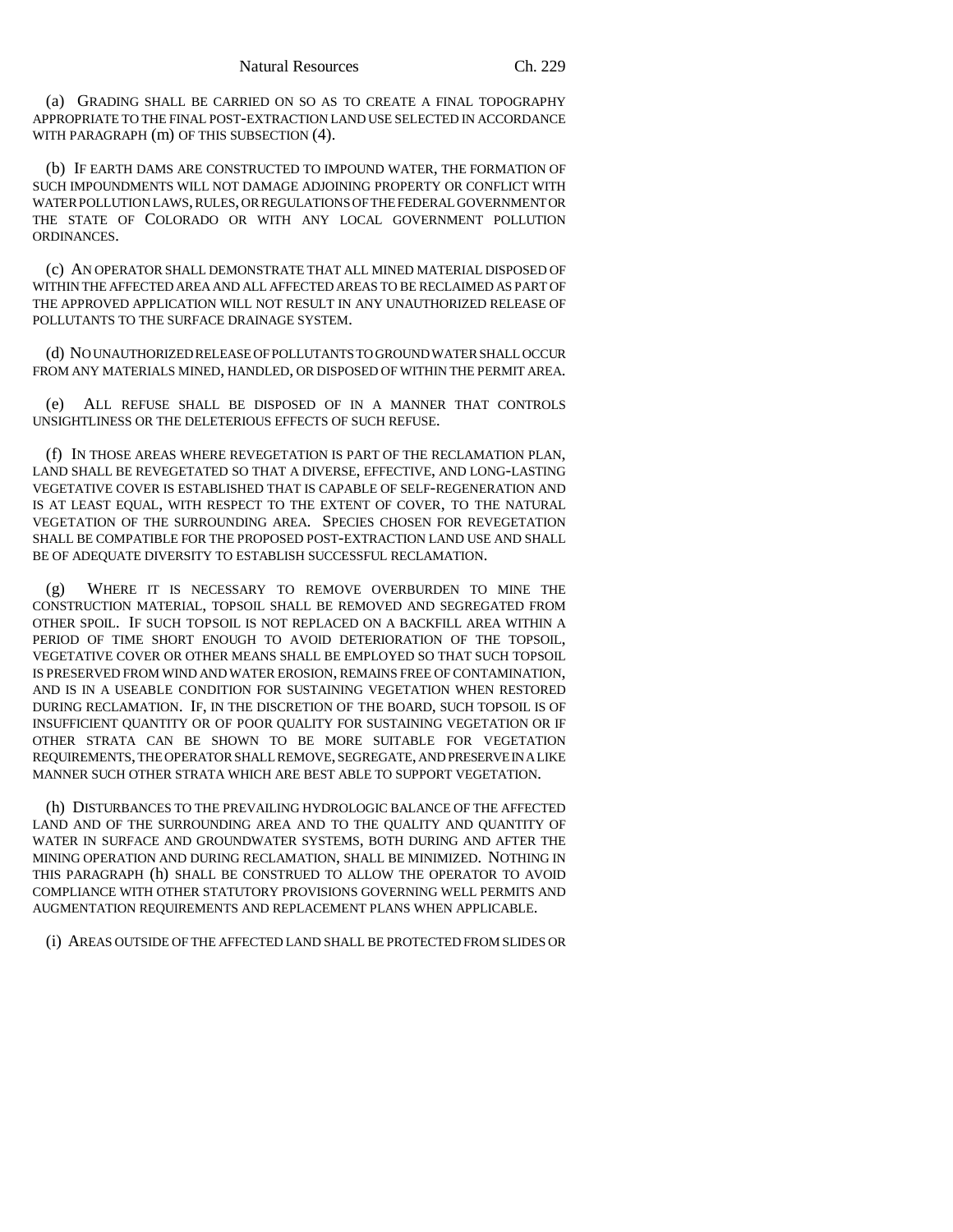DAMAGE OCCURRING DURING THE MINING OPERATION AND RECLAMATION.

(j) ALL SURFACE AREAS OF THE AFFECTED LAND, INCLUDING SPOIL PILES, SHALL BE STABILIZED AND PROTECTED SO AS TO EFFECTIVELY CONTROL EROSION.

(k) ALL AFFECTED AREAS TO BE SEEDED OR TO RECEIVE TRANSPLANTS SHALL BE SEEDED OR TRANSPLANTED USING RECLAMATION PRACTICES AND TECHNIQUES ACCEPTABLE TO THE OFFICE. PLANTING METHODS INCLUDE SEEDBED AND SEED PREPARATION AND SOIL AMENDMENTS APPROPRIATE TO THE TOPOGRAPHY, PHYSICAL AND CHEMICAL CHARACTERISTICS OF SOIL, AND SELECTED PLANT SPECIES ADEQUATE TO GIVE THE BEST CHANCE FOR SUCCESSFUL RECLAMATION.

(l) THE OPERATOR MAY PERMIT THE PUBLIC TO USE LANDS IT OWNS FOR RECREATIONAL PURPOSES IN ACCORDANCE WITH THE LIMITED LANDOWNER LIABILITY LAW CONTAINED IN ARTICLE 41 OF TITLE 33, C.R.S., EXCEPT IN AREAS WHERE SUCH USE IS FOUND BY THE OPERATOR TO BE HAZARDOUS OR OBJECTIONABLE.

(m) WITH RESPECT TO ALL AFFECTED LAND, THE OPERATOR, IN CONSULTATION WITH THE LANDOWNER WHERE POSSIBLE SUBJECT TO THE APPROVAL OF THE BOARD, SHALL DETERMINE WHICH PARTS OF THE AFFECTED LAND SHALL BE RECLAIMED FOR FOREST, RANGE, CROP, HORTICULTURAL, HOMESITE, RECREATIONAL, INDUSTRIAL, OR OTHER USES, INCLUDING FOOD, SHELTER, AND GROUND COVER FOR WILDLIFE. BEFORE APPROVING A NEW RECLAMATION PLAN OR A CHANGE IN AN EXISTING RECLAMATION PLAN, THE BOARD MAY CONFER WITH THE LOCAL BOARD OF COUNTY COMMISSIONERS AND THE BOARD OF SUPERVISORS OF THE SOIL CONSERVATION DISTRICT IF THE MINING OPERATION IS WITHIN THE BOUNDARIES OF A SOIL CONSERVATION DISTRICT.

(n) IF THE OPERATOR'S CHOICE OF RECLAMATION IS FOR RANGE, THE AFFECTED LAND SHALL BE RESTORED TO SLOPES COMMENSURATE WITH THE PROPOSED LAND USE THAT SHALL NOT BE TOO STEEP TO BE TRAVERSED BY LIVESTOCK. NO GRAZING SHALL BE PERMITTED ON RECLAIMED LAND UNTIL THE PLANTING IS FIRMLY ESTABLISHED. THE BOARD, IN CONSULTATION WITH THE LANDOWNER AND THE LOCAL SOIL CONSERVATION DISTRICT, IF ANY, SHALL DETERMINE WHEN GRAZING MAY START.

(o) IF THE OPERATOR'S CHOICE OF RECLAMATION IS FOR AGRICULTURAL OR HORTICULTURAL CROPS THAT NORMALLY REQUIRE THE USE OF FARM EQUIPMENT, THE OPERATOR SHALL GRADE THE AFFECTED LAND SO THE AREA CAN BE TRAVERSED WITH FARM MACHINERY. PREPARATION FOR SEEDING OR PLANTING, FERTILIZATION, AND SEEDING OR PLANTING RATES SHALL BE GOVERNED BY GENERAL AGRICULTURAL AND HORTICULTURAL PRACTICES EXCEPT WHERE RESEARCH OR EXPERIENCE IN SUCH OPERATIONS DIFFERS WITH SUCH PRACTICES.

(p) IF THE OPERATOR'S CHOICE OF RECLAMATION IS FOR THE DEVELOPMENT OF THE AFFECTED LAND FOR HOMESITE, RECREATIONAL, INDUSTRIAL, OR OTHER USES, INCLUDING FOOD, SHELTER, AND GROUND COVER FOR WILDLIFE, THE MINIMUM REQUIREMENTS NECESSARY FOR SUCH RECLAMATION SHALL BE AGREED UPON BETWEEN THE OPERATOR AND THE BOARD.

(q) (I) ALL RECLAMATION REQUIREMENTS REQUIRED BY THIS SECTION SHALL BE CARRIED TO COMPLETION WITH REASONABLE DILIGENCE AND CONDUCTED CONCURRENTLY WITH MINING OPERATIONS TO THE EXTENT PRACTICABLE, TAKING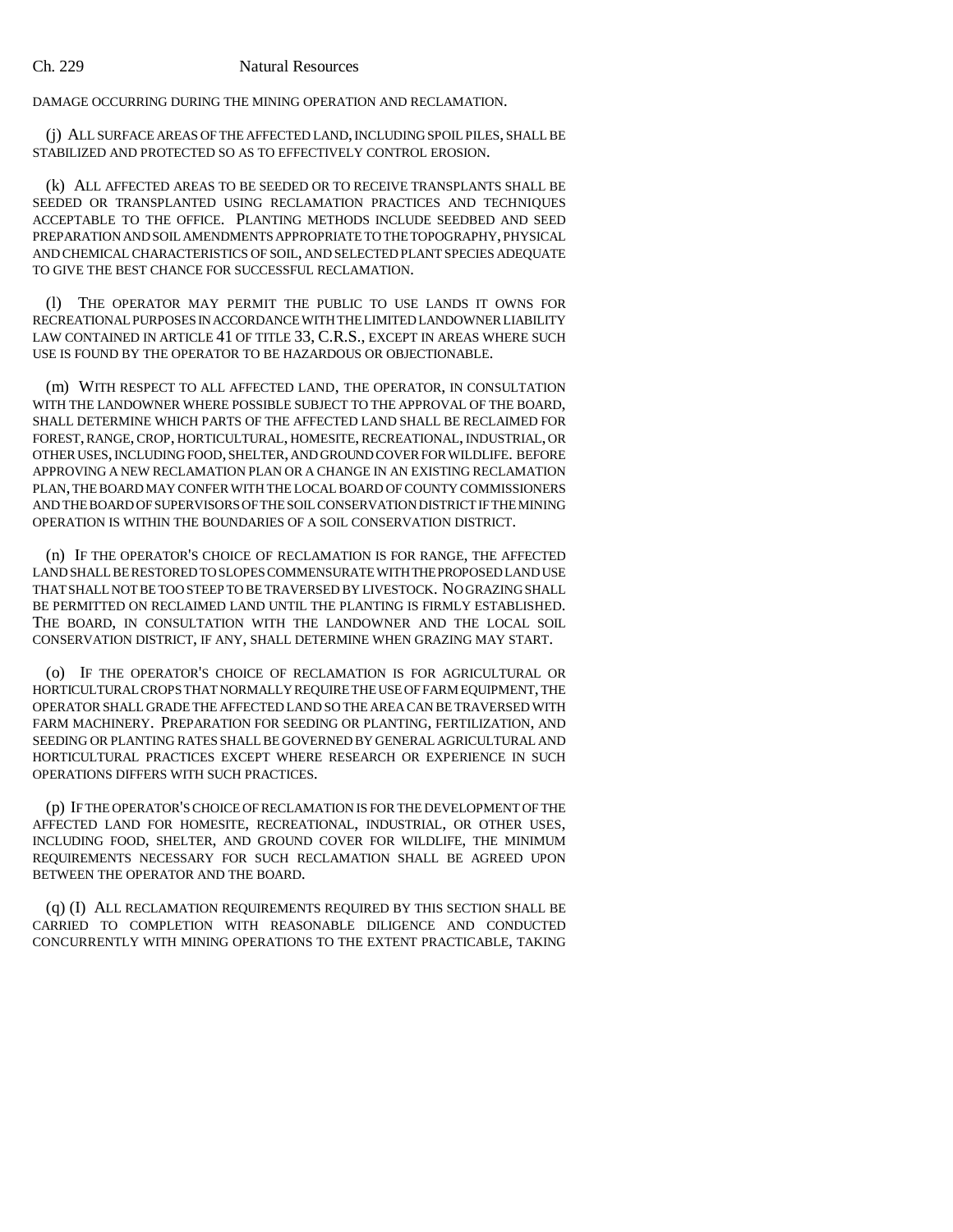Natural Resources Ch. 229

INTO CONSIDERATION THE MINING PLAN, SAFETY, ECONOMICS, THE AVAILABILITY OF EQUIPMENT AND MATERIAL, AND OTHER SITE-SPECIFIC CONDITIONS RELEVANT AND UNIQUE TO THE AFFECTED LAND AND THE POSTMINING LAND USE. UPON COMPLETION OF EACH PHASE OF MINING AND, IN ACCORDANCE WITH THE RECLAMATION PLAN, FINAL RECLAMATION OF EACH MINING PHASE SHALL BE COMPLETED PRIOR TO THE EXPIRATION OF FIVE YEARS AFTER THE DATE THE OPERATOR ADVISES THE BOARD IN AN ANNUAL REPORT THAT SUCH PHASE OF MINING HAS BEEN COMPLETED, UNLESS SUCH PERIOD IS EXTENDED BY THE BOARD PURSUANT TO SECTION 34-32.5-112; EXCEPT THAT RECLAMATION MAY BE COMPLETED IN PHASES AND THE FIVE-YEAR PERIOD MAY BE APPLIED SEPARATELY TO EACH PHASE AS IT COMMENCES DURING THE LIFE OF THE MINE.

(II) NO PLANTING SHALL BE REQUIRED ON AFFECTED LAND:

(A) USED OR PROPOSED TO BE USED BY THE OPERATOR FOR THE DEPOSIT OR DISPOSAL OF REFUSE UNTIL AFTER THE CESSATION OF OPERATIONS PRODUCTIVE OF SUCH REFUSE OR PROPOSED FOR FUTURE MINING OPERATIONS;

(B) WITHIN DEPRESSED HAULAGE ROADS OR FINAL CUTS WHILE SUCH ROADS OR FINAL CUTS ARE BEING USED OR MADE; OR

(C) WHERE PERMANENT POOLS OR LAKES HAVE BEEN FORMED.

(III) NO PLANTING OF ANY KIND SHALL BE REQUIRED ON AFFECTED LAND SO LONG AS THE CHEMICAL AND PHYSICAL CHARACTERISTICS OF THE SURFACE AND IMMEDIATELY UNDERLYING MATERIAL OF SUCH AFFECTED LAND ARE CHEMICALLY INCOMPATIBLE WITH PLANT GROWTH, DEFICIENT IN PLANT NUTRIENTS, OR COMPOSED OF SAND, GRAVEL, SHALE, OR STONE TO SUCH AN EXTENT AS TO SERIOUSLY INHIBIT PLANT GROWTH AND SUCH CONDITION CANNOT FEASIBLY BE REMEDIED BY CHEMICAL TREATMENT, FERTILIZATION, REPLACEMENT OF OVERBURDEN, OR LIKE MEASURES. WHEN NATURAL WEATHERING AND LEACHING OF ANY OF SUCH AFFECTED LAND, OVER A PERIOD OF FIVE YEARS AFTER COMMENCEMENT OF RECLAMATION, FAILS TO REMOVE THE CHEMICAL AND PHYSICAL CHARACTERISTICS INHIBITORY TO PLANT GROWTH OR IF, AT ANY TIME WITHIN SUCH FIVE-YEAR PERIOD, THE BOARD DETERMINES THAT ANY OF SUCH AFFECTED LAND IS, AND DURING THE REMAINDER OF SAID FIVE-YEAR PERIOD WILL BE, UNPLANTABLE, THE OPERATOR'S OBLIGATIONS UNDER THE PROVISIONS OF THIS ARTICLE WITH RESPECT TO SUCH AFFECTED LAND MAY, WITH THE APPROVAL OF THE BOARD, BE DISCHARGED BY RECLAMATION OF AN EQUAL NUMBER OF ACRES OF LAND PREVIOUSLY MINED AND OWNED BY THE OPERATOR AND NOT OTHERWISE SUBJECT TO RECLAMATION UNDER THIS ARTICLE.

(IV) WITH THE APPROVAL OF THE BOARD AND THE OWNER OF THE LAND TO BE RECLAIMED, AN OPERATOR MAY SUBSTITUTE LAND PREVIOUSLY MINED AND OWNED BY THE OPERATOR THAT IS NOT OTHERWISE SUBJECT TO RECLAMATION UNDER THIS ARTICLE OR, IN THE ALTERNATIVE, WITH THE APPROVAL OF THE BOARD AND THE OWNER OF THE LAND, RECLAMATION OF AN EQUAL NUMBER OF ACRES OF ANY LANDS PREVIOUSLY EXCAVATED OR MINED BUT NOT OWNED BY THE OPERATOR IF THE OPERATOR HAS NOT PREVIOUSLY ABANDONED UNRECLAIMED LAND AFFECTED BY MINING OPERATIONS. AS AN ALTERNATIVE, THE BOARD MAY GRANT THE RECLAMATION OF LESSER OR GREATER ACREAGE IF THE COST OF RECLAIMING SUCH ACREAGE IS AT LEAST EQUIVALENT TO THE COST OF RECLAIMING THE ORIGINAL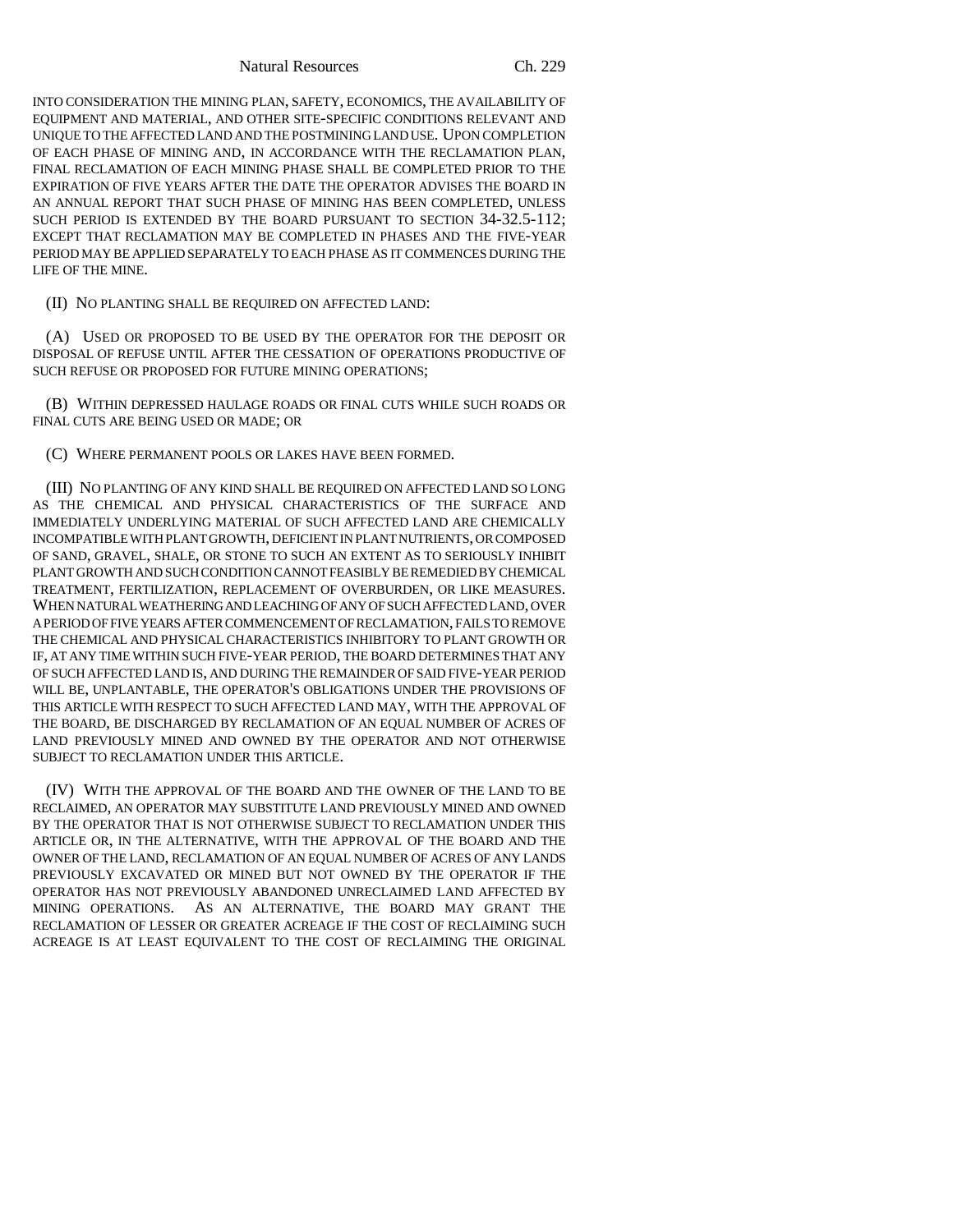PERMIT LANDS. IF AN AREA IS SO SUBSTITUTED, THE OPERATOR SHALL SUBMIT A MAP OF THE SUBSTITUTED AREA CONFORMING TO ALL MAP REQUIREMENTS IN THIS ARTICLE. UPON COMPLETION OF RECLAMATION OF THE SUBSTITUTED LAND, THE OPERATOR SHALL BE RELIEVED OF ALL OBLIGATIONS UNDER THIS ARTICLE WITH RESPECT TO THE LAND FOR WHICH SUBSTITUTION HAS BEEN PERMITTED.

(r) A BUILDING, OR A STRUCTURE PLACED ON AFFECTED LAND DURING EXTRACTION OPERATIONS, MAY REMAIN ON THE AFFECTED LAND AT THE OPTION OF THE OPERATOR WITH THE APPROVAL OF THE LANDOWNER AND THE BOARD IF SUCH BUILDING OR STRUCTURE CONFORMS TO LOCAL BUILDING AND ZONING CODES AND IS COMPATIBLE WITH THE POSTMINING LAND USE.

**34-32.5-117. Warranties of performance - warranties of financial responsibility - release of warranties.** (1) A PERMIT SHALL NOT BE ISSUED UNDER THIS ARTICLE UNTIL THE BOARD RECEIVES THE PERFORMANCE AND FINANCIAL WARRANTIES DESCRIBED IN SUBSECTIONS (2), (3), AND (4) OF THIS SECTION.

(2) A"PERFORMANCE WARRANTY" IS A WRITTEN PROMISE MADE BY THE OPERATOR TO THE BOARD TO COMPLY WITH THIS ARTICLE AND SHALL BE IN SUCH FORM AS THE BOARD MAY PRESCRIBE. WHENEVER TWO OR MORE PERSONS OR ENTITIES ARE NAMED AS OPERATORS IN A SINGLE PERMIT, SUCH OPERATORS MAY LIMIT THE SCOPE OF THEIR INDIVIDUAL PERFORMANCE WARRANTIES IF SUCH WARRANTIES, IN THE AGGREGATE, WARRANT THE PERFORMANCE OF ALL REQUIREMENTS OF THIS ARTICLE.

(3) (a) A "FINANCIAL WARRANTY" IS A WRITTEN PROMISE A PARTY MAKES TO THE BOARD TO BE RESPONSIBLE FOR RECLAMATION COSTS, UP TO THE AMOUNT SPECIFIED IN SUBSECTION (4) OF THIS SECTION, AND INCLUDES PROOF OF FINANCIAL RESPONSIBILITY. A FINANCIAL WARRANTY SHALL BE IN SUCH FORM AS THE BOARD MAY PRESCRIBE AND MAY BE PROVIDED BY THE OPERATOR, BY A THIRD PARTY, OR BY ANY COMBINATION OF PERSONS OR ENTITIES.

(b) THE BOARD MAY ACCEPT INTERESTS IN REAL AND PERSONAL PROPERTY AS FINANCIAL WARRANTIES TO THE EXTENT OF A SPECIFIED PERCENTAGE OF THE ESTIMATED VALUE OF SUCH PROPERTY. A PERSON OFFERING SUCH A FINANCIAL WARRANTY SHALL SUBMIT INFORMATION TO SHOW CLEAR TITLE TO AND THE VALUE OF SUCH PROPERTY.

(c) THE BOARD MAY REFUSE TO ACCEPT A FINANCIAL WARRANTY IF:

(I) THE VALUE OF SUCH WARRANTY IS DEPENDENT UPON THE SUCCESS, PROFITABILITY, OR CONTINUED OPERATION OF THE MINE; OR

(II) IT DETERMINES THAT SUCH WARRANTY CANNOT REASONABLY BE CONVERTED TO CASH WITHIN ONE HUNDRED EIGHTY DAYS OF FORFEITURE.

(d) FOR CONSTRUCTION MATERIALS OPERATIONS:

(I) THIS SUBSECTION (3) SHALL APPLY ON JULY 1, 1993, TO A DEED OF TRUST USED AS COLLATERAL FOR A NEW FINANCIAL WARRANTY COMPLETED ON OR AFTER SUCH DATE;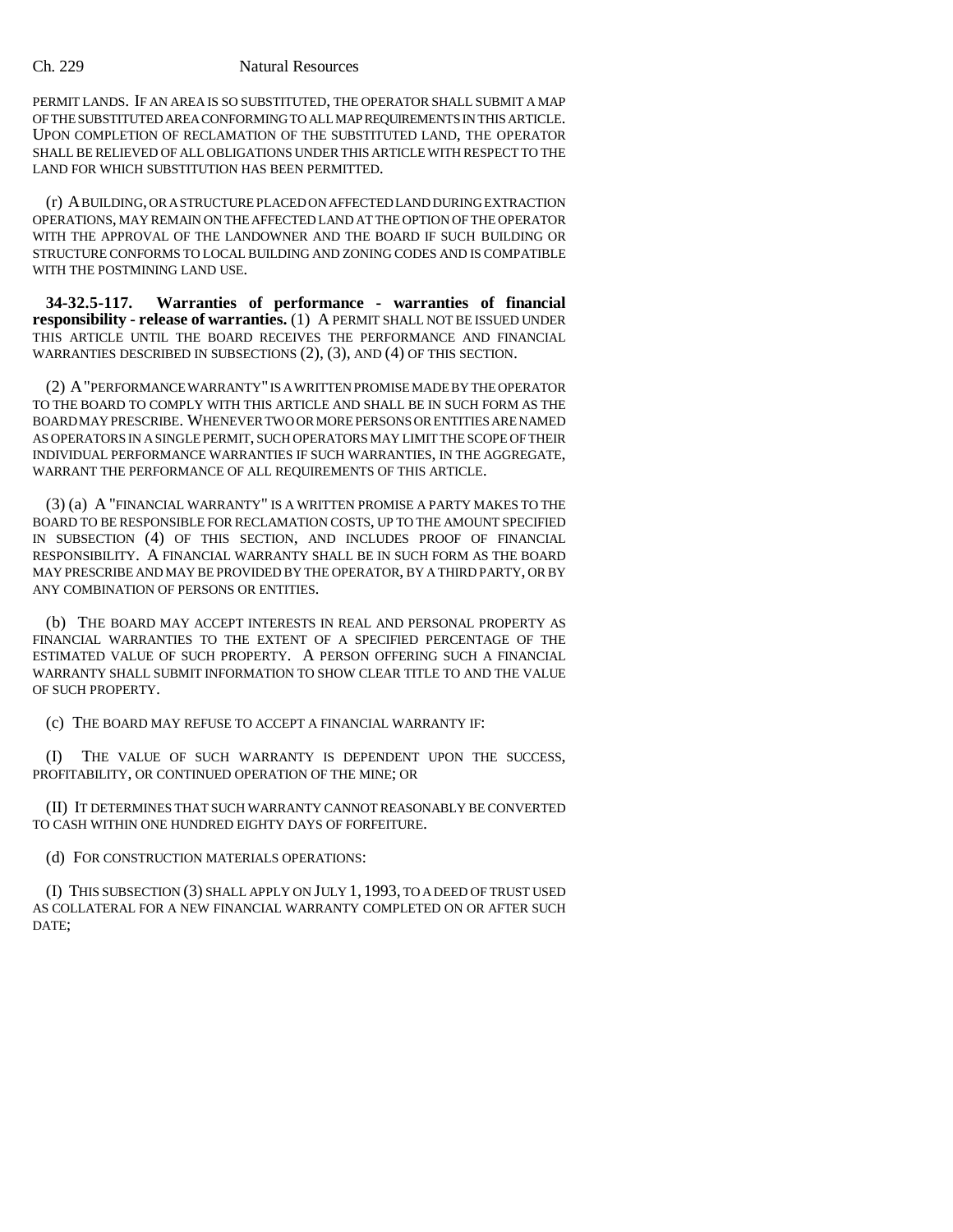(II) THIS SUBSECTION (3) SHALL BE EFFECTIVE ON JANUARY 1,1996, WITH RESPECT TO A:

(A) FINANCIAL WARRANTY THAT IS COLLATERAL FOR A DEED OF TRUST USED AS COLLATERAL FOR A FINANCIAL WARRANTY IN EXISTENCE ON JULY 1, 1993, AND SUBSEQUENT AMENDMENTS OF SUCH DEED OF TRUST; AND

(B) FINANCIAL WARRANTY COMPLETED BEFORE JULY 1, 1993, IF THE VALUE OF SUCH FINANCIAL WARRANTY INCLUDES A CONSTRUCTION MATERIAL VALUE OR IF CONSTRUCTION MATERIAL VALUE IS USED TO UPDATE SUCH WARRANTY. THE VALUE OF A FINANCIAL WARRANTY DESCRIBED IN THIS SUB-SUBPARAGRAPH (B) SHALL INCLUDE THE CONSTRUCTION MATERIAL VALUE FOR THE LIFE OF THE WARRANTY.

(e) AN INSTRUMENT OFFERED AS A FINANCIAL WARRANTY PURSUANT TO THIS SUBSECTION (3) SHALL PROVIDE THAT THE BOARD MAY RECOVER ANY NECESSARY COSTS IT INCURS, INCLUDING ATTORNEY FEES, IN FORECLOSING ON OR REALIZING COLLATERAL USED TO SECURE SUCH FINANCIAL WARRANTY IN THE EVENT OF FORFEITURE.

(f) PROOF OF FINANCIAL RESPONSIBILITY MAY CONSIST OF ONE OR MORE OF THE FOLLOWING, SUBJECT TO APPROVAL BY THE BOARD:

(I) A SURETY BOND ISSUED BY A CORPORATE SURETY AUTHORIZED TO DO BUSINESS IN THIS STATE;

(II) A LETTER OF CREDIT ISSUED BY A BANK AUTHORIZED TO DO BUSINESS IN THE UNITED STATES;

(III) A CERTIFICATE OF DEPOSIT;

(IV) A DEED OF TRUST OR SECURITY AGREEMENT ENCUMBERING REAL OR PERSONAL PROPERTY AND CREATING A FIRST LIEN IN FAVOR OF THIS STATE;

(V) ASSURANCE, IN SUCH FORM AS THE BOARD MAY REQUIRE, THAT:

(A) UPON COMMENCEMENT OF PRODUCTION THE OPERATOR WILL ESTABLISH AN INDIVIDUAL RECLAMATION FUND TO BE HELD BY AN INDEPENDENT TRUSTEE FOR THE BOARD, UPON SUCH TERMS AND CONDITIONS AS THE BOARD MAY PRESCRIBE, AND FUNDED BY PERIODIC CASH PAYMENTS REPRESENTING SUCH FRACTION OF RECEIPTS AS WILL, IN THE OPINION OF THE BOARD, PROVIDE ASSURANCE THAT FUNDS WILL BE AVAILABLE FOR RECLAMATION;

(B) PRIOR TO THE ISSUANCE OF A PERMIT THE OPERATOR WILL PROVIDE ANOTHER FORM OF FINANCIAL WARRANTY AS DESCRIBED IN THIS PARAGRAPH (f). AS THE RECLAMATION FUND INCREASES IN VALUE, THE OTHER FORM OF FINANCIAL WARRANTY MAY BE DECREASED IN VALUE SO LONG AS THE SUM OF FINANCIAL WARRANTIES IS THE AMOUNT SPECIFIED IN SUBSECTION (4) OF THIS SECTION.

(C) PROJECT-RELATED FIXTURES AND EQUIPMENT, EXCLUDING ROLLING STOCK, OWNED OR TO BE OWNED BY THE FINANCIAL WARRANTOR WITHIN THE PERMIT AREA WILL HAVE A SALVAGE VALUE AT LEAST EQUAL TO THE AMOUNT OF THE FINANCIAL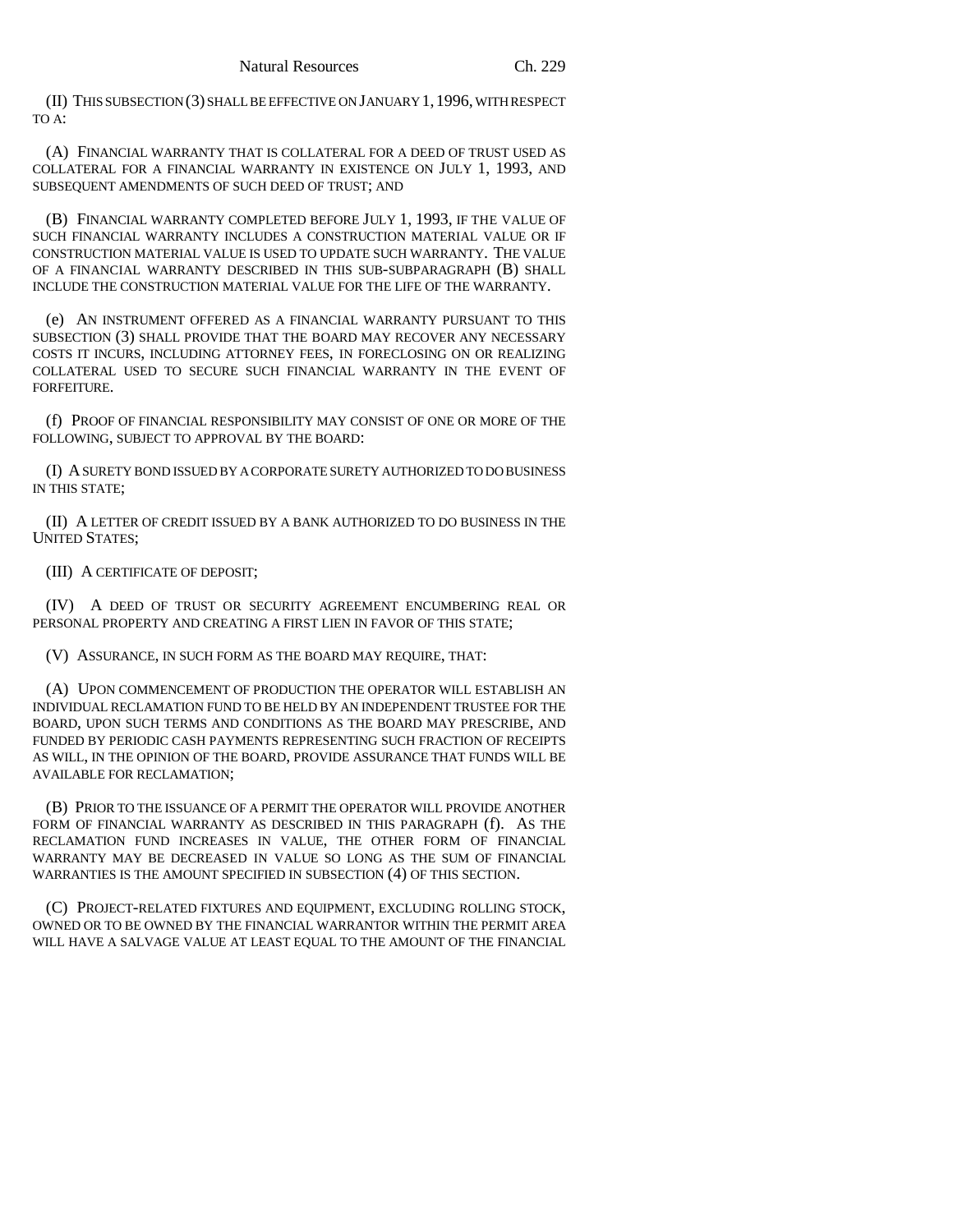WARRANTY OR THE APPROPRIATE PORTION OF SUCH WARRANTY;

(D) EXISTING LIENS AND ENCUMBRANCES APPLICABLE TO PROJECT-RELATED FIXTURES AND EQUIPMENT SHALL BE SUBORDINATED TO THE LIEN DESCRIBED IN SECTION 34-32.5-118; EXCEPT THAT LIENS IN FAVOR OF THE UNITED STATES, A STATE, OR A POLITICAL SUBDIVISION SHALL NOT BE SO SUBORDINATED;

(E) PROJECT-RELATED FIXTURES AND EQUIPMENT SHALL BE MAINTAINED IN GOOD OPERATING CONDITION AND WILL NOT BE REMOVED FROM THE PERMIT AREA WITHOUT THE PRIOR CONSENT OF THE BOARD.

(VI) A CERTIFIED FINANCIAL STATEMENT FOR THE FINANCIAL WARRANTOR'S MOST RECENT FISCAL YEAR AND A CERTIFICATION BY AN INDEPENDENT AUDITOR THAT:

(A) THE FINANCIAL WARRANTOR IS THE ISSUER OF ONE OR MORE CURRENTLY OUTSTANDING SENIOR CREDIT OBLIGATIONS THAT HAVE BEEN RATED BY A NATIONALLY RECOGNIZED RATING ORGANIZATION;

(B) THE OBLIGATIONS ENJOY A RATING BY SUCH RATING ORGANIZATION OF "A" OR BETTER;

(C) THE FINANCIAL WARRANTOR'S NET WORTH WAS AT LEAST TWICE THE AMOUNT OF ALL FINANCIAL WARRANTIES MADE BY SUCH WARRANTOR AS OF THE CLOSE OF THE MOST RECENT FISCAL YEAR;

(VII) A CERTIFIED FINANCIAL STATEMENT FOR THE FINANCIAL WARRANTOR'S MOST RECENT FISCAL YEAR AND A CERTIFICATION BY AN INDEPENDENT AUDITOR THAT AS OF THE CLOSE OF SUCH YEAR THE FINANCIAL WARRANTOR'S:

(A) NET WORTH WAS AT LEAST TEN MILLION DOLLARS AND WAS EQUAL TO OR GREATER THAN TWICE THE AMOUNT OF ALL FINANCIAL WARRANTIES;

(B) TANGIBLE FIXED ASSETS IN THE UNITED STATES WERE WORTH AT LEAST TWENTY MILLION DOLLARS;

(C) TOTAL LIABILITIES-TO-NET-WORTH RATIO WAS NOT MORE THAN TWO TO ONE;

(D) NET INCOME, EXCLUDING NONRECURRING ITEMS, WAS POSITIVE. NONRECURRING ITEMS THAT AFFECT NET INCOME SHALL BE STATED IN ORDER TO DETERMINE IF THEY MATERIALLY AFFECT SELF-BONDING CAPACITY.

(VIII) PROOF THAT THE OPERATOR IS A DEPARTMENT OR DIVISION OF STATE GOVERNMENT OR A UNIT OF COUNTY OR MUNICIPAL GOVERNMENT.

(g) PROOF OF FINANCIAL RESPONSIBILITY SUBMITTED OR REVISED ON OR AFTER JULY 1, 1993, SHALL BE IN COMPLIANCE WITH SUBSECTION (4) OF THIS SECTION.

(4) (a) THE BOARD SHALL PRESCRIBE THE AMOUNT AND DURATION OF FINANCIAL WARRANTIES, TAKING INTO ACCOUNT THE NATURE, EXTENT, AND DURATION OF THE PROPOSED MINING OPERATION AND THE MAGNITUDE, TYPE, AND ESTIMATED COST OF PLANNED RECLAMATION.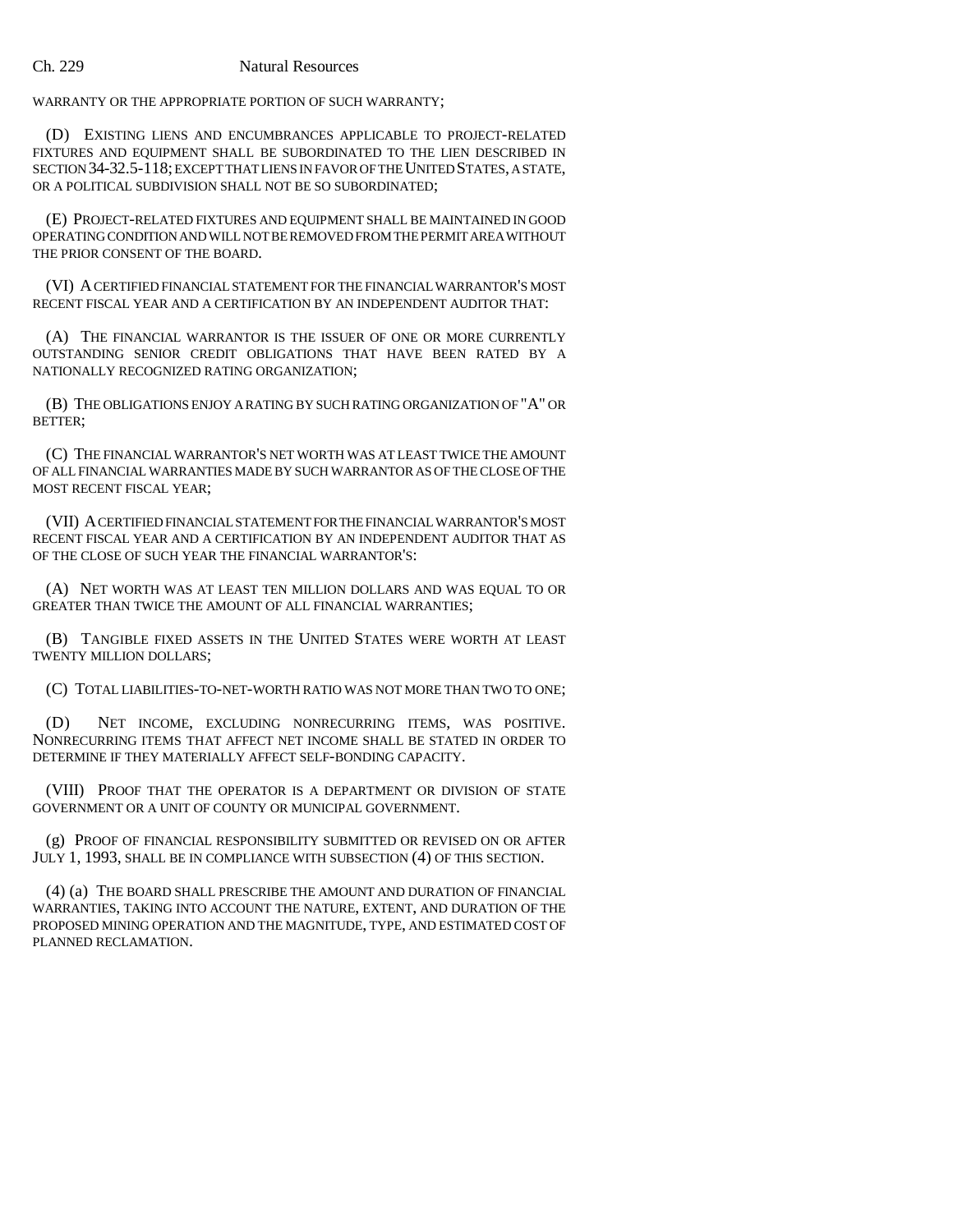Natural Resources Ch. 229

(b) (I) IN A SINGLE YEAR DURING THE LIFE OF A PERMIT THE AMOUNT OF REQUIRED FINANCIAL WARRANTIES SHALL NOT EXCEED THE ESTIMATED COST OF FULLY RECLAIMING ALL LANDS TO BE AFFECTED IN SUCH YEAR PLUS ALL LANDS AFFECTED IN PREVIOUS PERMIT YEARS AND NOT YET FULLY RECLAIMED. FOR PURPOSES OF THIS PARAGRAPH (b), RECLAMATION COSTS SHALL BE COMPUTED WITH REFERENCE TO CURRENT RECLAMATION COSTS. A FINANCIAL WARRANTY SHALL BE SUFFICIENT TO ASSURE THE COMPLETION OF RECLAMATION OF AFFECTED LANDS IF, BECAUSE OF FORFEITURE, THE OFFICE HAS TO COMPLETE SUCH RECLAMATION AND SHALL INCLUDE AN ADDITIONAL AMOUNT EQUAL TO FIVE PERCENT OF THE AMOUNT OF THE FINANCIAL WARRANTY TO DEFRAY ADMINISTRATIVE COSTS INCURRED BY THE OFFICE IN CONDUCTING THE RECLAMATION.

(II) THE OFFICE AND THE BOARD SHALL TAKE REASONABLE MEASURES TO ASSURE THE CONTINUED ADEQUACY OF A FINANCIAL WARRANTY.

(c) (I) THE BOARD MAY:

(A) FROM TIME TO TIME AND FOR GOOD CAUSE SHOWN, INCREASE OR DECREASE THE AMOUNT AND DURATION OF A REQUIRED FINANCIAL WARRANTY;

(B) BY RULE OR PERMIT CONDITION, REQUIRE THAT PROOF OF VALUE OF ALL OR ANY GROUP OF WARRANTIES HELD BY THE BOARD BE SUBMITTED ON A PERIODIC BASIS;

(C) BY RULE OR PERMIT CONDITION, LIMIT CERTAIN TYPES OF WARRANTIES TO SPECIFIC PURPOSES OR REQUIRE THAT A SPECIFIED PERCENTAGE OF THE TOTAL BOND BE HELD IN EASILY VALUED AND CONVERTIBLE INSTRUMENTS.

(II) A FINANCIAL WARRANTOR SHALL HAVE SIXTY DAYS AFTER THE DATE OF NOTICE OF AN ADJUSTMENT TO FULFILL THE NEW REQUIREMENTS.

(5) (a) AN OPERATOR MAY FILE A WRITTEN NOTICE OF COMPLETION WITH THE OFFICE WHENEVER SUCH OPERATOR BELIEVES THAT ANY OR ALL REQUIREMENTS OF THIS ARTICLE HAVE BEEN COMPLETED WITH RESPECT TO ANY OR ALL OF SUCH OPERATOR'S AFFECTED LANDS. WITHIN SIXTY DAYS AFTER RECEIVING SUCH NOTICE, OR AS SOON AS WEATHER CONDITIONS PERMIT, THE OFFICE SHALL INSPECT AFFECTED LANDS AND THE RECLAMATION DESCRIBED IN THE NOTICE TO DETERMINE IF THE OPERATOR HAS COMPLIED WITH ALL APPLICABLE REQUIREMENTS.

(b) IF THE BOARD OR OFFICE FINDS THAT AN OPERATOR HAS SUCCESSFULLY COMPLIED WITH ANY OR ALL REQUIREMENTS OF THIS ARTICLE IT SHALL RELEASE ALL PERFORMANCE AND FINANCIAL WARRANTIES APPLICABLE TO SUCH REQUIREMENTS. RELEASES SHALL BE IN WRITING AND DELIVERED PROMPTLY TO THE OWNER OR OPERATOR AFTER THE DATE OF SUCH FINDING.

(c) IF THE BOARD OR OFFICE FINDS THAT AN OPERATOR HAS NOT COMPLIED WITH APPLICABLE REQUIREMENTS OF THIS ARTICLE IT SHALL ADVISE THE OPERATOR OF SUCH NONCOMPLIANCE NOT MORE THAN SIXTY DAYS AFTER THE DATE OF THE INSPECTION.

(d) IF THE OFFICE FAILS TO CONDUCT AN INSPECTION WITHIN THE TIME SPECIFIED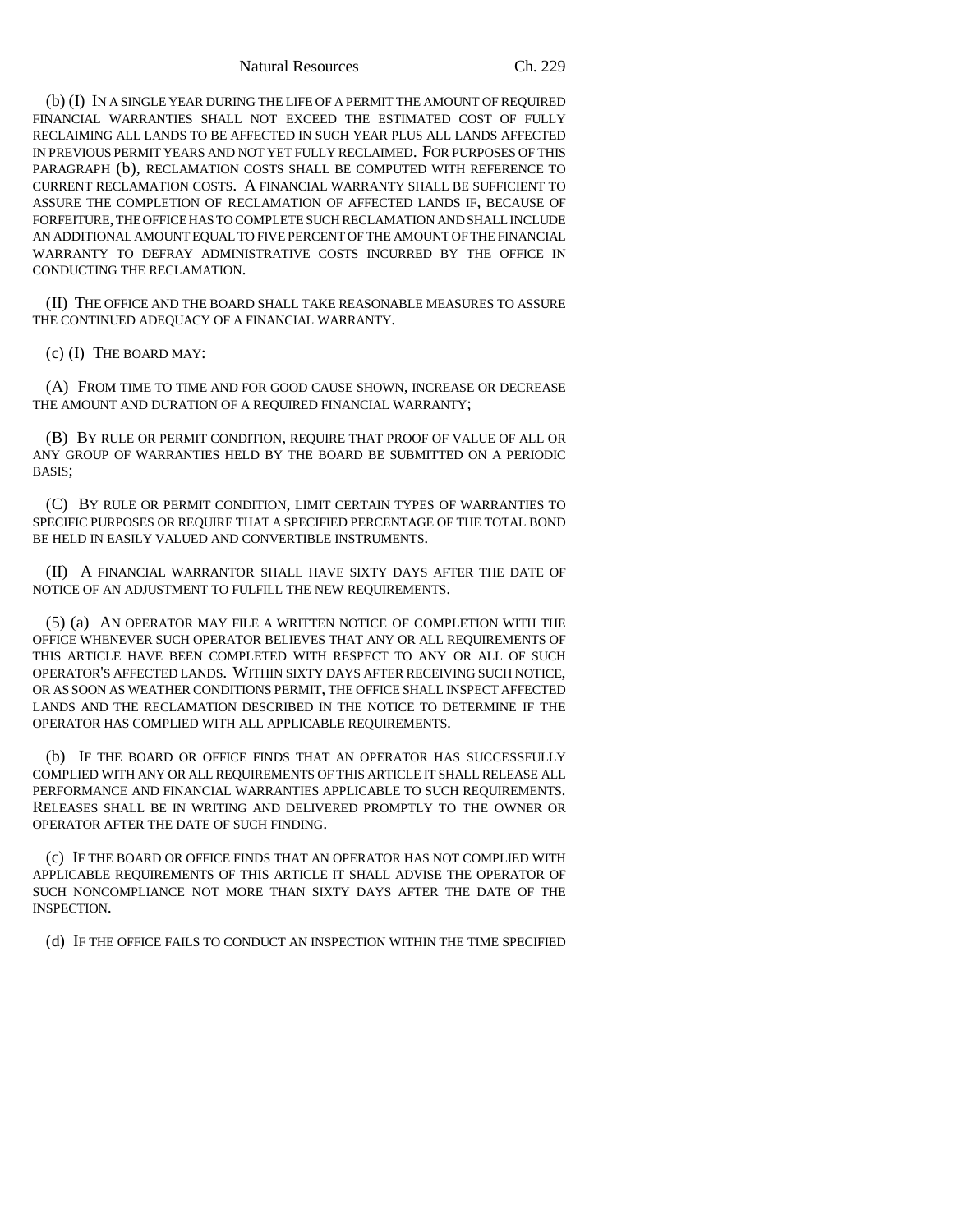IN PARAGRAPH (a) OF THIS SUBSECTION (5) OR TO ADVISE THE OPERATOR OF DEFICIENCIES WITHIN THE TIME SPECIFIED IN PARAGRAPH (c) OF THIS SUBSECTION (5), THEN ALL FINANCIAL WARRANTIES APPLICABLE TO THE RECLAMATION DESCRIBED IN THE NOTICE SHALL BE DEEMED RELEASED AS A MATTER OF LAW.

(6) (a) A FINANCIAL WARRANTY SHALL BE MAINTAINED IN GOOD STANDING FOR THE ENTIRE LIFE OF A PERMIT ISSUED UNDER THIS ARTICLE. A FINANCIAL WARRANTOR SHALL IMMEDIATELY NOTIFY THE BOARD OF AN EVENT THAT MAY IMPAIR ITS WARRANTY.

(b) EACH FINANCIAL WARRANTOR WHO PROVIDES PROOF OF FINANCIAL RESPONSIBILITY IN A FORM DESCRIBED IN SUBSECTION (3) (f) (IV) TO (VII) OR SUBSECTION (8) OF THIS SECTION SHALL CAUSE TO BE FILED WITH THE BOARD A CERTIFICATION BY AN INDEPENDENT AUDITOR. SUCH CERTIFICATION SHALL BE FILED ANNUALLY AND SHALL PROVIDE THAT, AS OF THE CLOSE OF THE FINANCIAL WARRANTOR'S MOST RECENT FISCAL YEAR, SUCH FINANCIAL WARRANTOR CONTINUED TO MEET ALL APPLICABLE REQUIREMENTS OF SUCH SUBPARAGRAPHS (IV) TO (VII). A FINANCIAL WARRANTOR WHO NO LONGER MEETS SUCH REQUIREMENTS SHALL CAUSE TO BE FILED AN ALTERNATE FORM OF FINANCIAL WARRANTY.

(c) A FINANCIAL WARRANTOR WHO PROVIDES PROOF OF FINANCIAL RESPONSIBILITY IN A FORM DESCRIBED IN PARAGRAPH (b) OF THIS SUBSECTION (6) SHALL NOTIFY THE BOARD WITHIN SIXTY DAYS AFTER A NET LOSS IS INCURRED IN A QUARTERLY PERIOD.

(d) WHENEVER THE BOARD RECEIVES A NOTICE UNDER PARAGRAPH (a) OR (c) OF THIS SUBSECTION (6), FAILS TO RECEIVE A CERTIFICATION OR SUBSTITUTE WARRANTY AS REQUIRED BY PARAGRAPH (b) OF THIS SUBSECTION (6), OR OTHERWISE HAS REASON TO BELIEVE THAT A FINANCIAL WARRANTY HAS BEEN MATERIALLY IMPAIRED, IT MAY CONVENE A HEARING FOR THE PURPOSE OF DETERMINING WHETHER IMPAIRMENT HAS IN FACT OCCURRED.

(e) WHENEVER THE BOARD CONVENES A HEARING PURSUANT TO THIS SUBSECTION (6), IT MAY HIRE AN INDEPENDENT CONSULTANT TO PROVIDE EXPERT ADVICE AT THE HEARING. THE FEES OF ANY SUCH CONSULTANT SHALL BE PAID BY THE FINANCIAL WARRANTOR AND NO CONSULTANT SHALL BE HIRED UNTIL THE FINANCIAL WARRANTOR SIGNS A WRITTEN FEE AGREEMENT IN SUCH FORM AS THE BOARD MAY PRESCRIBE. IF A FINANCIAL WARRANTOR REFUSES TO SIGN SUCH AN AGREEMENT THE BOARD MAY, WITHOUT HEARING, ORDER SUCH FINANCIAL WARRANTOR TO PROVIDE AN ALTERNATE FORM OF FINANCIAL WARRANTY.

(f) IF THE BOARD FINDS, AT ANY HEARING HELD PURSUANT TO THIS SUBSECTION (6), THAT A FINANCIAL WARRANTY HAS BEEN MATERIALLY IMPAIRED, IT MAY ORDER THE FINANCIAL WARRANTOR TO PROVIDE AN ALTERNATE FORM OF FINANCIAL WARRANTY.

(g) A FINANCIAL WARRANTOR SHALL HAVE NINETY DAYS TO PROVIDE ANY ALTERNATE WARRANTY REQUIRED UNDER THIS SUBSECTION (6).

(h) ALL HEARINGS HELD UNDER THIS SUBSECTION (6) SHALL COMPLY WITH THE REQUIREMENTS OF ARTICLE 4 OF TITLE 24, C.R.S.

(7) FOR PURPOSES OF THIS SECTION, A "RATING OF "A" OR BETTER" MEANS THAT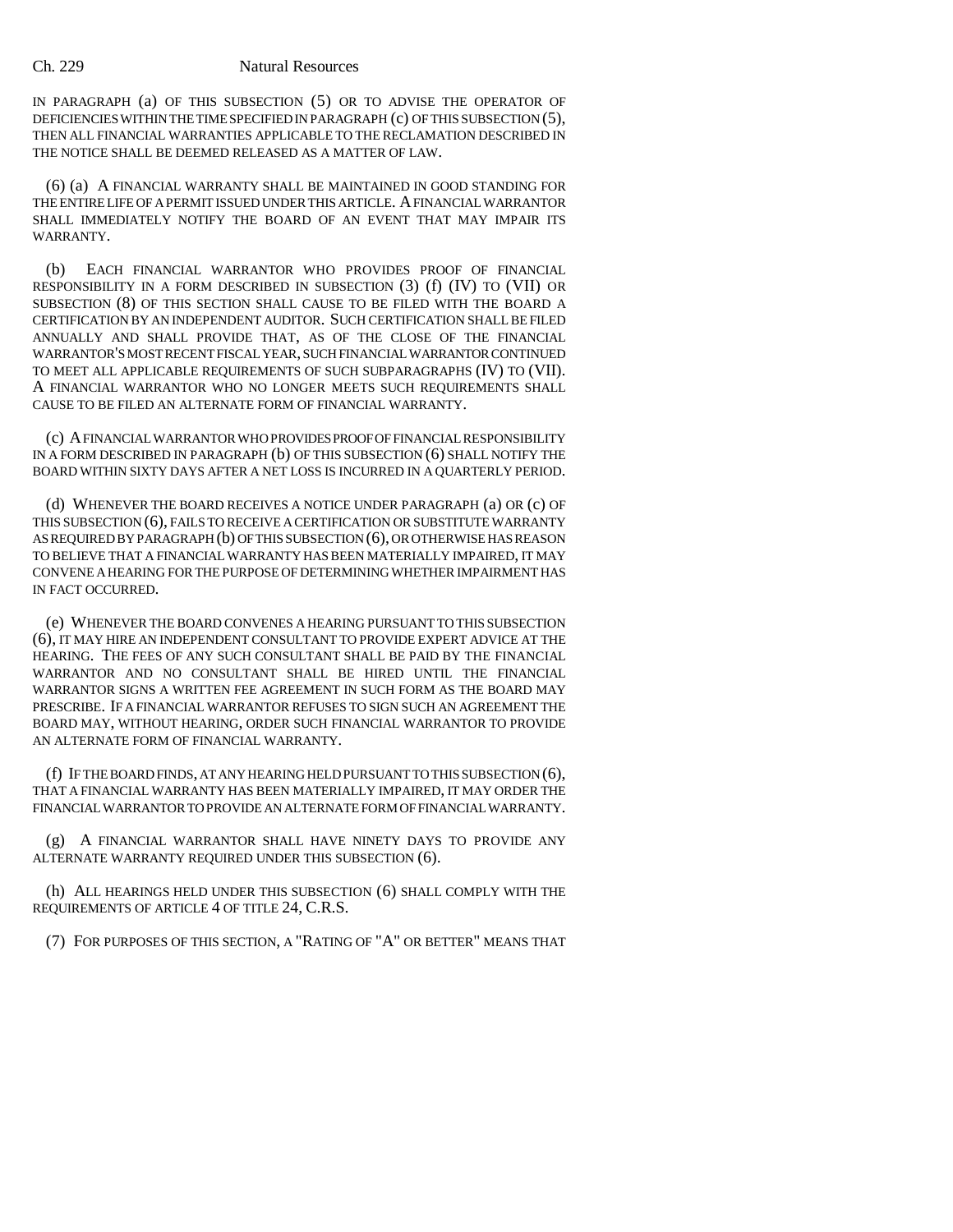A NATIONALLY RECOGNIZED RATING ORGANIZATION HAS DETERMINED THAT THE OBLIGATIONS ARE AT LEAST OF AN UPPER-MEDIUM GRADE. THIS MEANS THAT THE FACTORS GIVING SECURITY TO THE PRINCIPAL AND INTEREST ARE CONSIDERED TO BE ADEQUATE BUT ELEMENTS MAY BE PRESENT THAT SUGGEST THE POSSIBILITY OF ADVERSE EFFECTS IF ECONOMIC AND TRADE CONDITIONS CHANGE.

(8) (a) THE BOARD OR OFFICE MAY ACCEPT A FIRST-PRIORITY LIEN ON PROJECT-RELATED FIXTURES AND EQUIPMENT THAT MUST REMAIN ON SITE FOR THE RECLAMATION PLAN TO BE PERFORMED IN LIEU OF INCLUDING THE COST OF ACQUIRING AND INSTALLING SUCH FIXTURES AND EQUIPMENT IN THE AMOUNT OF THE FINANCIAL WARRANTY PRESCRIBED PURSUANT TO SUBSECTION (4) OF THIS SECTION.

(b) THE BOARD OR OFFICE MAY ACCEPT A FIRST-PRIORITY LIEN ON PROJECT-RELATED FIXTURES AND EQUIPMENT THAT MUST BE DEMOLISHED OR REMOVED FROM THE SITE UNDER A RECLAMATION PLAN AND MAY, IN ITS DISCRETION, ACCEPT SUCH A LIEN AS A PORTION OF THE PROOF OF FINANCIAL RESPONSIBILITY IF THE AMOUNT CREDITED DOES NOT EXCEED THE COST OF DEMOLISHING AND REMOVING SUCH FIXTURES AND EQUIPMENT OR THE MARKET VALUE OF SUCH FIXTURES AND EQUIPMENT, WHICHEVER IS LESS.

(c) ANY FIXTURES AND EQUIPMENT ACCEPTED PURSUANT TO THIS SUBSECTION (8) SHALL BE INSURED AND MAINTAINED IN GOOD OPERATING CONDITION AND SHALL NOT BE REMOVED FROM THE PERMIT AREA WITHOUT THE PRIOR CONSENT OF THE BOARD. A FINANCIAL WARRANTOR THAT PROVIDES A LIEN ON SUCH EQUIPMENT AND FIXTURES SHALL FILE AN ANNUAL REPORT WITH THE OFFICE IN SUFFICIENT DETAIL TO FULLY DESCRIBE THE CONDITION, VALUE, AND LOCATION OF ALL PLEDGED FIXTURES AND EQUIPMENT. SUCH FINANCIAL WARRANTOR SHALL NOT PLEDGE SUCH EQUIPMENT AND FIXTURES TO SECURE ANY OTHER OBLIGATION AND SHALL IMMEDIATELY NOTIFY THE OFFICE OF ANY OTHER INTEREST THAT ARISES IN THE PLEDGED PROPERTY.

**34-32.5-118. Forfeiture of financial warranties.** (1) A FINANCIAL WARRANTY SHALL BE SUBJECT TO FORFEITURE WHENEVER THE BOARD DETERMINES THAT ONE OR MORE OF THE FOLLOWING CIRCUMSTANCES EXIST:

(a) THE OPERATOR HAS VIOLATED A CEASE AND DESIST ORDER ENTERED PURSUANT TO SECTION 34-32.5-124 AND, IF CORRECTIVE ACTION WAS PROPOSED IN SUCH ORDER, HAS FAILED TO COMPLETE SUCH CORRECTIVE ACTION ALTHOUGH AMPLE TIME TO DO SO HAS ELAPSED; OR

(b) THE OPERATOR IS IN DEFAULT UNDER A PERFORMANCE WARRANTY AND HAS FAILED TO CURE SUCH DEFAULT ALTHOUGH THE OPERATOR HAS BEEN GIVEN WRITTEN NOTICE AND HAS HAD AMPLE TIME TO DO SO; OR

(c) THE FINANCIAL WARRANTOR HAS FAILED TO MAINTAIN A FINANCIAL WARRANTY IN GOOD STANDING AS REQUIRED BY SECTION 34-32.5-117; OR

(d) THE FINANCIAL WARRANTOR NO LONGER HAS THE FINANCIAL ABILITY TO CARRY OUT ANY OBLIGATIONS REQUIRED UNDER THIS ARTICLE.

(2) WHEN THE BOARD HAS REASON TO BELIEVE A FINANCIAL WARRANTY IS SUBJECT TO FORFEITURE IT SHALL SO NOTIFY THE OPERATOR AND ALL FINANCIAL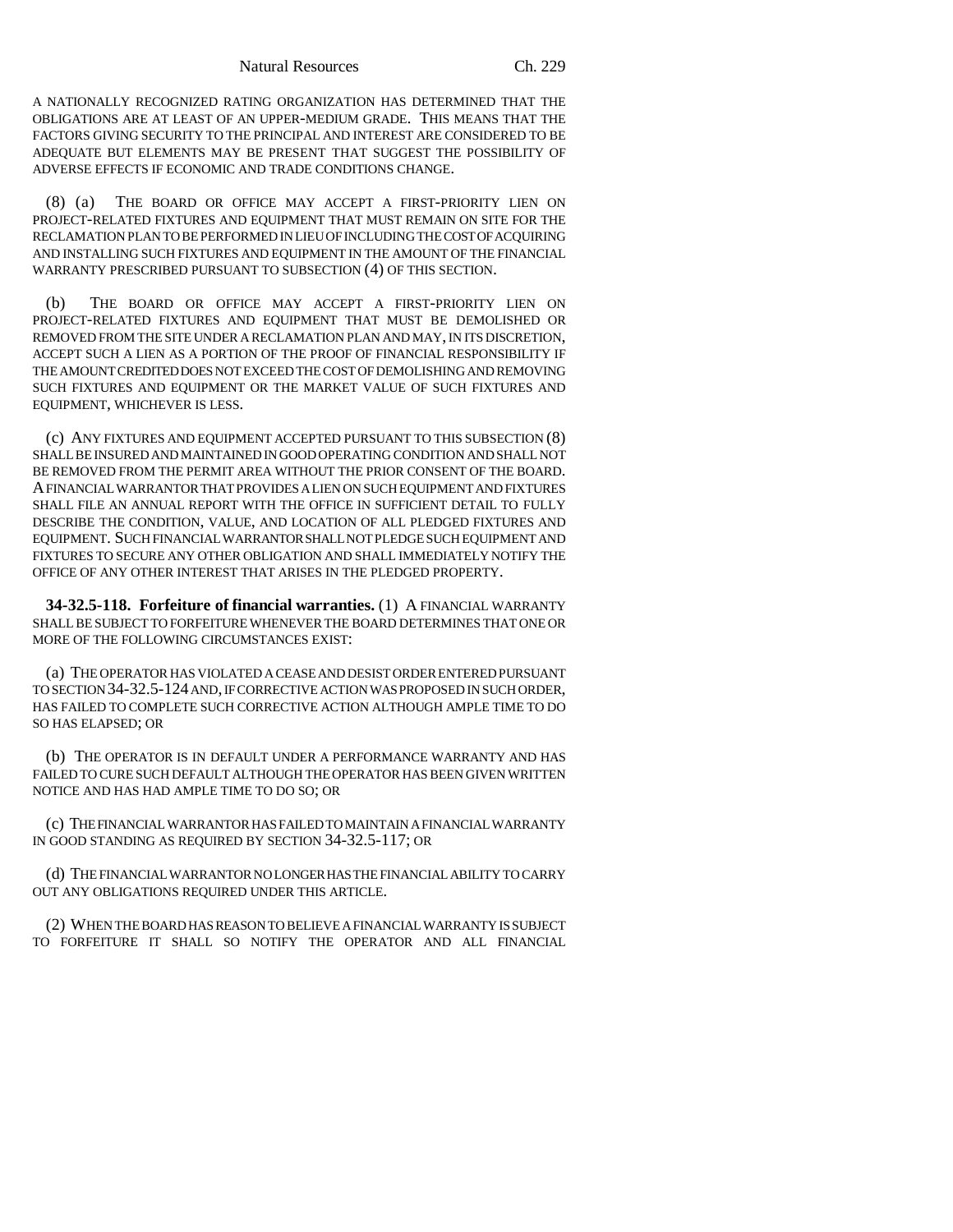WARRANTORS. THE BOARD SHALL GRANT THE OPERATOR AND ALL FINANCIAL WARRANTORS THE RIGHT TO APPEAR BEFORE THE BOARD AT A HEARING TO BE HELD NOT LESS THAN THIRTY DAYS AFTER THE PARTIES' RECEIPT OF SUCH NOTICE. ANY SUCH HEARING SHALL BE HELD IN ACCORDANCE WITH ARTICLE 4 OF TITLE 24, C.R.S.

(3) (a) AT A HEARING HELD PURSUANT TO SUBSECTION (2) OF THIS SECTION, THE BOARD MAY WITHDRAW OR MODIFY ANY DETERMINATION THAT THE FINANCIAL WARRANTY IS SUBJECT TO FORFEITURE, SETTLE OR COMPROMISE THE DETERMINATION, OR CONFIRM ITS DETERMINATION THAT THE FINANCIAL WARRANTY SHOULD BE FORFEITED.

(b) UPON FINDING THAT A FINANCIAL WARRANTY SHOULD BE FORFEITED, THE BOARD SHALL ISSUE WRITTEN FINDINGS OF FACT AND CONCLUSIONS OF LAW TO SUPPORT ITS DECISION AND SHALL ISSUE AN ORDER DIRECTING AFFECTED FINANCIAL WARRANTORS TO IMMEDIATELY DELIVER TO THE BOARD ALL AMOUNTS WARRANTED BY APPLICABLE FINANCIAL WARRANTIES.

(4) (a) THE BOARD, UPON ISSUING AN ORDER PURSUANT TO SUBSECTION (3) OF THIS SECTION, MAY REQUEST THE ATTORNEY GENERAL TO INSTITUTE PROCEEDINGS TO SECURE OR RECOVER AMOUNTS WARRANTED BY FORFEITED FINANCIAL WARRANTIES. THE ATTORNEY GENERAL SHALL HAVE THE POWER, INTER ALIA, TO:

(I) FORECLOSE UPON ANY REAL AND PERSONAL PROPERTY ENCUMBERED FOR THE BENEFIT OF THE STATE;

(II) COLLECT, PRESENT FOR PAYMENT, TAKE POSSESSION OF, AND OTHERWISE REDUCE TO CASH ANY PROPERTY HELD AS SECURITY BY THE BOARD;

(III) DISPOSE OF PLEDGED PROPERTY.

(b) THE AMOUNT OF A FORFEITED FINANCIAL WARRANTY SHALL CONSTITUTE A LIEN UPON PROJECT-RELATED FIXTURES OR EQUIPMENT OFFERED AS PROOF OF FINANCIAL RESPONSIBILITY PURSUANT TO SECTION 34-32.5-117. SUCH LIEN SHALL BE IN FAVOR OF THIS STATE.

(c) THE LIEN DESCRIBED IN PARAGRAPH (b) OF THIS SUBSECTION (4) SHALL HAVE PRIORITY OVER ALL OTHER LIENS AND ENCUMBRANCES, IRRESPECTIVE OF THE DATE OF RECORDATION, EXCEPT LIENS OF RECORD ON JUNE 19, 1981, AND LIENS OF THE UNITED STATES, THIS STATE, AND POLITICAL SUBDIVISIONS OF THIS STATE FOR UNPAID TAXES AND SHALL ATTACH AND BE DEEMED PERFECTED AS OF THE DATE THE BOARD APPROVES ISSUANCE OF THE OPERATOR'S PERMIT.

(5) FUNDS RECOVERED BY THE ATTORNEY GENERAL IN PROCEEDINGS BROUGHT PURSUANT TO SUBSECTION (4) OF THIS SECTION SHALL BE HELD IN THE SPECIAL ACCOUNT DESCRIBED IN SECTION 34-32.5-122 AND SHALL BE USED TO RECLAIM LANDS COVERED BY FORFEITED WARRANTIES; EXCEPT THAT FIVE PERCENT OF THE AMOUNT OF SUCH FORFEITED WARRANTIES SHALL BE DEPOSITED IN THE MINED LAND RECLAMATION FUND, CREATED IN SECTION 34-32-127, TO COVER ADMINISTRATIVE COSTS INCURRED BY THE OFFICE IN PERFORMING RECLAMATION. THE BOARD SHALL HAVE A RIGHT OF ENTRY TO RECLAIM SUCH LANDS, AND UPON COMPLETION OF SUCH RECLAMATION THE BOARD SHALL PRESENT A FULL ACCOUNTING TO THE FINANCIAL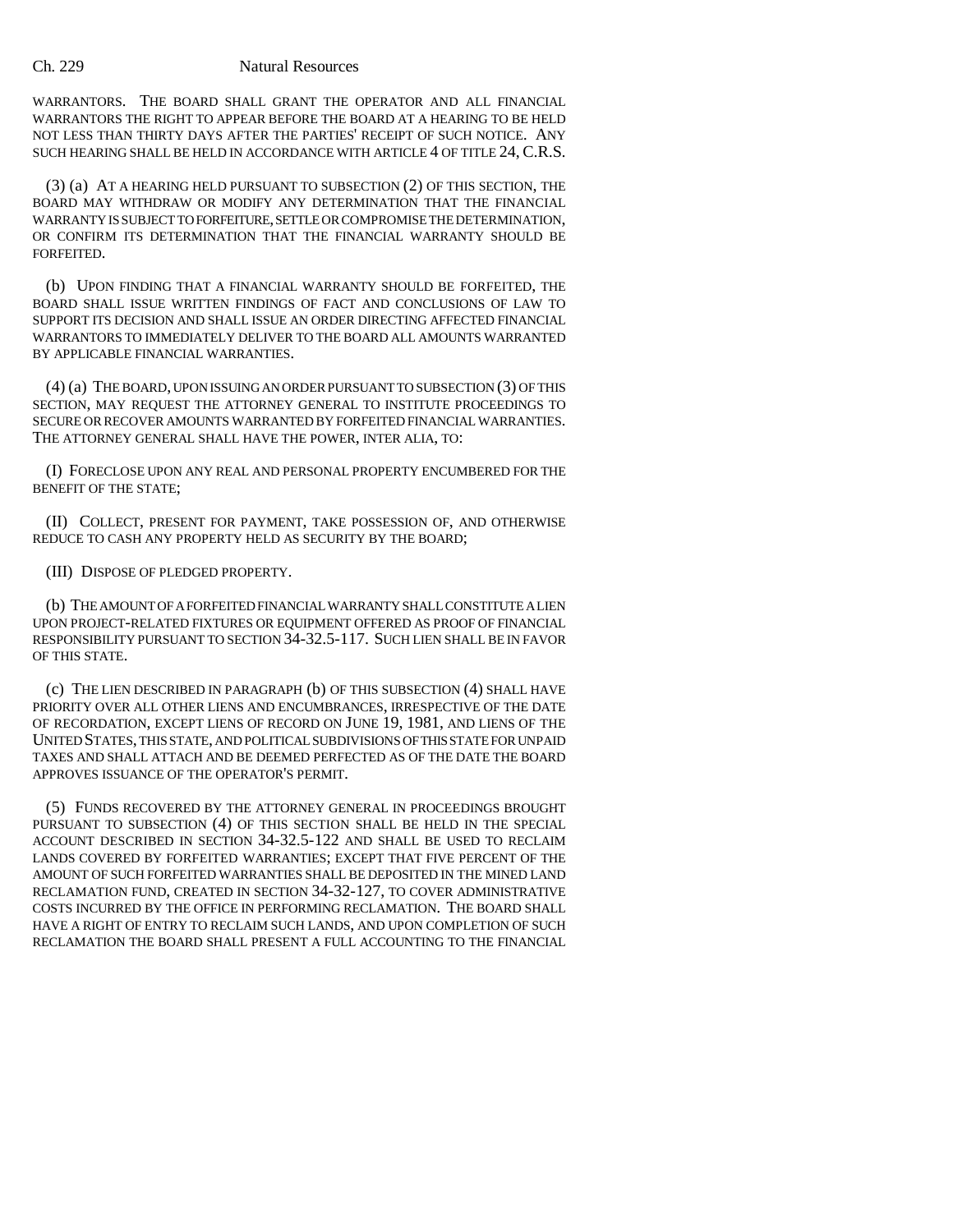WARRANTOR AND SHALL REFUND ALL UNSPENT MONEYS.

(6) NOTWITHSTANDING ANY DISCHARGE OF APPLICABLE FINANCIAL WARRANTIES, AN OPERATOR IN DEFAULT SHALL REMAIN LIABLE FOR THE ACTUAL COST OF RECLAIMING AFFECTED LANDS LESS ANY AMOUNTS EXPENDED BY THE BOARD PURSUANT TO SUBSECTION (5) OF THIS SECTION.

(7) NOTWITHSTANDING ANY PROVISION OF THIS SECTION TO THE CONTRARY, A CORPORATE SURETY MAY ELECT TO RECLAIM AFFECTED LANDS IN ACCORDANCE WITH AN APPROVED PLAN IN LIEU OF FORFEITING A BOND PENALTY.

**34-32.5-119. Operators - succession.** WHEN ONE OPERATOR SUCCEEDS ANOTHER AT AN UNCOMPLETED OPERATION THE BOARD SHALL RELEASE THE FIRST OPERATOR FROM ALL LIABILITY AS TO THAT OPERATION AND SHALL RELEASE ALL APPLICABLE PERFORMANCE AND FINANCIAL WARRANTIES AS TO SUCH OPERATION IF THE SUCCESSOR OPERATOR ASSUMES ALL LIABILITY FOR THE RECLAMATION OF THE AFFECTED LAND AND SUCH OBLIGATION IS COVERED BY APPROPRIATE PERFORMANCE AND FINANCIAL WARRANTIES. THE FEE SPECIFIED IN SECTION 34-32-127 (2) SHALL BE PAID TO THE BOARD BY THE SUCCESSOR OPERATOR BEFORE THE FIRST OPERATOR IS RELEASED FROM LIABILITY AND BEFORE ANY FINANCIAL WARRANTIES ARE RELEASED.

**34-32.5-120. Permit refused - operator in default.** THE BOARD SHALL NOT GRANT A PERMIT FOR NEW MINING OPERATIONS TO AN OPERATOR WHO IS FOUND TO BE IN VIOLATION OF THIS ARTICLE AT THE TIME OF APPLICATION.

**34-32.5-121. Entry upon lands for inspection - reporting certain conditions.** (1) THE BOARD, THE OFFICE, OR THEIR AUTHORIZED REPRESENTATIVES MAY ENTER UPON THE LANDS OF AN OPERATOR AT ANY REASONABLE TIME FOR INSPECTION PURPOSES TO DETERMINE IF THE REQUIREMENTS OF THIS ARTICLE HAVE BEEN OR ARE BEING MET.

(2) ANY PERSON ENGAGED IN ANY MINING OPERATION SHALL NOTIFY THE OFFICE OF ANY FAILURE OR IMMINENT FAILURE, AS SOON AS REASONABLY PRACTICABLE AFTER SUCH PERSON HAS KNOWLEDGE OF SUCH CONDITION OR OF ANY IMPOUNDMENT, EMBANKMENT, OR SLOPE THAT POSES A REASONABLE POTENTIAL FOR DANGER TO ANY PERSONS OR PROPERTY.

**34-32.5-122. Fees, civil penalties, and forfeitures - deposit.** (1) ALL FEES AND ASSESSMENTS COLLECTED PURSUANT TO THIS ARTICLE AND FIVE PERCENT OF THE PROCEEDS OF ANY FINANCIAL WARRANTY FORFEITED PURSUANT TO SECTION 34-32.5-123 FOR ADMINISTRATIVE COSTS ASSOCIATED WITH RECLAIMING SITES FOR WHICH THE FINANCIAL WARRANTY HAS BEEN REVOKED SHALL BE DEPOSITED IN THE MINED LAND RECLAMATION FUND, CREATED IN SECTION 34-32-127. ALL CIVIL PENALTIES COLLECTED PURSUANT TO THIS ARTICLE SHALL BE DEPOSITED IN THE GENERAL FUND. NINETY-FIVE PERCENT OF THE PROCEEDS OF ALL FINANCIAL WARRANTIES FORFEITED UNDER SECTION 34-32.5-118 SHALL BE DEPOSITED IN A SPECIAL ACCOUNT IN THE GENERAL FUND ESTABLISHED BY THE BOARD FOR THE PURPOSE OF RECLAIMING LANDS THAT WERE REQUIRED TO BE RECLAIMED UNDER PERMITS UPON WHICH SUCH FINANCIAL WARRANTIES HAD BEEN FORFEITED.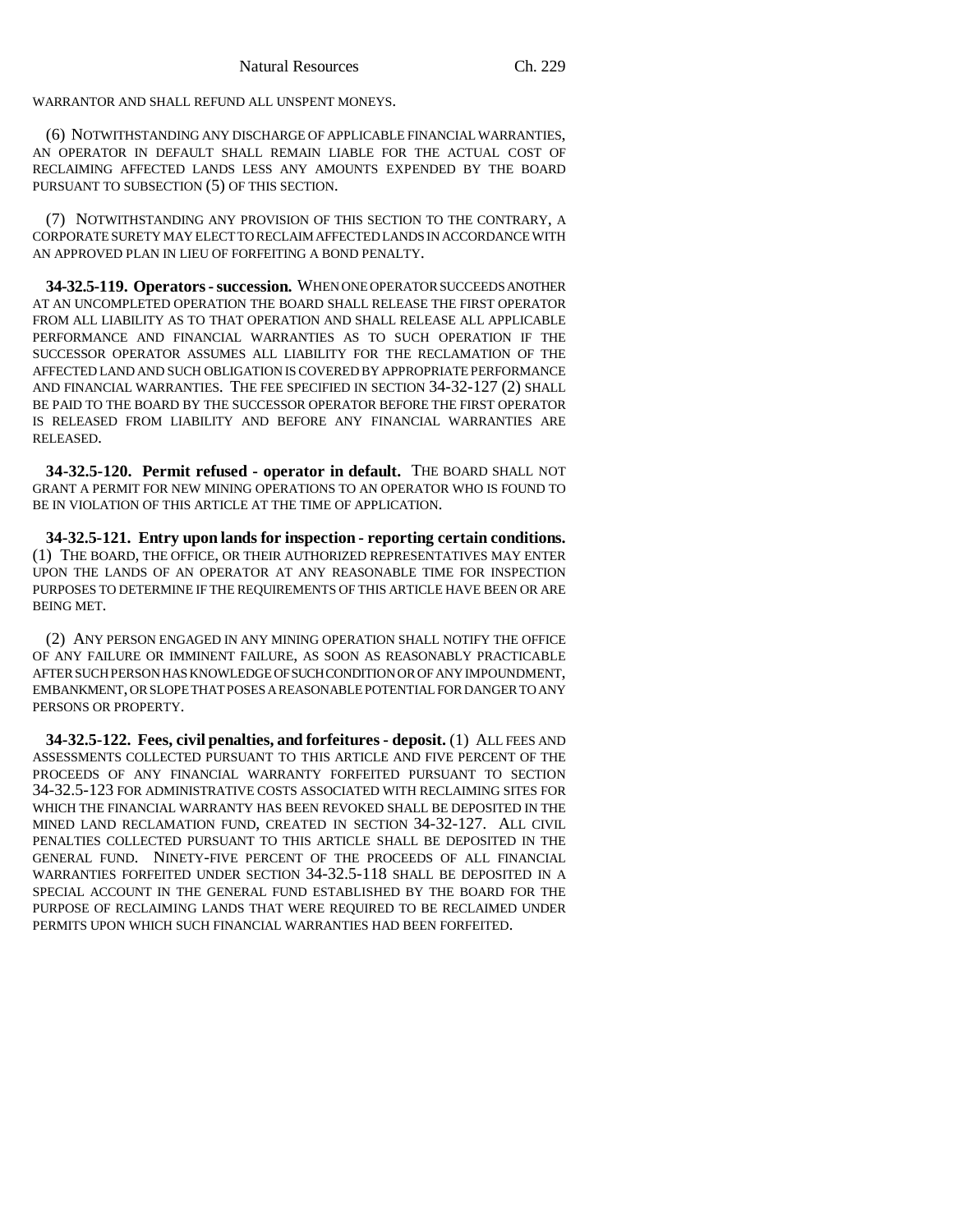(2) AN APPLICANT THAT DESIRES TO USE THE SELF-INSURANCE PROVISIONS IN SECTION 34-32.5-117 (3) (f) (IV) TO (3) (f) (VII) OR (8) SHALL PAY AN ANNUAL FEE TO THE OFFICE SUFFICIENT TO DEFRAY THE ACTUAL COST TO THE OFFICE OF ESTABLISHING AND REVIEWING THE FINANCIAL WARRANTY OF SUCH APPLICANT. SUCH FUNDS ARE HEREBY ANNUALLY MADE AVAILABLE TO THE OFFICE, WHICH SHALL UTILIZE OUTSIDE FINANCIAL AND LEGAL SERVICES FOR THIS PURPOSE.

**34-32.5-123. Operating without a permit - penalty.** (1) IF AN OPERATOR OR PERSON CONDUCTING EXPLORATION FAILS TO OBTAIN A VALID PERMIT OR FILE A NOTICE OF INTENT PURSUANT TO THIS ARTICLE, THE BOARD OR THE OFFICE MAY ISSUE AN IMMEDIATE CEASE AND DESIST ORDER. CONCURRENTLY WITH THE ISSUANCE OF SUCH AN ORDER, THE BOARD OR THE OFFICE MAY SEEK A RESTRAINING ORDER OR INJUNCTION PURSUANT TO SECTION 34-32.5-124.

(2) AN OPERATOR WHO OPERATES WITHOUT A PERMIT SHALL BE SUBJECT TO A CIVIL PENALTY OF NOT LESS THAN ONE THOUSAND DOLLARS PER DAY NOR MORE THAN FIVE THOUSAND DOLLARS PER DAY FOR EACH DAY THE LAND HAS BEEN AFFECTED, NOT TO EXCEED THREE HUNDRED SIXTY-FIVE DAYS. AN OPERATOR WHO MINES SUBSTANTIAL ACREAGE BEYOND THE APPROVED PERMIT BOUNDARY MAY BE FOUND TO BE OPERATING WITHOUT A PERMIT.

(3) A PERSON WHO CONDUCTS EXPLORATION WITHOUT FILING A NOTICE OF INTENT SHALL BE SUBJECT TO A CIVIL PENALTY OF NOT LESS THAN FIFTY DOLLARS PER DAY NOR MORE THAN TWO HUNDRED DOLLARS PER DAY FOR EACH DAY THE LAND HAS BEEN AFFECTED. SUCH PENALTIES SHALL BE ASSESSED FOR NOT LESS THAN ONE DAY AND NOT MORE THAN SIXTY DAYS.

(4) IN ADDITION TO THE CIVIL PENALTIES IMPOSED IN SUBSECTIONS (2) AND (3) OF THIS SECTION, THE BOARD SHALL ALSO ASSESS A CIVIL PENALTY IN AN AMOUNT NOT LESS THAN THE AMOUNT NECESSARY TO COVER COSTS INCURRED BY THE DIVISION IN INVESTIGATING THE ALLEGED VIOLATION.

**34-32.5-124. Failure to comply with the conditions of an order, permit, or regulation.** (1) WHENEVER THE BOARD OR THE OFFICE HAS REASON TO BELIEVE THAT A VIOLATION OF AN ORDER, PERMIT, NOTICE OF INTENT, OR REGULATION ISSUED UNDER THIS ARTICLE HAS OCCURRED, WRITTEN NOTICE OF THE ALLEGED VIOLATION SHALL BE GIVEN TO THE OPERATOR OR PERSON CONDUCTING THE EXPLORATION. SUCH NOTICE SHALL BE SERVED PERSONALLY OR BY CERTIFIED MAIL, RETURN RECEIPT REQUESTED, UPON THE ALLEGED VIOLATOR OR THE ALLEGED VIOLATOR'S AGENT FOR SERVICE OF PROCESS. THE NOTICE SHALL STATE THE PROVISION ALLEGED TO HAVE BEEN VIOLATED AND THE FACTS ALLEGED TO CONSTITUTE SUCH VIOLATION AND MAY INCLUDE THE NATURE OF ANY CORRECTIVE ACTION PROPOSED TO BE REQUIRED.

(2) IF THE BOARD DETERMINES THAT ANY PROVISION OF THIS ARTICLE OR ANY NOTICE, PERMIT, OR REGULATION ISSUED OR PROMULGATED PURSUANT TO THIS ARTICLE HAS BEEN VIOLATED, IT MAY ISSUE A CEASE AND DESIST ORDER. SUCH ORDER SHALL SET FORTH THE PROVISIONS ALLEGED TO BE VIOLATED, THE FACTS ALLEGED TO CONSTITUTE THE VIOLATION, AND THE TIME BY WHICH THE ACTS OR PRACTICES COMPLAINED OF MUST BE TERMINATED. SUCH ORDER MAY INCLUDE THE NATURE OF ANY CORRECTIVE ACTION PROPOSED TO BE REQUIRED AND SHALL BE SERVED PERSONALLY OR BY CERTIFIED MAIL, RETURN RECEIPT REQUESTED, UPON THE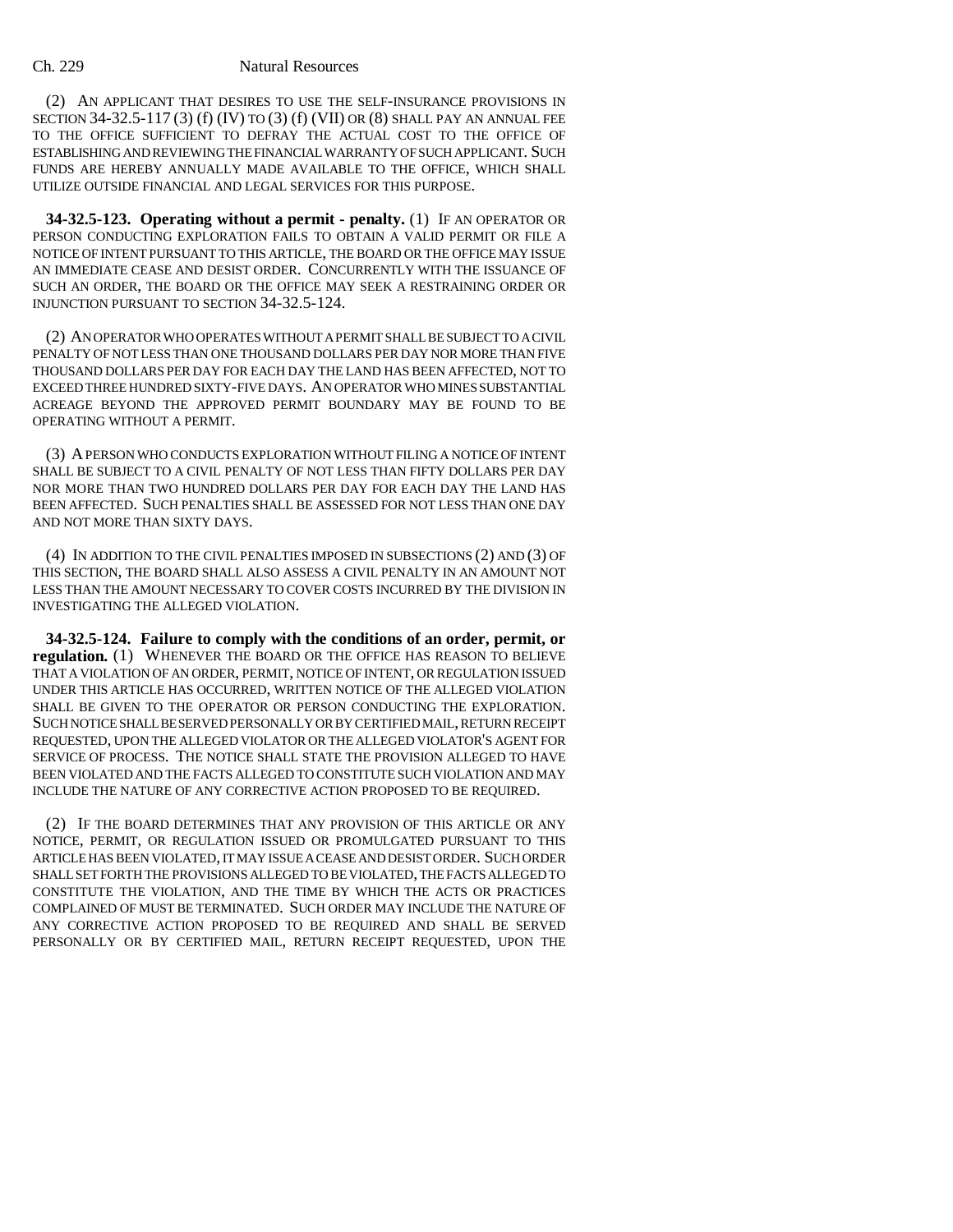ALLEGED VIOLATOR OR THE VIOLATOR'S AGENT FOR SERVICE OF PROCESS.

(3) IF AN OPERATOR FAILS TO COMPLY WITH A CEASE AND DESIST ORDER ISSUED BY THE BOARD, THE BOARD OR THE OFFICE MAY REQUEST THE ATTORNEY GENERAL TO BRING SUIT FOR A TEMPORARY RESTRAINING ORDER, A PRELIMINARY INJUNCTION, OR A PERMANENT INJUNCTION TO PREVENT ANY FURTHER OR CONTINUED VIOLATION OF SUCH ORDER. SUITS UNDER THIS SECTION SHALL BE BROUGHT IN THE DISTRICT COURT WHERE THE ALLEGED VIOLATION OCCURS. IF THE BOARD OR THE OFFICE DETERMINES THAT THE SITUATION IS AN EMERGENCY, THE EMERGENCY SHALL BE GIVEN PRECEDENCE OVER ALL OTHER MATTERS PENDING IN SUCH COURT.

(4) THE BOARD OR THE OFFICE MAY REQUIRE THE ALLEGED VIOLATOR TO APPEAR BEFORE THE BOARD NO SOONER THAN THIRTY DAYS AFTER THE ISSUANCE OF SUCH CEASE AND DESIST ORDER; EXCEPT THAT AN EARLIER DATE FOR HEARING MAY BE REQUESTED BY THE ALLEGED VIOLATOR.

(5) IF A HEARING IS HELD PURSUANT TO THIS SECTION, IT SHALL BE OPEN TO THE PUBLIC AND CONDUCTED IN ACCORDANCE WITH ARTICLE 4 OF TITLE 24, C.R.S. THE BOARD SHALL PERMIT ALL PARTIES TO RESPOND TO THE NOTICE SERVED, PRESENT EVIDENCE AND ARGUMENTS ON ALL ISSUES, AND CONDUCT THE CROSS-EXAMINATION NECESSARY FOR A FULL DISCLOSURE OF THE FACTS.

(6) (a) UPON A DETERMINATION, AFTER A HEARING, THAT A VIOLATION OF A PERMIT PROVISION HAS OCCURRED, THE BOARD MAY SUSPEND, MODIFY, OR REVOKE SUCH PERMIT.

(b) IF THE BOARD SUSPENDS OR REVOKES THE PERMIT OF AN OPERATOR, SUCH OPERATOR MAY CONTINUE MINING OPERATIONS ONLY FOR THE PURPOSE OF BRINGING SUCH OPERATIONS INTO SATISFACTORY COMPLIANCE WITH THE PROVISIONS OF SUCH OPERATOR'S PERMIT. ONCE SUCH OPERATIONS ARE COMPLETED TO THE SATISFACTION OF THE BOARD, THE BOARD SHALL REINSTATE SUCH PERMIT.

(7) A PERSON WHO VIOLATES ANY PROVISION OF A PERMIT ISSUED UNDER THIS ARTICLE SHALL BE SUBJECT TO A CIVIL PENALTY OF NOT LESS THAN ONE HUNDRED DOLLARS PER DAY NOR MORE THAN ONE THOUSAND DOLLARS PER DAY FOR EACH DAY DURING WHICH SUCH VIOLATION OCCURS.

**34-32.5-125. Mined land reclamation fund - fees.** (1) FEES SHALL BE COLLECTED BY THE OFFICE ACCORDING TO THE FOLLOWING SCHEDULE:

(a) APPLICATIONS PURSUANT TO:

| (I) SECTION 34-32.5-110 (2) $\dots \dots \dots \dots \dots \dots \dots \dots \dots \dots \dots \dots \$ \$875                |  |
|------------------------------------------------------------------------------------------------------------------------------|--|
| (II) SECTION 34-32.5-110 (2) RELATING TO PERMIT AMENDMENTS  \$575                                                            |  |
|                                                                                                                              |  |
| (IV) SECTION 34-32.5-112, EXCEPT FOR APPLICATIONS RELATING TO<br>THE MINING OPERATIONS SPECIFIED IN SUBPARAGRAPH (I) OF THIS |  |

PARAGRAPH (A).............................................. \$1875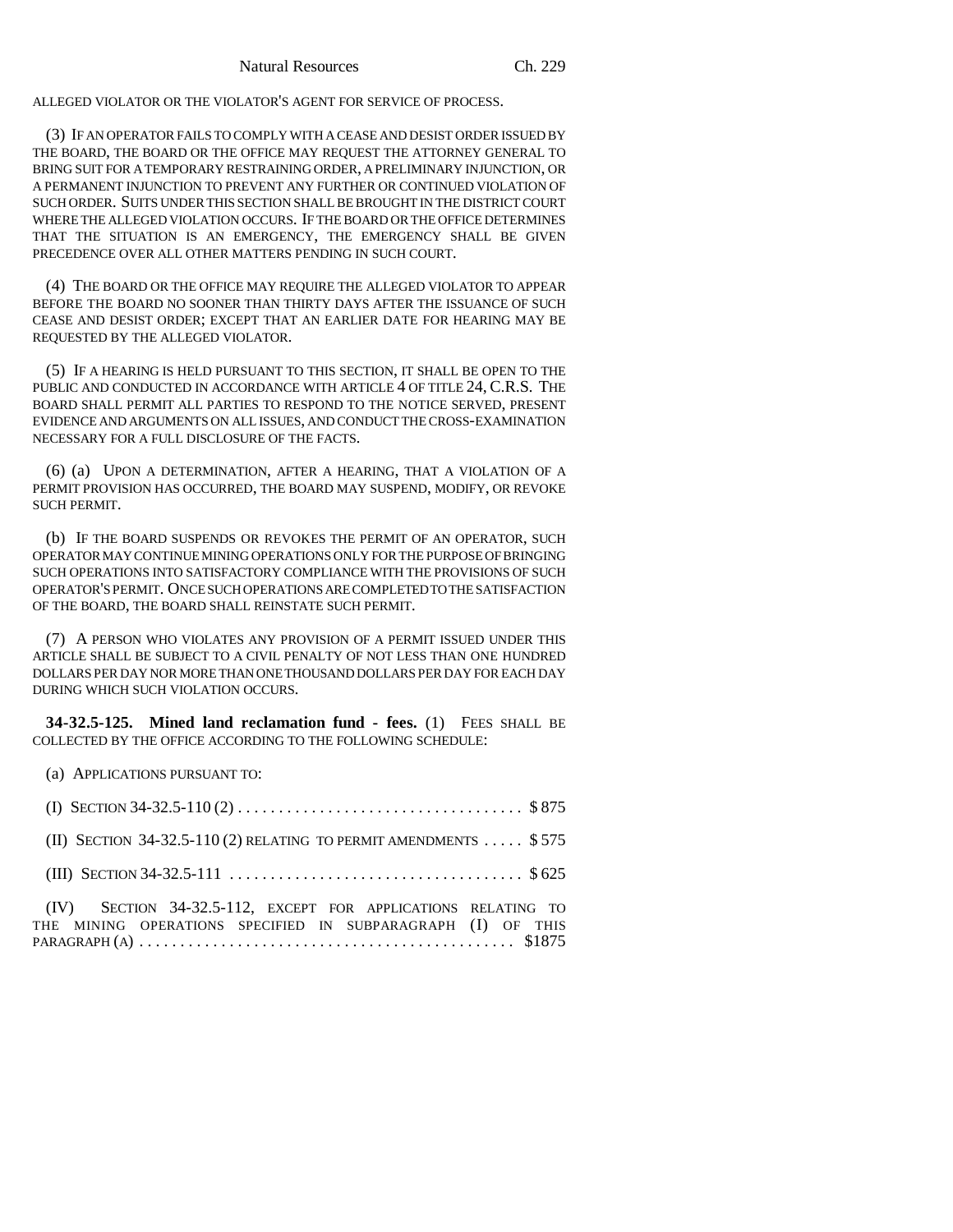| (V) SECTION 34-32.5-112 RELATING TO QUARRIES  \$2325                                                         |
|--------------------------------------------------------------------------------------------------------------|
| (VI) SECTION 34-32.5-112 (8) RELATING TO RECLAMATION PERMIT AMENDMENTS                                       |
| (VII) SECTION 34-32.5-112 (8) RELATING TO REVISIONS TO PERMITS OTHER THAN                                    |
| (VIII) SECTION 34-32.5-112 (8) RELATING TO TEMPORARY CESSATIONS OF                                           |
|                                                                                                              |
| (X) SECTION 34-32.5-119 $\ldots \ldots \ldots \ldots \ldots \ldots \ldots \ldots \ldots \ldots \ldots$ \$100 |
| (b) ANNUAL FEES FOR FISCAL YEAR 1993-94 AND ALL SUBSEQUENT YEARS FOR<br><b>OPERATIONS PURSUANT TO:</b>       |
| (I) SECTION 34-32.5-110 (2) (EXCLUDING DESIGNATED MINING                                                     |

(II) SECTION 34-32.5-112 (EXCLUDING DESIGNATED MINING OPERATIONS) ................................................ \$ 550

(c) ANNUAL FEES FOR FISCAL YEAR 1993-94 AND ALL SUBSEQUENT YEARS FOR OPERATIONS PURSUANT TO SECTION 34-32.5-111 (EXCLUDING DESIGNATED MINING OPERATIONS)................................................. \$ 350

**SECTION 2.** 34-32-104, Colorado Revised Statutes, 1984 Repl. Vol., as amended, is amended to read:

**34-32-104. Administration.** In addition to the duties and powers prescribed by the provisions of article 4 of title 24, C.R.S., the office has the full power and authority to carry out and administer the provisions of this article AND ARTICLE 32.5 OF THIS TITLE.

**SECTION 3.** 34-32-107 (2), Colorado Revised Statutes, 1984 Repl. Vol., as amended, is amended to read:

**34-32-107. Powers of board.** (2) The board may delegate authority to the office as necessary to efficiently carry out and administer the provisions of this article AND ARTICLE 32.5 OF THIS TITLE. Any person aggrieved by any final action of the office may file an appeal of such action with the board. Such appeals shall be conducted in accordance with the provisions of article 4 of title 24, C.R.S.

**SECTION 4.** 34-32-108 (1), Colorado Revised Statutes, 1984 Repl. Vol., is amended to read:

**34-32-108. Rules and regulations.** (1) The board may adopt and promulgate reasonable rules and regulations respecting the administration of this article AND ARTICLE 32.5 OF THIS TITLE and in conformity therewith.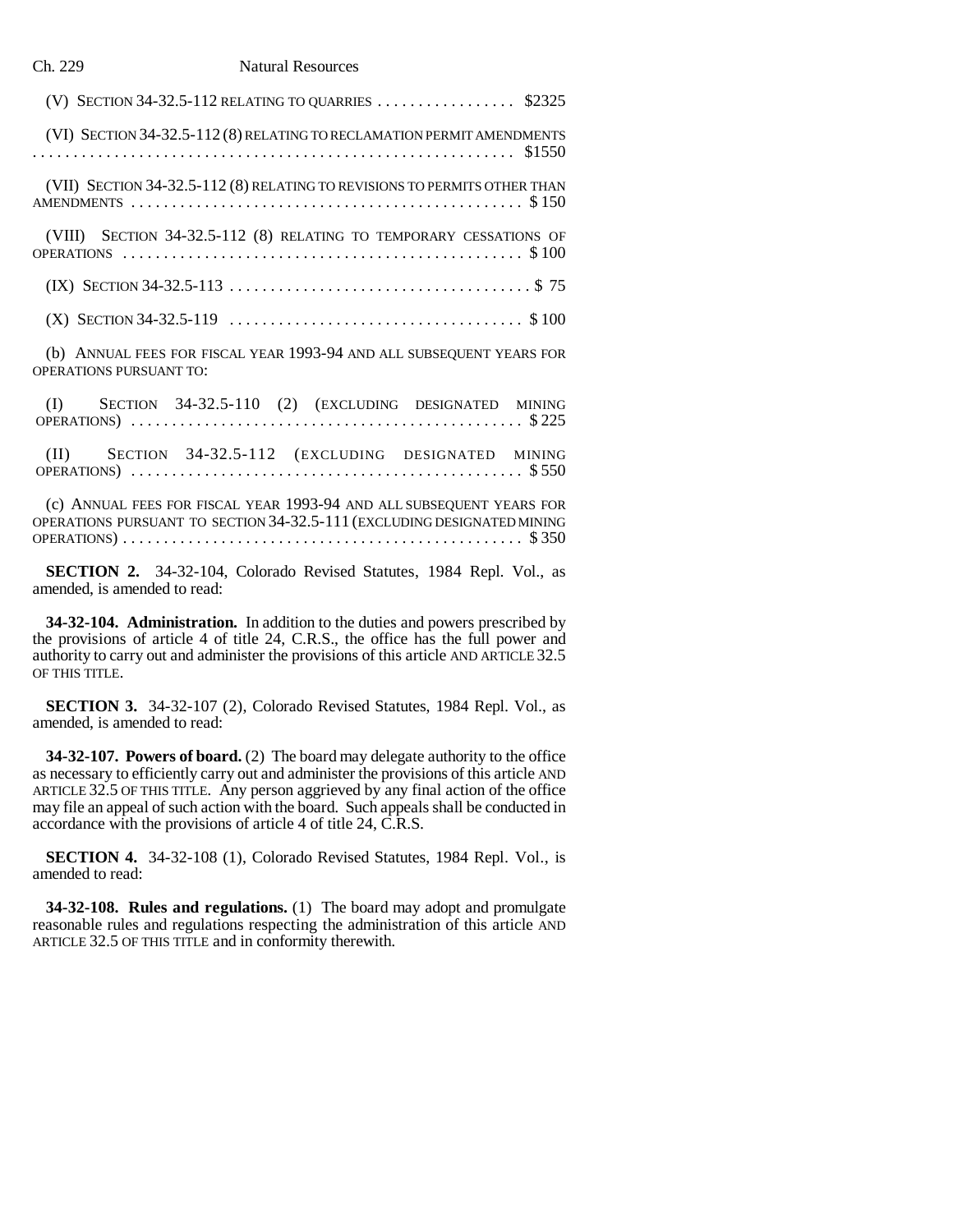**SECTION 5.** 34-32-127 (2) (a) (II), (2) (a) (III), (2) (a) (V), and (2) (b), Colorado Revised Statutes, 1984 Repl. Vol., as amended, are amended to read:

**34-32-127. Mined land reclamation fund - created - fees - fee adjustments.** (2) (a) Fees shall be collected by the office according to the following schedule:

(II) Annual fees for fiscal year 1991-92 for operations pursuant to:

| (A) Section 34-32-110 (1)                                               | \$45 |
|-------------------------------------------------------------------------|------|
| (B) Section 34-32-110 (2)                                               | 120  |
| $(C)$ Section 34-32-111                                                 | 350  |
| (D) Section 34-32-112                                                   | 430  |
|                                                                         |      |
| (III) Annual fees for fiscal year 1992-1993 for operations pursuant to: |      |
| $(A)$ Section 34-32-110 (1)                                             | \$60 |
| (B) Section $34-32-110(2)$                                              | 175. |

(D) Section 34-32-112 490

(V) Fees to the public for services such as copying, MAKING COPIES OF AND MAILING BOARD MINUTES, computer printouts, compilation reports, or other services shall be the same as the cost to the office for providing such services.

(b) After July 1, 1993, the state auditor shall perform a financial and performance audit of the mined land reclamation office and the mined land reclamation board, and such audit shall be completed and presented to the legislative audit committee by December 1, 1993.

**SECTION 6. Appropriation.** (1) In addition to any other appropriation, there is hereby appropriated, out of any moneys in the mined land reclamation cash fund not otherwise appropriated, to the department of natural resources for allocation to the division of minerals and geology, for the fiscal year beginning July 1, 1995, the sum of six thousand twelve dollars (\$6,012), or so much thereof as may be necessary, for legal services relating to the implementation of this act.

(2) In addition to any other appropriation, there is hereby appropriated, to the department of law, for the fiscal year beginning July 1, 1995, the sum of six thousand twelve dollars (\$6,012), or so much thereof as may be necessary, for the implementation of this act. Such appropriation shall be from cash funds received by the department of natural resources from the mined land reclamation cash fund.

**SECTION 7. Effective date - applicability.** This act shall take effect July 1, 1995, and shall apply to acts occurring on or after said date.